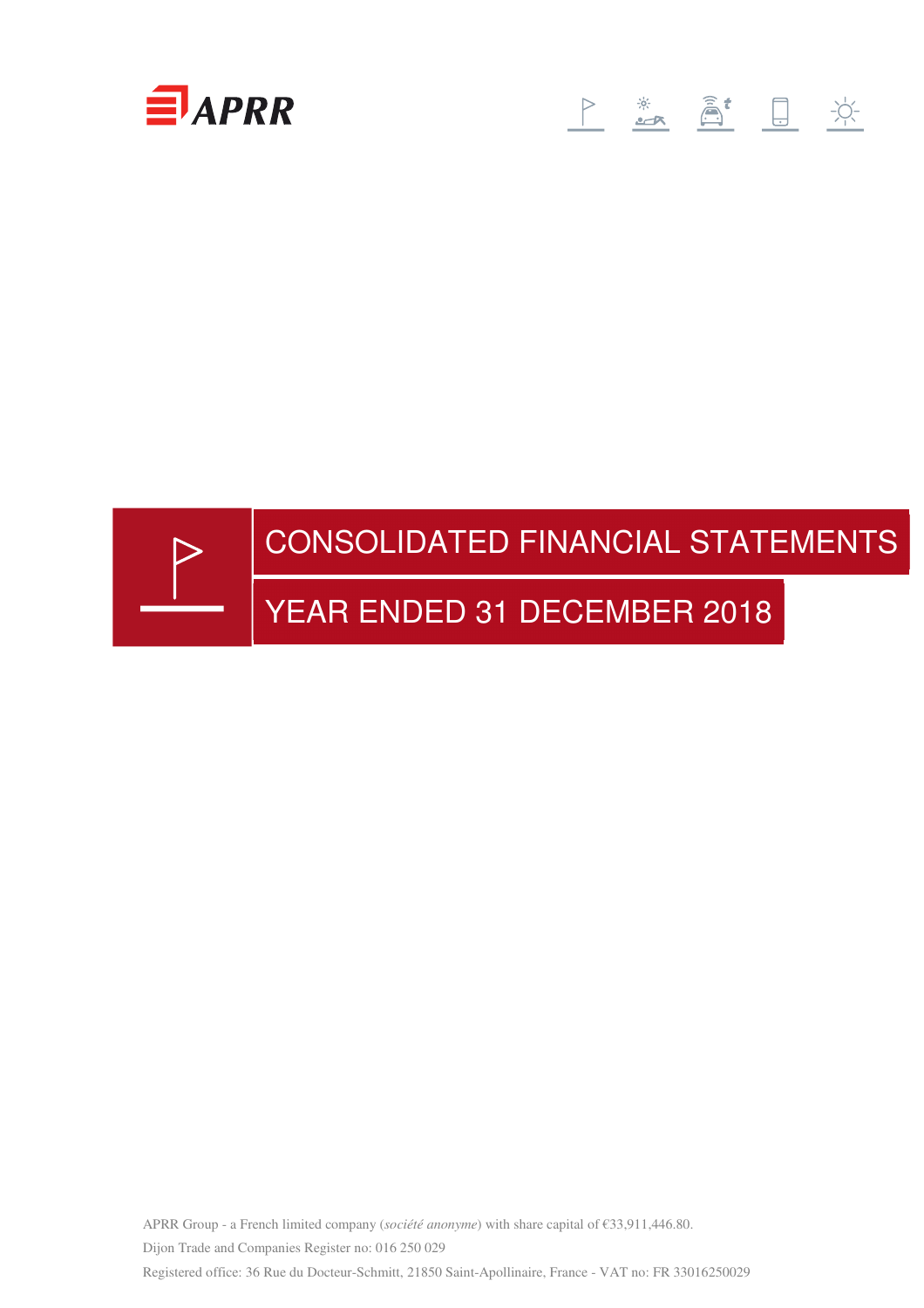## **CONTENTS**

| 1. |       |                                                         |  |
|----|-------|---------------------------------------------------------|--|
| 2. |       | CONSOLIDATED INCOME STATEMENT AND STATEMENT OF          |  |
|    |       |                                                         |  |
| 3. |       | CONSOLIDATED STATEMENT OF CHANGES IN EQUITY7            |  |
| 4. |       |                                                         |  |
|    |       | NOTES TO THE CONSOLIDATED FINANCIAL STATEMENTS 9        |  |
| 1. |       |                                                         |  |
| 2. |       | SIGNIFICANT ACCOUNTING POLICIES AND METHODS 10          |  |
|    | 2.1.  |                                                         |  |
|    | 2.2.  |                                                         |  |
|    | 2.3.  |                                                         |  |
|    |       |                                                         |  |
|    |       |                                                         |  |
|    |       |                                                         |  |
|    | 2.4.  |                                                         |  |
|    | 2.5.  |                                                         |  |
|    | 2.6.  |                                                         |  |
|    | 2.6.1 |                                                         |  |
|    | 2.6.2 |                                                         |  |
|    | 2.7.  |                                                         |  |
|    | 2.8.  |                                                         |  |
|    | 2.9.  |                                                         |  |
|    |       |                                                         |  |
|    |       |                                                         |  |
|    |       |                                                         |  |
|    |       |                                                         |  |
|    |       |                                                         |  |
|    |       |                                                         |  |
|    |       |                                                         |  |
|    |       |                                                         |  |
|    |       |                                                         |  |
|    |       |                                                         |  |
|    |       |                                                         |  |
| 3. |       | 2.17. Tax credit for competitiveness and employment  17 |  |
| 4. |       | SIGNIFICANT ACCOUNTING ESTIMATES AND JUDGEMENTS20       |  |
| 5. |       |                                                         |  |
| 6. |       |                                                         |  |
| 7. |       |                                                         |  |
| 8. |       |                                                         |  |
| 9. |       |                                                         |  |
|    |       |                                                         |  |

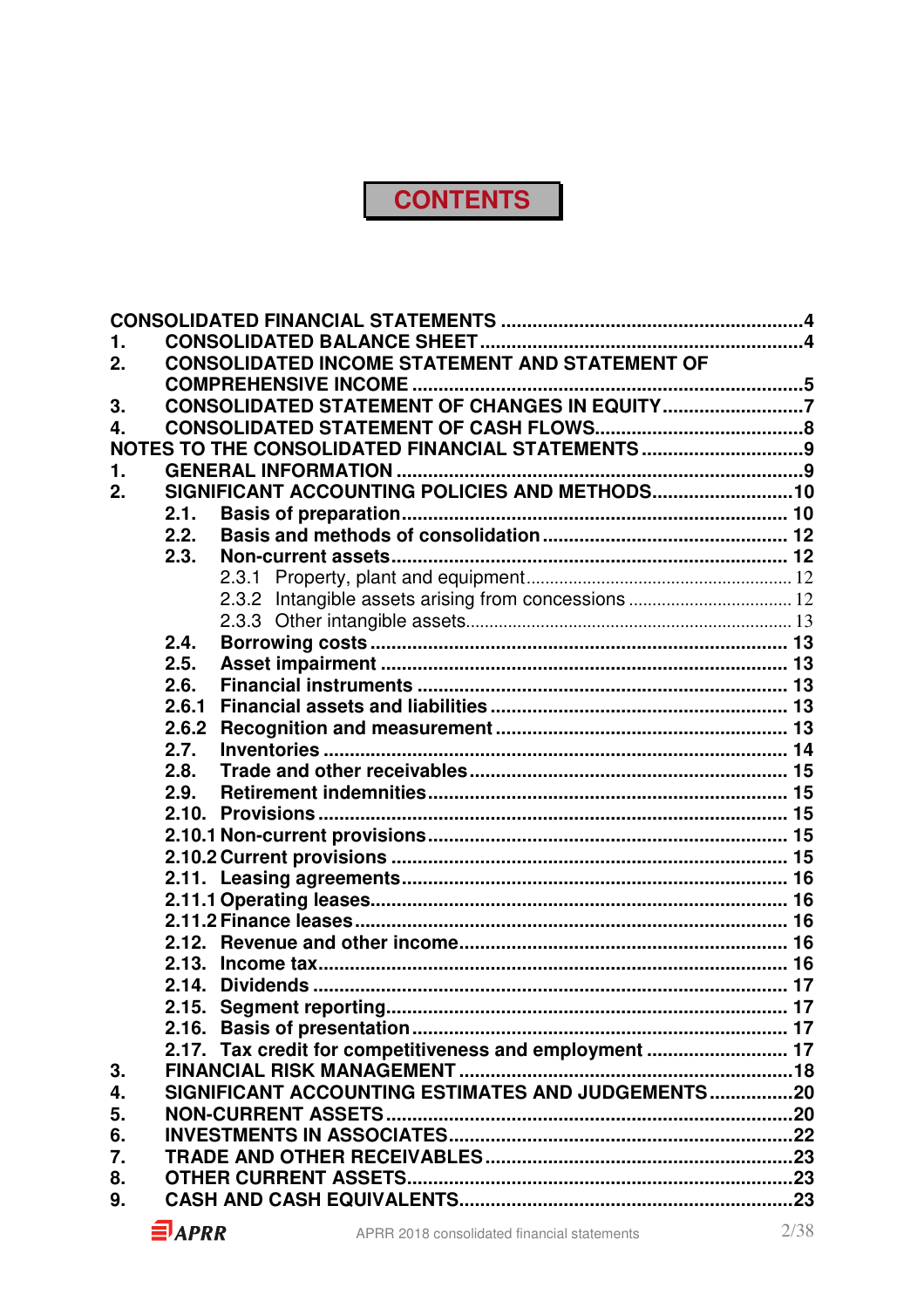| 10. |                                                               | 24 |
|-----|---------------------------------------------------------------|----|
| 11. |                                                               |    |
| 12. |                                                               |    |
| 13. | <b>EMPLOYEE BENEFITS PROVIDED UNDER DEFINED BENEFIT PLANS</b> |    |
|     |                                                               | 29 |
| 14. | OTHER CURRENT AND NON-CURRENT LIABILITIES 31                  |    |
| 15. |                                                               |    |
| 16. |                                                               |    |
| 17. | EMPLOYEE BENEFIT EXPENSES AND HEADCOUNT32                     |    |
| 18. |                                                               |    |
| 19. |                                                               |    |
| 20. |                                                               |    |
| 21. |                                                               |    |
| 22. |                                                               |    |
| 23. |                                                               |    |
| 24. |                                                               |    |
| 25. |                                                               |    |
| 26. |                                                               |    |
| 27. |                                                               |    |
| 28. |                                                               |    |
| 29. |                                                               |    |
| 30. |                                                               |    |
|     |                                                               |    |

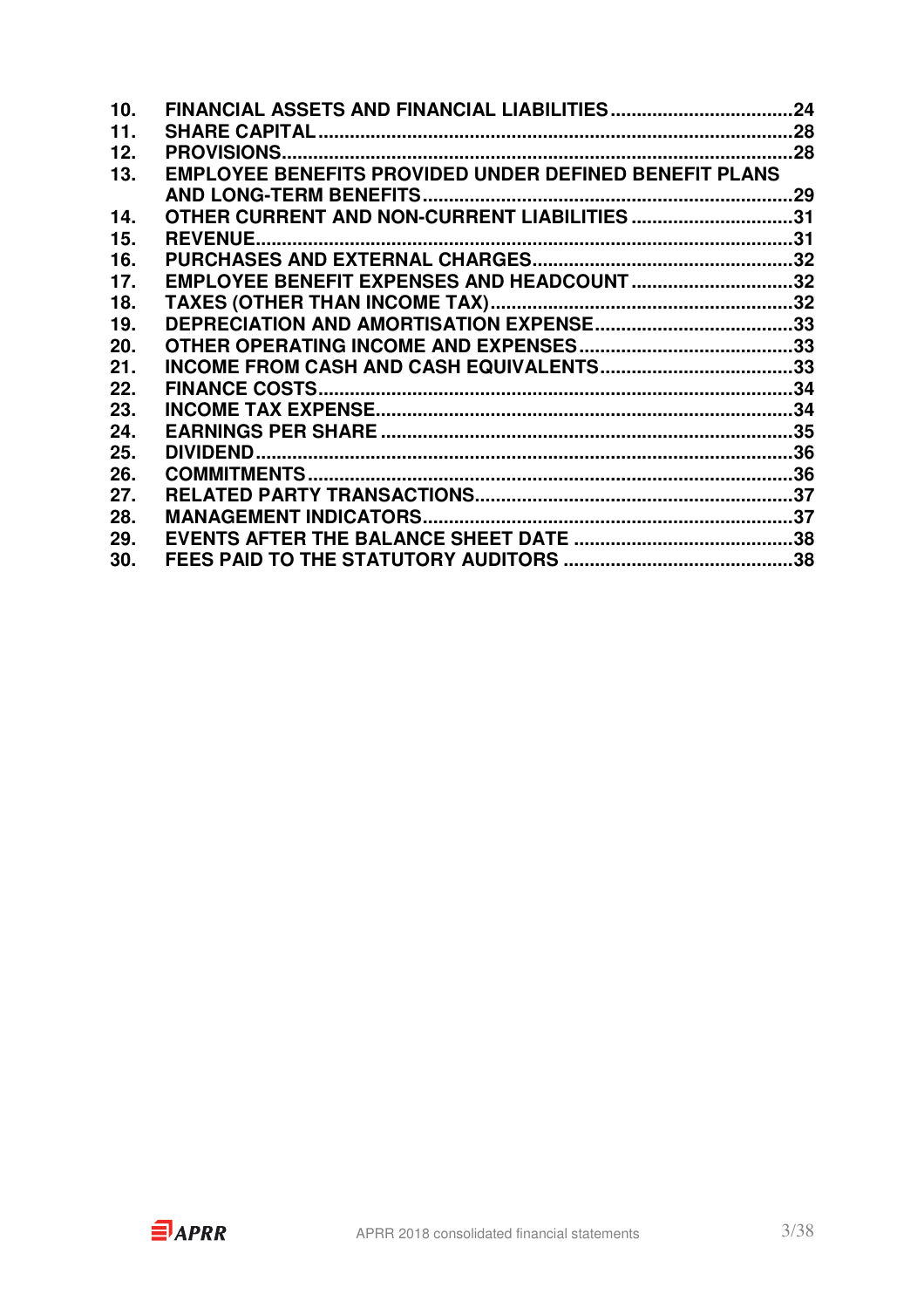## **CONSOLIDATED FINANCIAL STATEMENTS**

## **1. CONSOLIDATED BALANCE SHEET**

| $(\epsilon$ millions)                      | <b>Notes</b> | 31/12/2018 | 31/12/2017 |
|--------------------------------------------|--------------|------------|------------|
| <b>Non-current assets</b>                  |              |            |            |
| Property, plant and equipment              | 5            | 164.7      | 165.8      |
| Intangible assets arising from concessions | 5            | 6,560.3    | 6,555.0    |
| Other intangible assets                    | 5            | 61.6       | 55.1       |
| Investments in associates                  | 5            | 21.4       | 21.2       |
| Other non-current financial assets         | 5            | 49.2       | 65.0       |
| Other non-current assets                   | 5            | 0.0        | 0.0        |
| Deferred tax assets                        | 23           | 13.2       | 7.8        |
| Total non-current assets                   |              | 6,870.3    | 6,869.9    |
| <b>Current assets</b>                      |              |            |            |
| Inventories                                |              | 8.1        | 7.7        |
| Trade and other receivables                | 7            | 153.0      | 149.7      |
| Current tax assets                         |              | 0.0        | 0.0        |
| Other current assets                       | 8            | 233.4      | 215.9      |
| Cash and cash equivalents                  | 9            | 934.9      | 1,800.9    |
| Total current assets                       |              | 1,329.5    | 2,174.1    |
| <b>TOTAL ASSETS</b>                        |              | 8,199.8    | 9,044.0    |

| $(\epsilon$ millions)                                                | <b>Notes</b> | 31/12/2018 | 31/12/2017 |
|----------------------------------------------------------------------|--------------|------------|------------|
| <b>Capital and reserves</b>                                          |              |            |            |
| Share capital                                                        | 11           | 33.9       | 33.9       |
| Consolidated reserves                                                |              | (1,598.3)  | (1,539.4)  |
| Profit for the year                                                  |              | 828.8      | 705.9      |
| Share of equity attributable to equity holders of the parent company |              | (735.5)    | (799.6)    |
| Non-controlling interests                                            |              | 0.3        | 0.2        |
| Total equity                                                         |              | (735.3)    | (799.3)    |
| <b>Non-current liabilities</b>                                       |              |            |            |
| Non-current borrowings                                               | 10           | 6,848.6    | 7,503.1    |
| Deferred tax liabilities                                             | 23           | 0.0        | 0.0        |
| Provisions                                                           | 12           | 296.9      | 279.4      |
| Other non-current liabilities                                        | 14           | 75.9       | 84.2       |
| Total non-current liabilities                                        |              | 7,221.5    | 7,866.6    |
| <b>Current liabilities</b>                                           |              |            |            |
| Trade and other payables                                             |              | 135.8      | 128.6      |
| <b>Borrowings</b>                                                    | 10           | 203.3      | 242.2      |
| Non-current borrowings due within one year                           | 10           | 1,002.2    | 1,211.8    |
| Current tax liability                                                |              | 53.0       | 71.7       |
| Provisions                                                           | 12           | 40.9       | 41.7       |
| Other current liabilities                                            | 14           | 278.4      | 280.7      |
| Total current liabilities                                            |              | 1,713.6    | 1,976.7    |
| TOTAL EQUITY AND LIABILITIES                                         |              | 8,199.8    | 9,044.0    |

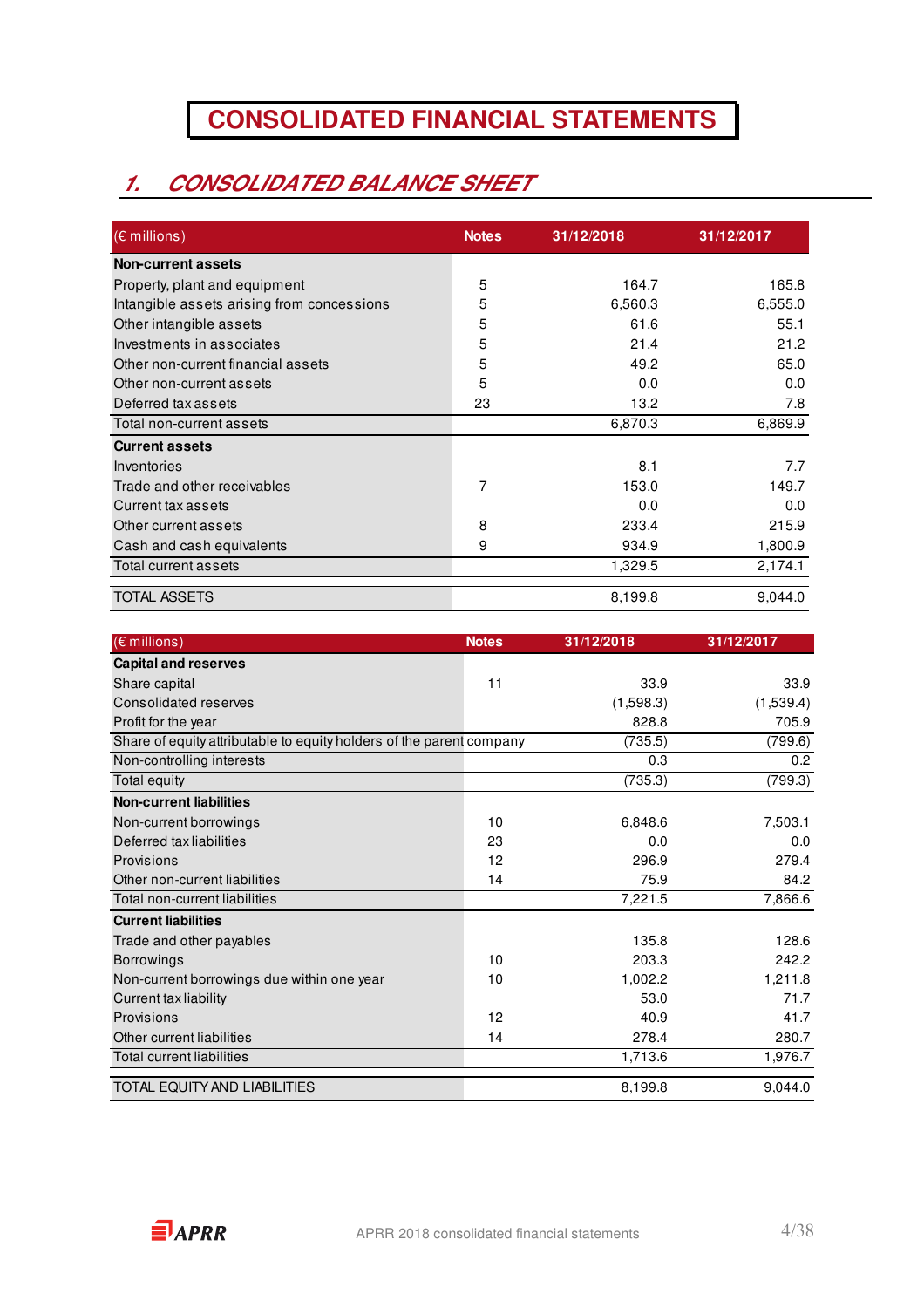### **2. CONSOLIDATED INCOME STATEMENT AND STATEMENT OF COMPREHENSIVE INCOME**

#### **Consolidated income statement**

| $(E$ millions)                                                            | <b>Notes</b> | 31/12/2018 | 31/12/2017 |
|---------------------------------------------------------------------------|--------------|------------|------------|
| Revenue of which:                                                         | 15           | 2,899.9    | 2,728.8    |
| - revenue from the operation of infrastructures                           |              | 2,537.6    | 2,424.7    |
| - revenue from the construction of infrastructures held under concessions |              | 362.2      | 304.1      |
| Purchases and external charges                                            | 16           | (478.4)    | (418.3)    |
| Employee benefit expenses                                                 | 17           | (205.5)    | (203.1)    |
| Taxes (other than income tax)                                             | 18           | (346.4)    | (336.6)    |
| Depreciation and amortisation expenses                                    | 19           | (418.1)    | (398.4)    |
| Provisions                                                                |              | (48.3)     | (45.3)     |
| Other operating income (expenses) from ordinary activities                | 20           | 4.5        | 3.9        |
| Operating profit on ordinary activities                                   |              | 1,407.6    | 1,331.0    |
| Other income (expenses) from operations                                   |              |            |            |
| Operating profit                                                          |              | 1,407.6    | 1,331.0    |
| Income from cash and cash equivalents                                     | 21           | 4.9        | 9.6        |
| Gross finance costs                                                       | 22           | (148.1)    | (190.2)    |
| Net finance costs                                                         |              | (143.2)    | (180.6)    |
| Other financial income and charges                                        | 22           | (3.7)      | (0.9)      |
| Share of profit (loss) of associates                                      |              | (0.0)      | 0.1        |
| Income tax expense                                                        | 23           | (431.5)    | (443.3)    |
| Profit for the year from continuing operations                            |              | 829.2      | 706.3      |
| Profit for the year attributable to:                                      |              | 829.2      | 706.3      |
| - Equity holders of the parent company                                    |              | 828.8      | 705.9      |
| - Non-controlling interests                                               |              | 0.4        | 0.3        |
| Earnings per share attributable to equity holders of the parent company   |              |            |            |
| - Basic earnings per share (euros)                                        |              | 7.33       | 6.25       |
| - Diluted earnings per share (euros)                                      |              | 7.33       | 6.25       |

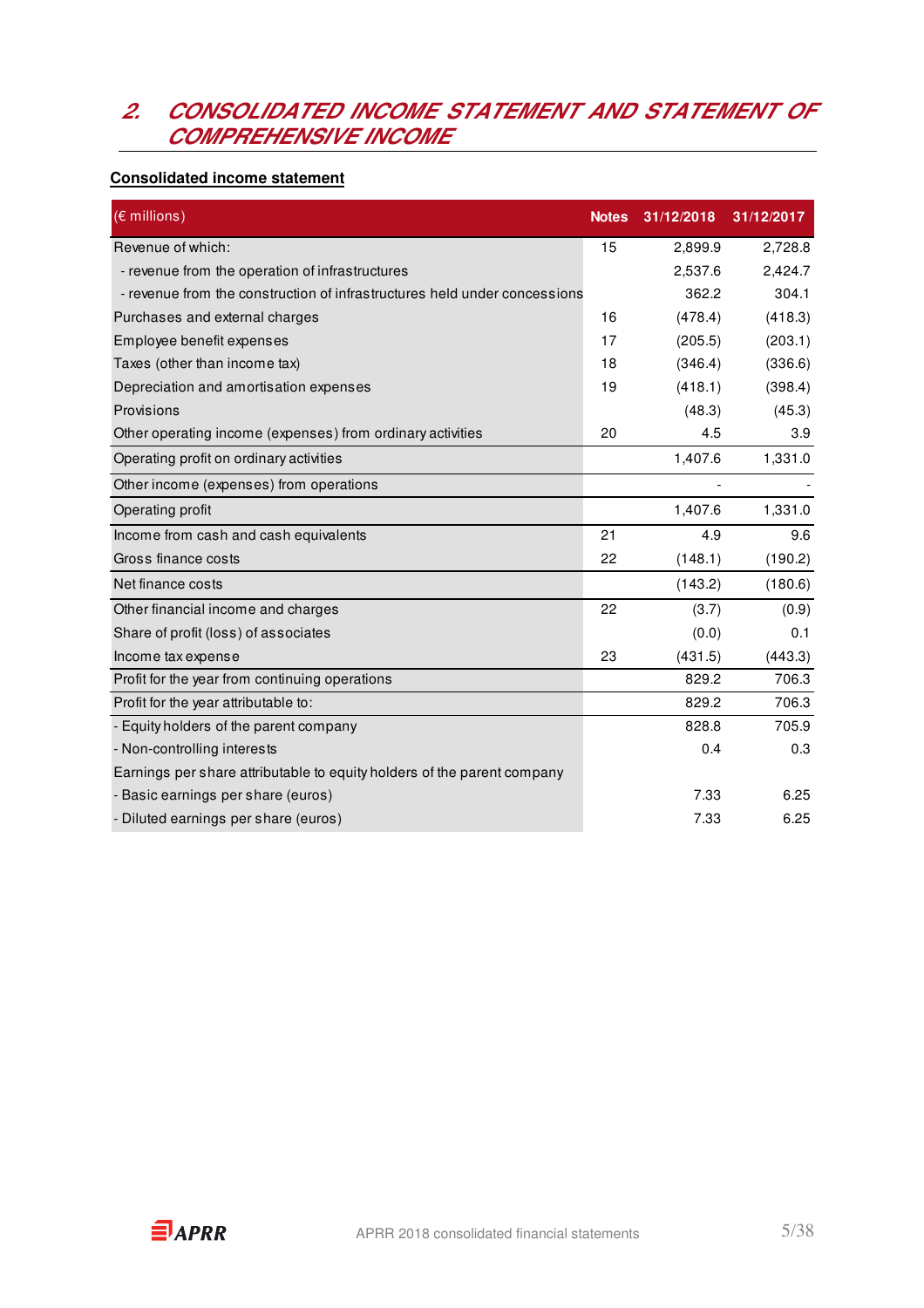### **Consolidated statement of comprehensive income**

| $(\epsilon$ millions)                                                                                     | 31/12/2018 | 31/12/2017 |
|-----------------------------------------------------------------------------------------------------------|------------|------------|
| Profit for the year                                                                                       | 829.2      | 706.3      |
| Items that will not be reclassified subsequently to profit or loss                                        |            |            |
| Actuarial gains and losses on staff benefits                                                              | (0.5)      | 0.5        |
| Tax on items that will not be reclassified to profit or loss                                              | 0.2        | (0.2)      |
| Share of gains and losses of associates that will not be reclassified to<br>profit or loss                | 0.0        | 0.0        |
| Items that may be reclassified subsequently to profit or loss                                             |            |            |
| Translation differences                                                                                   | 0.0        | 0.0        |
| Re-measurement of derivative hedging instruments                                                          | 0.0        | 0.0        |
| Tax on items that are or may be reclassified subsequently to profit or loss                               | 0.0        | 0.0        |
| Share of gains and losses of associates that are or may be reclassified<br>subsequently to profit or loss | 0.2        | 5.2        |
| Total income and expense recognised directly in equity                                                    | (0.1)      | 5.5        |
| Comprehensive income for the year                                                                         | 829.0      | 711.8      |
| Attributable to - Equity holders of the parent company                                                    | 828.7      | 711.5      |
| - Non-controlling interests                                                                               | 0.4        | 0.3        |

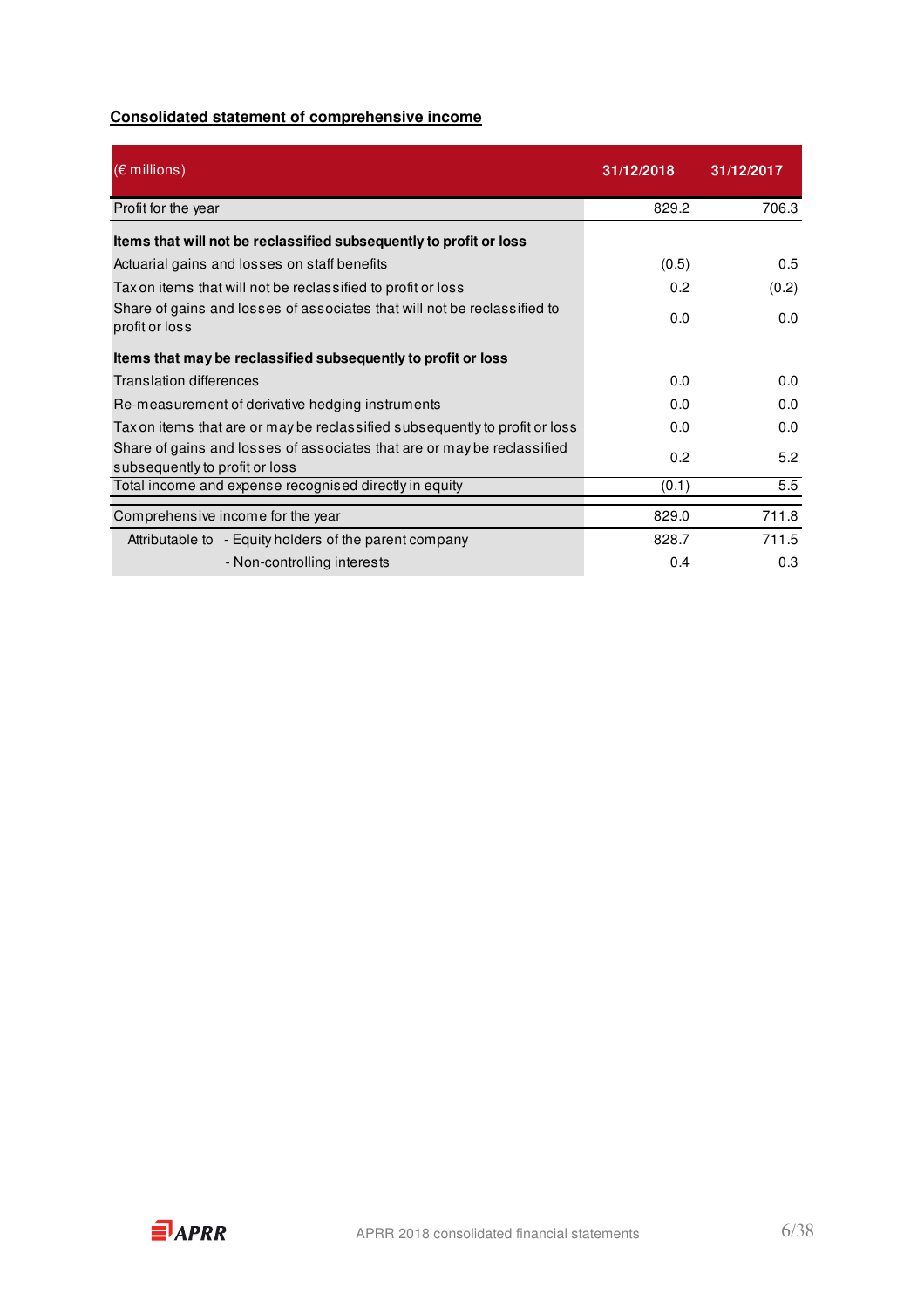## **3. CONSOLIDATED STATEMENT OF CHANGES IN EQUITY**

| $(\epsilon$ millions)                               | Share<br>capital | Share,<br>premium | <b>Reserves</b> | Financial<br>instruments | Other<br>$(**)$ | Attributable<br>to equity<br>holders of<br>the parent<br>company | Non-<br>controlling<br>interests | Total<br>equity |
|-----------------------------------------------------|------------------|-------------------|-----------------|--------------------------|-----------------|------------------------------------------------------------------|----------------------------------|-----------------|
| At 01/01/2018                                       | 33.9             | 0.3               | (812.1)         | (13.8)                   | (7.9)           | (799.6)                                                          | 0.2                              | (799.3)         |
| Share-based payments                                |                  |                   | 1.6             |                          | (1.1)           | 0.5                                                              |                                  | 0.5             |
| <b>Dividends</b>                                    |                  |                   | (765.3)         |                          |                 | (765.3)                                                          | (0.4)                            | (765.6)         |
| Profit for the year                                 |                  |                   | 828.8           |                          |                 | 828.8                                                            | 0.4                              | 829.2           |
| Income and expense recognised<br>directly in equity |                  |                   |                 | 0.2                      | (0.4)           | (0.1)                                                            |                                  | (0.1)           |
| Total recognised income and                         | 0.0              | 0.0               | 65.1            | 0.2                      | (1.5)           | 63.9                                                             | 0.0                              | 63.9            |
| expenses                                            |                  |                   |                 |                          |                 |                                                                  |                                  |                 |
| Changes in scope and                                |                  |                   | 0.2             |                          |                 | 0.2                                                              |                                  | 0.2             |
| reclassifications                                   |                  |                   |                 |                          |                 |                                                                  |                                  |                 |
| At 31/12/2018                                       | 33.9             | 0.3               | (746.8)         | (13.6)                   | (9.4)           | (735.5)                                                          | 0.3                              | (735.3)         |

#### **Consolidated statement of changes in equity for 2018**

### **Consolidated statement of changes in equity for 2017**

| $(\epsilon$ millions)                               | Share<br>capital | Share<br>premium | <b>Reserves</b> | Financial<br><i>instruments</i> | Other<br>(**) | Attributable<br>to equity<br>holders of<br>the parent<br>company | Non-<br>controlling<br><i>interests</i> | Total<br>equity |
|-----------------------------------------------------|------------------|------------------|-----------------|---------------------------------|---------------|------------------------------------------------------------------|-----------------------------------------|-----------------|
| At 01/01/2017                                       | 33.9             | 0.3              | (848.1)         | (19.0)                          | (6.7)         | (839.5)                                                          | 0.1                                     | (839.4)         |
| Share-based payments                                |                  |                  | 0.9             |                                 | (1.4)         | (0.5)                                                            |                                         | (0.5)           |
| <b>Dividends</b>                                    |                  |                  | (671.4)         |                                 |               | (671.4)                                                          | (0.5)                                   | (671.9)         |
| Profit for the year                                 |                  |                  | 705.9           |                                 |               | 705.9                                                            | 0.3                                     | 706.3           |
| Income and expense recognised<br>directly in equity |                  |                  |                 | 5.2                             | 0.3           | 5.5                                                              |                                         | 5.5             |
| Total recognised income and<br>expenses             | 0.0              | 0.0              | 35.4            | 5.2                             | (1.1)         | 39.5                                                             | (0.1)                                   | 39.4            |
| Changes in scope and<br>reclassifications           |                  |                  | 0.6             |                                 | (0.2)         | 0.4                                                              | 0.2                                     | 0.6             |
| At 31/12/2017                                       | 33.9             | 0.3              | (812.1)         | (13.8)                          | (7.9)         | (799.6)                                                          | 0.2                                     | (799.3)         |

(\*\*) Movements in income and expense recognised directly in equity reported in this column include actuarial gains and losses resulting from the measurement of commitments in respect of retirement indemnities.

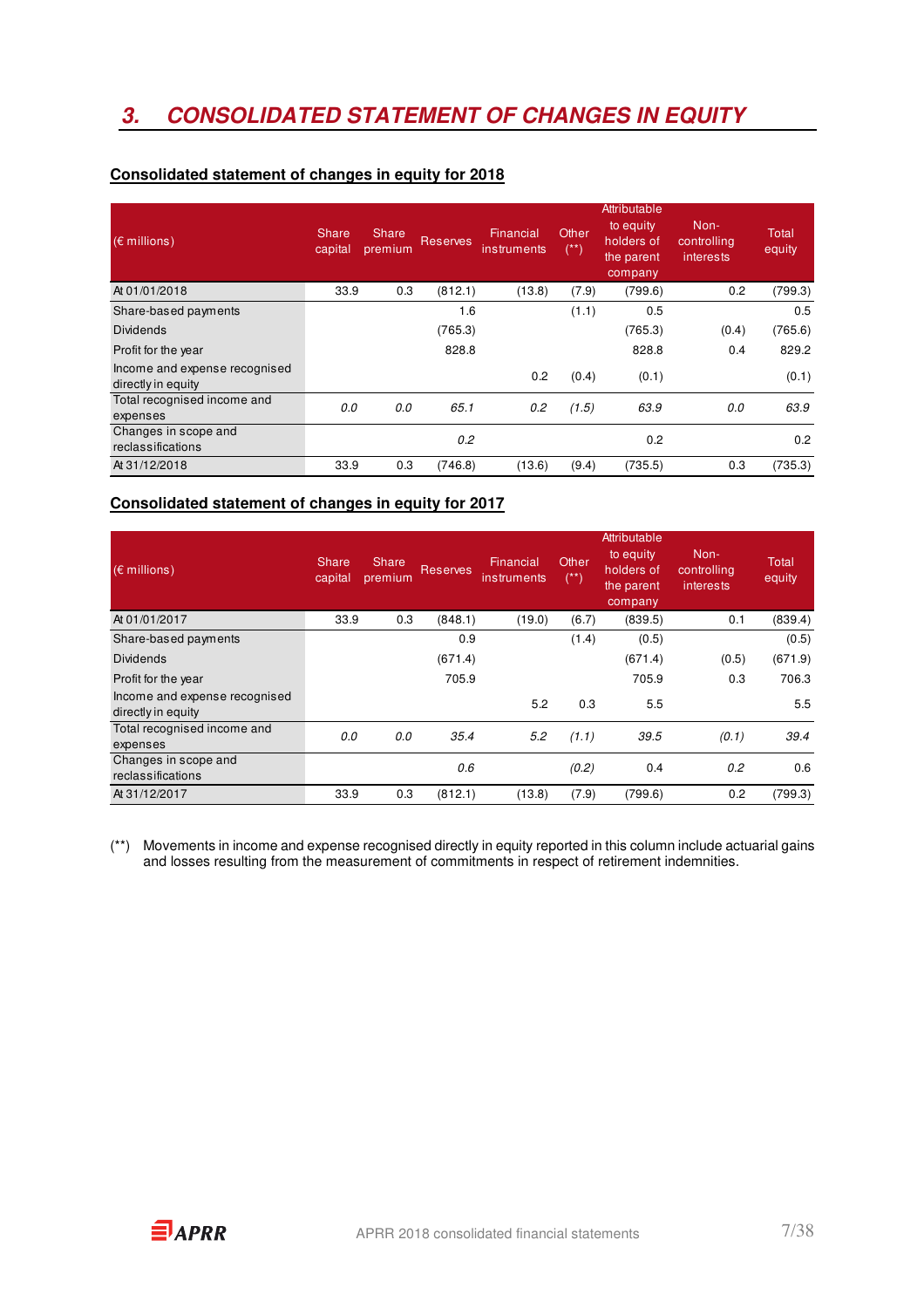## **4. CONSOLIDATED STATEMENT OF CASH FLOWS**

| (€ millions)                                                    | <b>Notes</b> | 31/12/2018 | 31/12/2017 |
|-----------------------------------------------------------------|--------------|------------|------------|
| Cash and cash equivalents at the beginning of the year          | 9            | 1,800.9    | 2,092.6    |
| Profit for the year                                             |              | 829.2      | 706.3      |
| Net impact of associates                                        |              | 0.0        | (0.1)      |
| Depreciation and amortisation expenses and provisions           | 19           | 431.0      | 414.9      |
| Other adjustments                                               |              | 9.6        | 5.1        |
| Gains (losses) on disposals                                     |              | (1.5)      | (2.1)      |
| Cash generated by operations                                    |              | 1,268.3    | 1,124.1    |
| Net interest expense                                            |              | 132.9      | 171.6      |
| Interest paid                                                   |              | (176.1)    | (235.9)    |
| Income tax expense                                              | 23           | 431.5      | 443.3      |
| Income tax paid                                                 |              | (455.4)    | (445.6)    |
| Movement in working capital related to ordinary activities      |              | (31.7)     | 0.8        |
| Net cash from operating activities (I)                          |              | 1,169.5    | 1,058.3    |
| Purchases of non-current assets                                 |              | (418.8)    | (353.0)    |
| Non-current financial assets                                    |              | (1.7)      | (14.4)     |
| Total purchases of non-current assets                           |              | (420.4)    | (367.3)    |
| Proceeds from disposals of non-current assets                   |              | 17.6       | 38.2       |
| Net cash used in investing activities (II)                      |              | (402.9)    | (329.2)    |
| Dividends paid to the shareholders                              | 25           | (765.6)    | (671.9)    |
| Repayment of borrowings                                         | 10           | (1,367.0)  | (1,649.0)  |
| New borrowings                                                  | 10           | 500.0      | 1,300.0    |
| Net cash from (used in) financing activities (III)              |              | (1,632.6)  | (1,020.9)  |
| Net increase (decrease) in cash and cash equivalents (I+II+III) |              | (866.0)    | (291.8)    |
|                                                                 |              |            |            |
| Cash and cash equivalents at the end of the year                | 9            | 934.9      | 1,800.9    |

Long-term borrowings due within one year and Current borrowings and other debts, excluding Net cash from (used in) financing activities decreased by €35.9 million over the course of the financial year ended 31 December 2018. This decrease was mainly due to the following movements:

- a reduction in accrued interest on borrowings and other financial liabilities,
- amortisation of loan costs and issuance premiums,
- a reduction in the value of derivative instruments reported as liabilities
- partially offset by the indexation of certain borrowings.

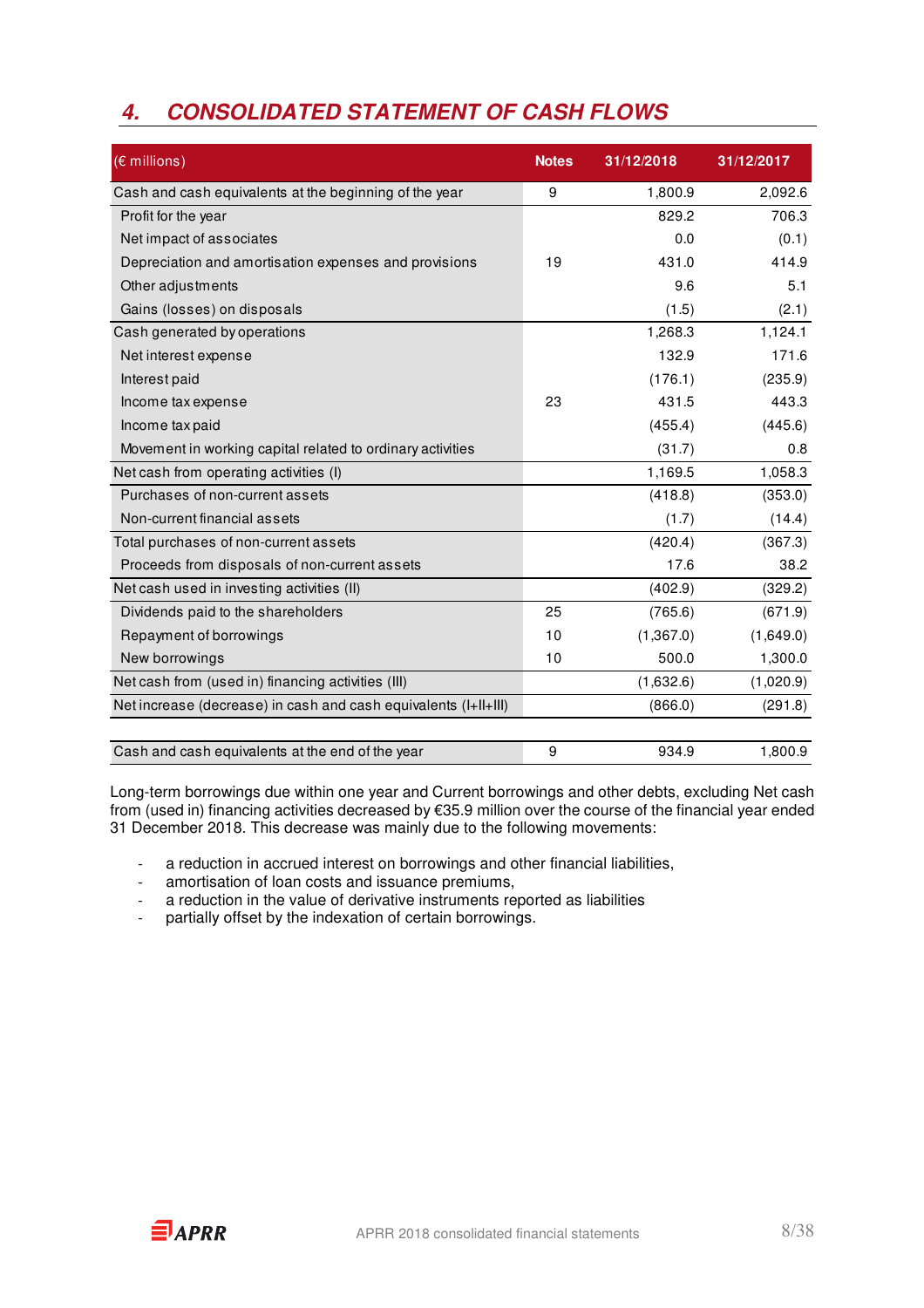## **NOTES TO THE CONSOLIDATED FINANCIAL STATEMENTS**

### **1. GENERAL INFORMATION**

The APRR Group is primarily composed of two companies: APRR and AREA. These companies operate motorway networks, the construction of which they financed under the terms of two separate motorway concession agreements that will expire in November 2035 in the case of APRR and September 2036 in the case of AREA. Contract-based plans define the investment programmes for the two concessions and practices regarding tariffs for the periods covered by these plans.

The network covers a total of 2,323 kilometres of motorways, 2,308 kilometres of which are in service.

The motorway concession agreements and the related specifications are the principal instruments defining the relations between the French State, APRR and AREA: they govern the construction and operation of the motorways, the financial provisions applicable, the term of the concessions and the conditions for the return of the facilities at the end of the concession.

The principal provisions that could influence the operating outlook include:

- the obligation to maintain all structures in good service condition and to use every resource to maintain the continuity of traffic flows under good conditions;
- the provisions setting the toll rates and the rules for changing the rates;
- the clauses stipulating the provisions that will apply in the event of a change in the technical regulations or tax rules applicable to motorway companies; if such a change were likely to seriously compromise the financial position of the concessions, the State and the motorway company would come to a mutual agreement regarding compensation.
- the provisions that would guarantee the repair of the concession works at the expiration date, particularly the establishment, seven years prior to the end of the concession, of a maintenance and replacement programme for the last five years;
- the conditions for returning the assets to the State at the end of the concession and the restrictions on the assets: the assets to be returned shall revert to the State without financial consideration and they may not be sold, pledged as security or subjected to easements;
- the option for the French State of pre-emptively terminating concession contracts and buying back concession contracts: under public law, the State has a unilateral option to terminate concessions in the public interest and under the control of the courts; in addition, the agreement gives the State a buyback right as of 1 January 2012 on the grounds of the public interest.

The concession relating to the Maurice Lemaire tunnel (TML) has, since 31 January 2016, been integrated into APRR's concession agreement, whose term has been extended until 30 November 2035.

The parent company, APRR, is a limited company (Société Anonyme - SA) having its registered office at 36, Rue du Docteur Schmitt, 21850 Saint-Apollinaire, France.

It is controlled by Eiffage Group through its subsidiary Eiffarie, whose entire capital at 31 December was owned jointly by Eiffage Group and Macquarie Autoroutes de France (a company managed by Macquarie and owned by infrastructure investment funds).

The 2018 consolidated financial statements were approved by the Board of Directors on 25 February 2019 and shareholders will be invited to approve these financial statements at the General Meeting that is to be held on 20 June 2019.

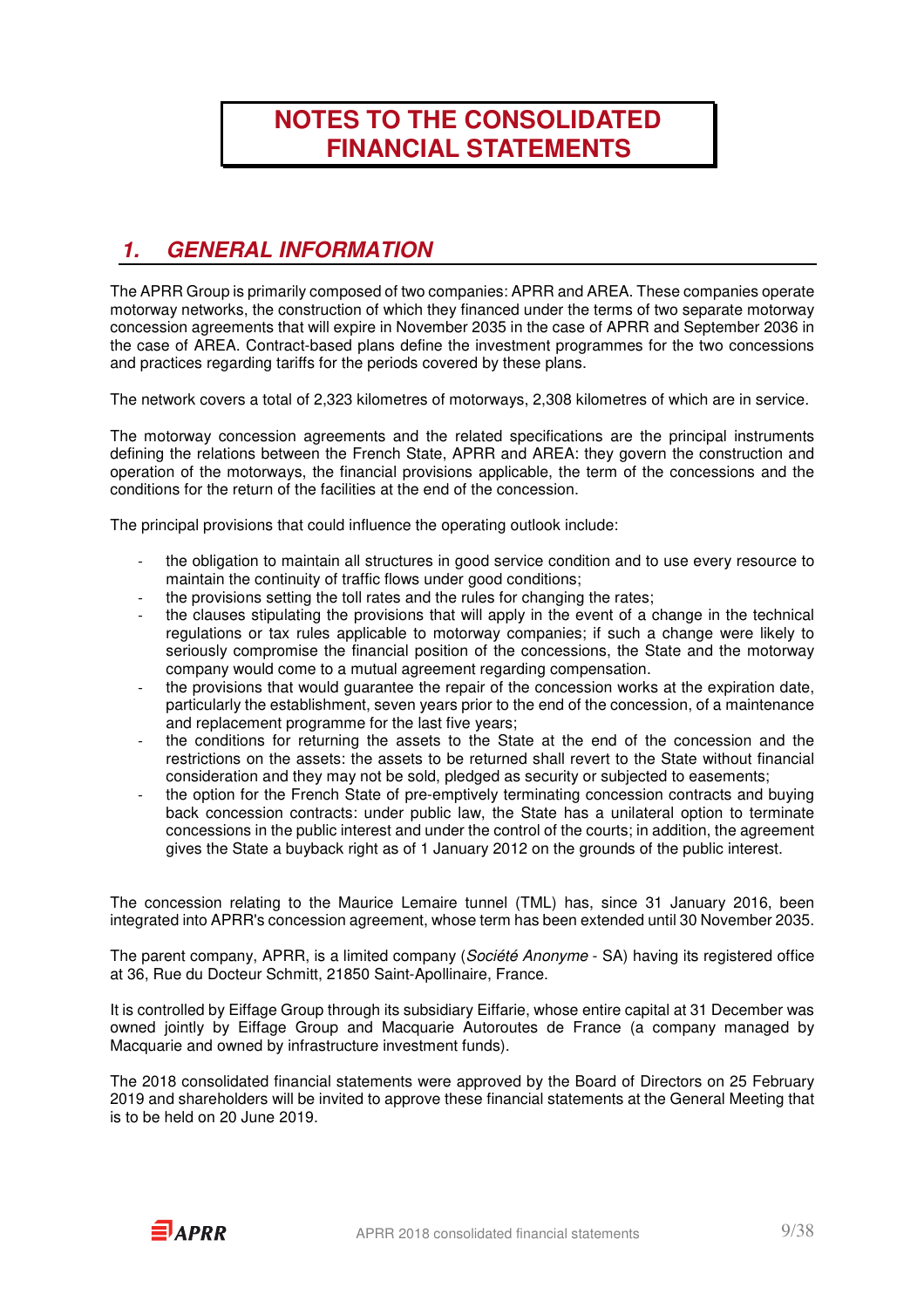#### **Significant events in 2018:**

An 18th amendment to the APRR concession contract and a 16th for AREA were approved by decree no. 2018-960 published in the Official Journal dated 8 November 2018. The purpose of these amendments is to incorporate the implementation of a new motorway investment plan, calling for investments of around €120 million from APRR and €67 million from AREA, in association with local authorities. These investments will be offset through tariffs from 2019.

## **2. SIGNIFICANT ACCOUNTING POLICIES AND METHODS**

### **2.1. Basis of preparation**

The consolidated financial statements of APRR Group for the year ended 31 December 2018 have been prepared in accordance with International Financial Reporting Standards (IFRS) as adopted by the European Union on 31 December 2018.

The information contained in the consolidated financial statements is presented in millions of euros unless otherwise indicated.

As a rule, assets and liabilities are reported at cost in the balance sheet, net of any amortisation and depreciation, subject to the following exceptions:

- cash equivalents, financial investments and derivative instruments are measured at fair value;
- provisions for liabilities and charges represent the discounted present value of the estimated expenditure to settle the obligation;
- provisions for employee benefits provided under defined benefit plans are measured on the basis described in Note 2.9 and note 13.

Changes in International Financial Reporting Standards (IFRS) up to the balance sheet date are summarised below.

The following standards and amendments adopted by the European Union were applied with effect from 1 January 2018:

- IFRS 9 "Financial Instruments"
- IFRS 15 "Revenue from Contracts with Customers"

#### **IFRS 9 "Financial Instruments":**

This standard introduces new provisions for the classification and measurement of financial assets, based on the company's business model and the contractual characteristics of the financial assets. IFRS 9 also changes the rules for impairment of financial assets, imposing a model that takes into account expected credit losses.

The Group analysed its portfolio of financial assets that constitute equity instruments – mainly nonconsolidated participating interests – to determine whether they should be measured at fair value through profit or loss or at fair value through equity. The non-consolidated participating interests held at 1 January 2018 were measured at fair value through equity.

With regard to trade receivables, the Group opted for the simplification measure offered by IFRS 9 for non-financing receivables, consisting of considering only a single credit loss risk at maturity, estimated over a period of 12 months. The impact on the interim consolidated financial statements is insignificant, resulting in an additional impairment charge of €0.3 million.

Regarding financial liabilities, the first application of IFRS 9 has no impact for the Group. In fact, the analysis conducted in light of the new provisions of IFRS 9 confirmed the treatment of all refinancing operations prior to 1 January 2018 as extinguishment of liabilities.

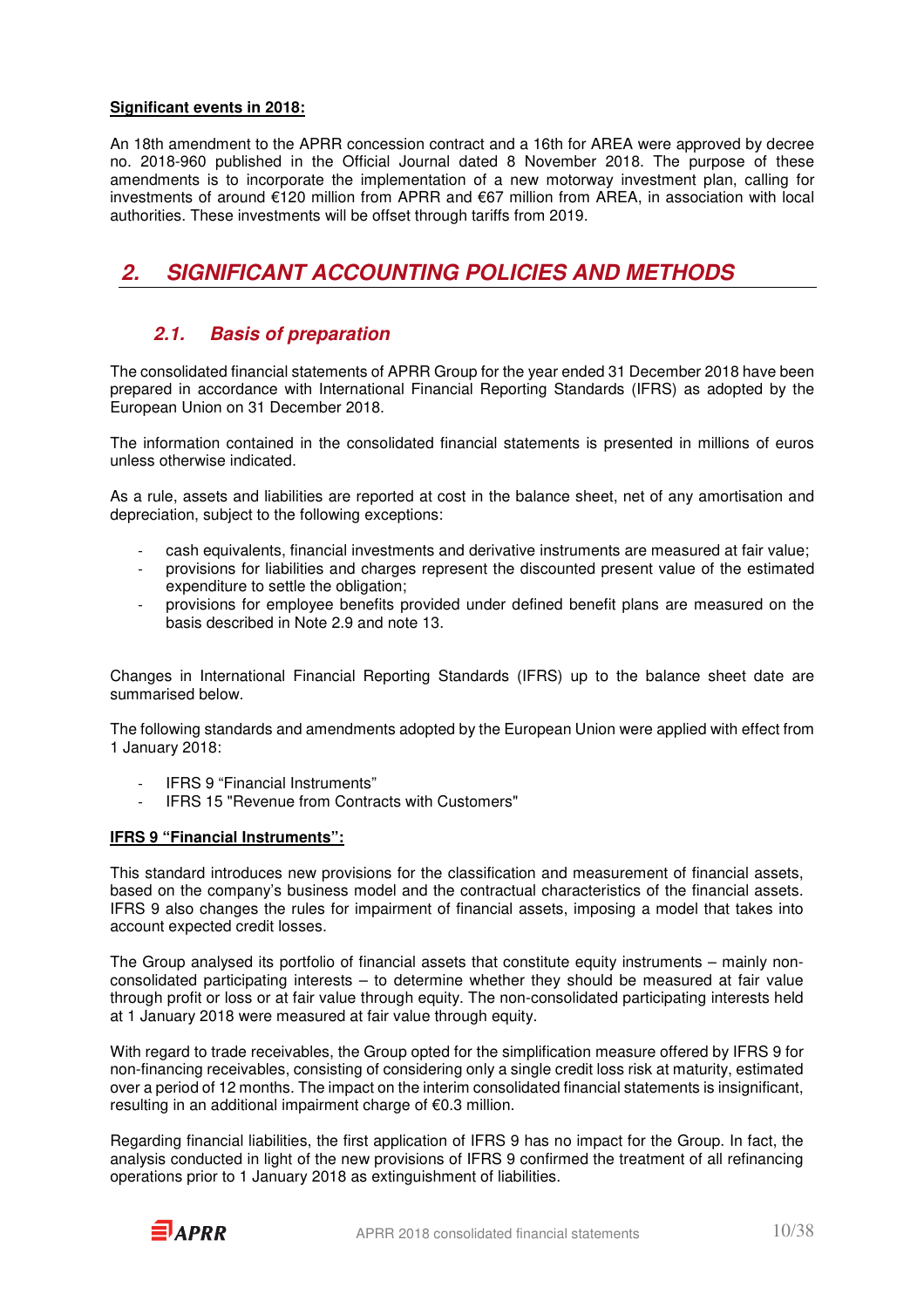The provisions of IFRS 9 for hedge accounting do not call into question the existing, effective hedging relationships.

#### **IFRS 15 "Revenue from Contracts with Customers":**

This standard provides a new framework for the recognition of revenue and corresponding margin, replacing IAS 11 - Construction Contracts and IAS 18 - Revenue.

Under the terms of IFRIC 12 "Service Concession Arrangements", the APRR group, as a concession operator, may operate both:

- a construction activity in respect of its obligations to build and finance infrastructure that it delivers to the grantor at the end of the concession;
- an operating and maintenance activity in respect of concession assets.

The Group's revenue recognition model is not brought into question by the new provisions of IFRS 15. No impact on the method of recognising revenue from concession contracts operated by the Group, based on the IFRIC 12 model, has been identified.

A review of the contractual terms of the concessions did not identify any separate performance obligation related to the infrastructure maintenance and replacement work. Therefore, this work continues to be covered by a specific provision, which is measured and recognised in accordance with IAS 37.

The other standards and interpretations that become mandatorily effective on 1 January 2018, have no material impact on the APRR group's consolidated financial statements at 31 December 2018. These mainly relate to:

- amendments to IFRS 2 "Share-based Payment" to clarify the classification and measurement of share-based payment transactions,
- IFRIC 22 "Foreign Currency Transactions and Advance Consideration",
- Annual Improvements to IFRS Standards, 2014-2016 Cycle.

A number of new standards and interpretations adopted by the European Union will be effective for annual periods beginning on or after 1 January 2019. These were not applied early for the preparation of the present consolidated financial statements:

- IFRS 16 "Leases":
- IFRIC 23 "Uncertainty over Income Tax Treatments"

IFRS 16 introduces a single accounting model for lessees. As such, all leases are recognised on the balance sheet, with a liability corresponding to the obligation to make lease payments and an asset representing the right to use the leased asset.

In the income statement, rent expense is replaced with depreciation of the right-of-use asset and interest on the lease liability.

In 2018, an inventory was taken of equipment and real estate leases within the Group subsidiaries. This information was used to project initial impacts based on various assumptions. At this stage of the analysis, the impacts appear to be immaterial.

The Group will apply IFRS 16 from 1 January 2019 using the modified retrospective approach, under which comparative disclosures will not be restated and the cumulative impact of applying IFRS 16 will be recognised as an adjustment to equity at the time of first-time application.

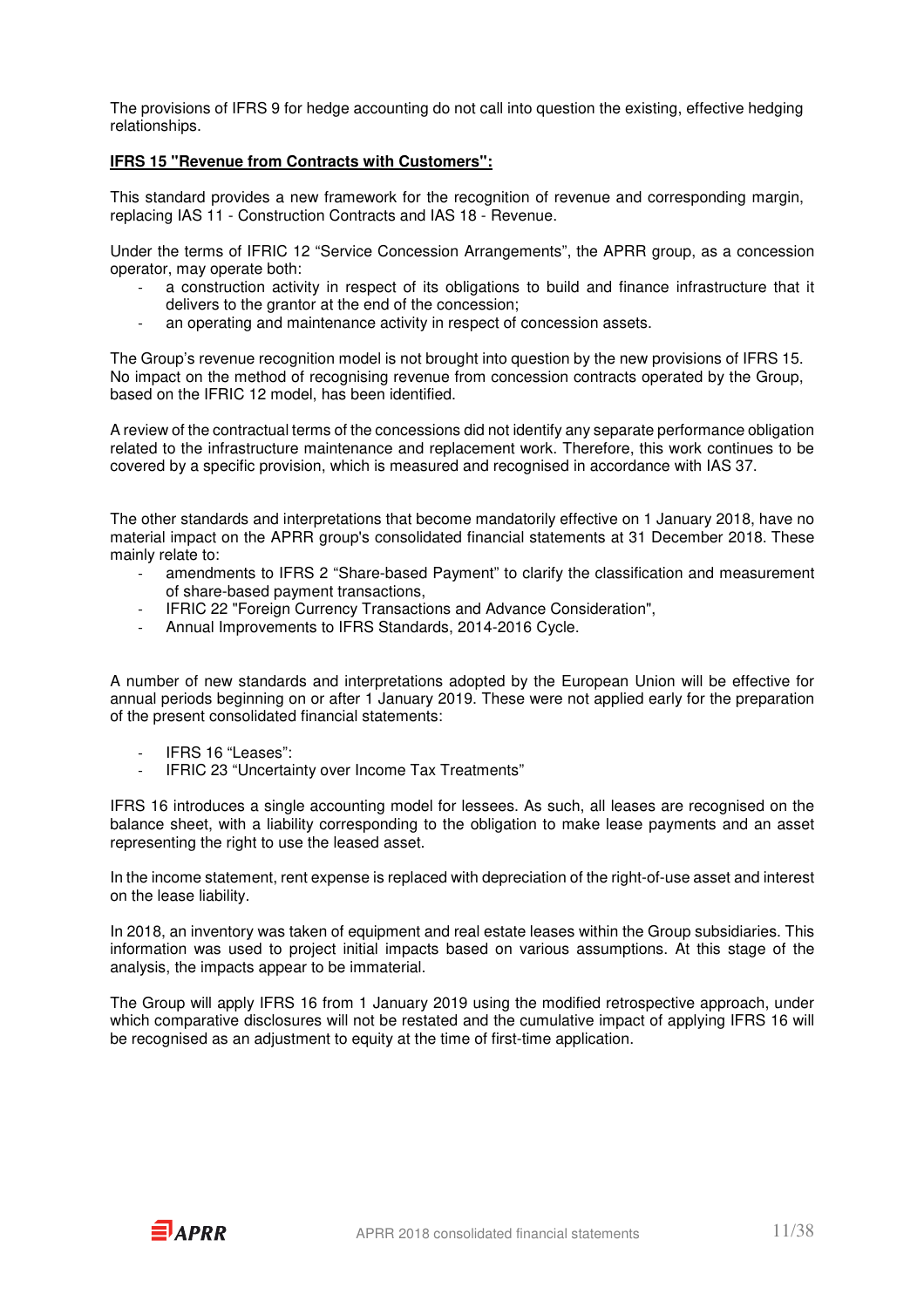### **2.2. Basis and methods of consolidation**

Pursuant to IFRS 10, entities controlled directly or indirectly by APRR are consolidated under the full consolidation method.

Control is established if APRR fulfils all the following conditions:

- it has power over the investee enabling it to direct the financial and operational policies that significantly affect the investee's returns;
- it has exposure to variable returns from its involvement with the investee; and
- it has the ability to use its power over the investee to affect the amount of the variable returns.

Pursuant to IAS 28 (revised), entities over which APRR exercises significant influence or possesses a right to the net assets through joint control of the entity are consolidated under the equity method.

APRR Group consists of the parent company APRR, its wholly-owned subsidiary AREA Participation which is consolidated under the full method, AREA, its 99.84%-owned subsidiary which is consolidated under the full method, and Adelac, a 49.90%-owned associate of APRR that is consolidated under the equity method. It also includes Axxès, a 34.01%-owned associate of APRR (including 6.42% by AREA) consolidated under the equity method.

APRR has its registered office at 36, Rue du Docteur Schmitt, 21850 Saint-Apollinaire, France. AREA and AREA Participation have their registered office at 250, avenue Jean Monnet, 69671 Bron, France.

Adelac has its registered office at La Ravoire, 74370 Épagny Metz-Tessy, France Axxès has its registered office at 15, rue des Cuirassiers, 69003 Lyon, France.

### **2.3. Non-current assets**

Non-current assets are classified in three categories:

- Property, plant and equipment;
- Intangible assets arising from concessions
- Other intangible assets

#### **2.3.1 Property, plant and equipment**

Property, plant and equipment consist of "renewable" assets that have a useful life shorter than the concession (toll equipment, signage, remote transmission, video surveillance and computer equipment, motor vehicles and tooling). These assets are reported on the balance sheet at their historical cost, net of accumulated depreciation.

They are depreciated using the straight-line method over their useful life, which is estimated at between three and ten years.

#### **2.3.2 Intangible assets arising from concessions**

Since the application of IFRIC 12 in 2009, intangible assets arising from concessions correspond to the right of the operator to charge users of the motorway networks held under concession arrangements, which was given in return for building the infrastructures.

The right granted to the operator is measured at the fair value of the construction services of the infrastructures, to which are added borrowing costs incurred during the period of construction and from which are deducted all remuneration received in cash, i.e. subsidies received from the party having granted the concession.

The intangible asset is amortised over the term of the concession using the straight-line method to reflect the rate at which the economic benefits derived from the service concession arrangement are consumed, as from the date the infrastructure is brought into service.

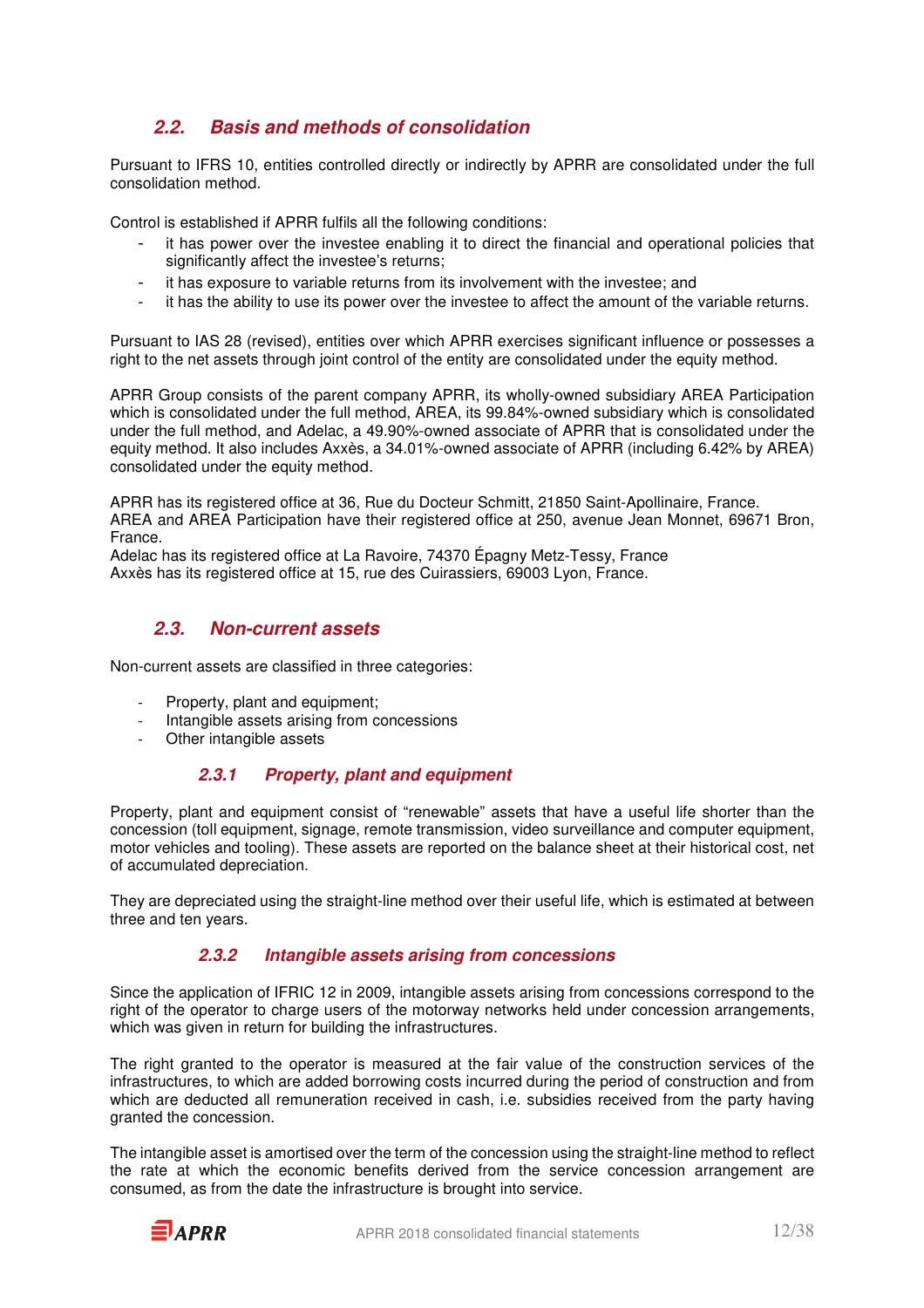#### **2.3.3 Other intangible assets**

Other intangible assets comprise mainly software applications that are amortised using the straight-line method over their useful life, estimated at between three and five years.

### **2.4. Borrowing costs**

Borrowing costs incurred during the period of construction of a qualifying asset are capitalised as part of the cost of the asset. In the Group's case, qualifying assets are intangible assets arising from concessions for which construction took longer than 12 months to complete.

In respect of qualifying assets :

- interest is capitalised on the basis of the average monthly value of the assets or work in progress for which a payment has been made during the year;
- the specific effective interest rate for the loan is applied to this monthly average disbursement, if the qualifying asset has been financed by a specific loan, or the weighted average effective interest rate for other loans for qualifying assets not financed by a specific loan.

### **2.5. Asset impairment**

Given the legal terms of the existing concession agreements and the financial provisions governing these agreements, two distinct cash-generating units (CGU) have been identified: one for the APRR concession and the other for the AREA concession.

Impairments tests are performed when there is any indication that an asset may be impaired. When there is an indication of impairment, the net carrying amount of the asset is compared to its recoverable amount, which is defined as the higher of an asset's fair value less costs to sell and its value in use. The value in use is the discounted present value of the future cash flows expected to be generated by the cash-generating unit, taking into account the asset's residual value when appropriate. The present value of this cash flow is determined using a discount rate appropriate to the nature of the cash-generating unit.

### **2.6. Financial instruments**

#### **2.6.1 Financial assets and liabilities**

Financial assets include, depending on the business model and the characteristics of the related cash flows:

- financial assets that are held both to collect contractual cash flows and to sell (non-consolidated participating interests classified as equity instruments);
- financial assets held to maturity to collect contractual cash flows (operating loans and receivables);
- other financial assets held under either of the above two business models (including cash and cash equivalents).

#### **2.6.2 Recognition and measurement**

a) Held-to-maturity financial assets are investments with a determinable payment and fixed maturity. After initial recognition at fair value, these assets are measured and accounted for at amortised cost using the effective interest method, less any impairment losses.

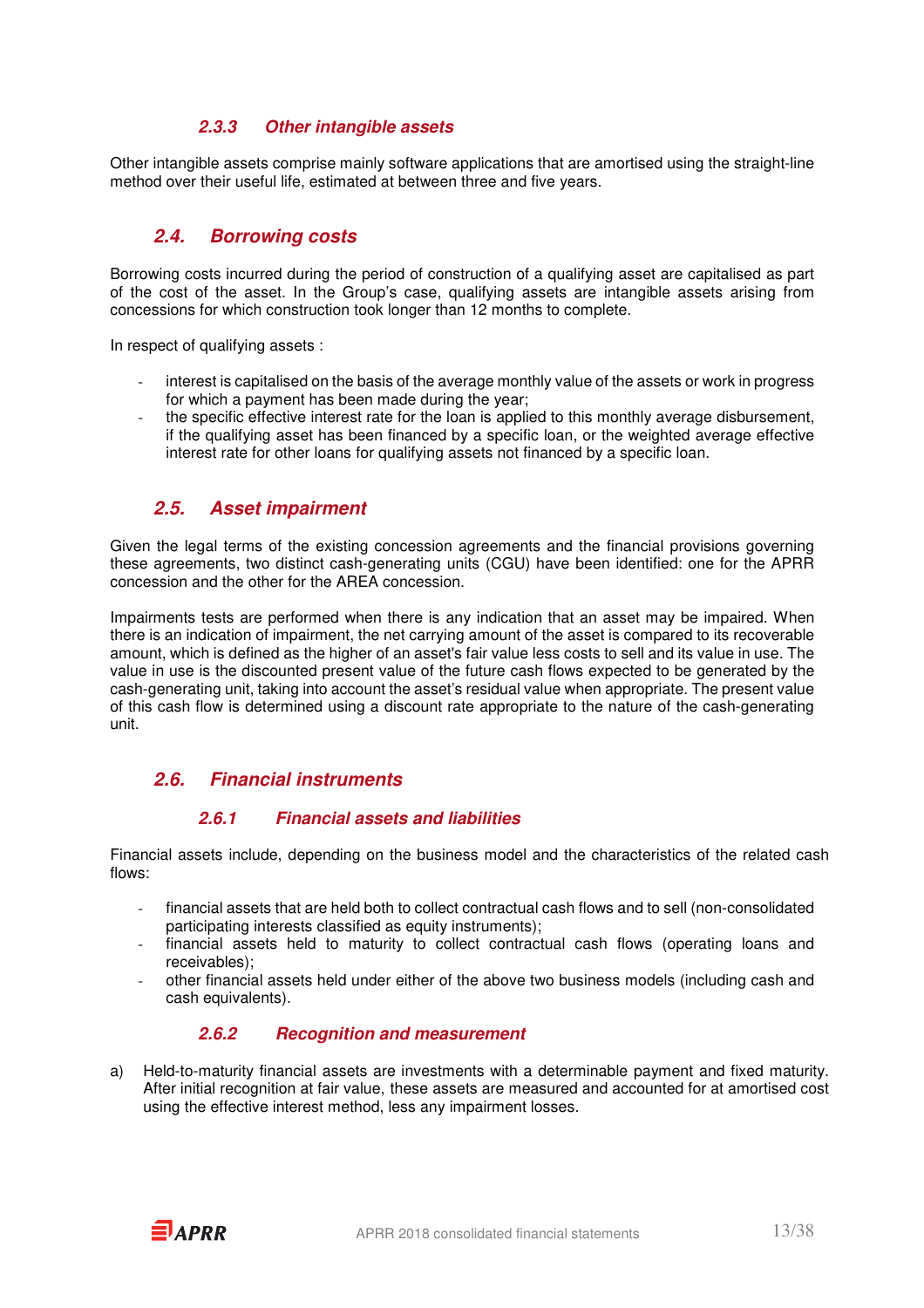- b) Non-consolidated participating interests classified as equity instruments are measured at fair value through equity in other comprehensive income that will not be reclassified subsequently to profit or loss.
- c) Financial assets held to maturity to collect contractual cash flows (operating loans and receivables) are measured at amortised cost.

Other financial assets held under either of the two business models referred to above (including cash and cash equivalents) are measured at fair value through profit or loss. Gains and losses on these assets, which correspond to interest, dividends, changes in fair value and gains or losses on disposal, are accounted for as financial costs or other financial income and charges depending on the nature of the assets concerned.

d) Cash and cash equivalents measured at fair value through profit or loss include cash in hand, cash at bank, short-term deposits on the date of initial recognition, and very short-term UCITS not presenting significant risk of an impairment in value.

Bank facilities repayable on demand form an integral part of the Group's treasury management and constitute a component of cash positions for the purpose of the statement of cash flows.

- e) Loans and other financial liabilities are recognised initially at fair value less transaction costs. Subsequently, they are measured at amortised cost using the effective interest rate method.
- f) Derivative financial instruments held by the Group to hedge its exposure to risks of changes in interest rates in respect of certain variable rate loans are recognised initially at fair value. Attributable transaction costs are recognised in profit or loss when incurred. Subsequent changes in fair value, obtained from the financial institutions having issued the instruments, are recognised directly in equity for the effective portion of the derivative instruments designated as cash flow hedges.

Derivative instruments, when they have been entered into to hedge risks of changes in fair value arising from the interest rate risk on certain fixed rate loans, are recognised initially at fair value. Subsequent changes in fair value, obtained from the financial institutions having issued the instruments, are recognised directly in profit or loss, the hedged loans being re-measured to reflect the interest risk and any changes are recognised in profit or loss.

 Changes in fair value of the ineffective portion are recognised in profit or loss. Instruments not qualifying as hedging instruments for accounting purposes are recognised initially and measured subsequently at fair value, with changes in fair value recognised in profit or loss under "other financial income and charges".

 The gain or loss relating to the effective portion of a hedge is recognised as a component of borrowing costs in the periods during which the hedged items affect the income statement.

The valuation linked to the credit risk of derivative instruments is calculated from past default probabilities based on the calculations produced by a first-rate credit rating agency, to which are then applied a collection rate.

### **2.7. Inventories**

Inventories are valued applying the weighted average cost method. An impairment loss is recognised when net realisable value is less than the cost of acquisition.

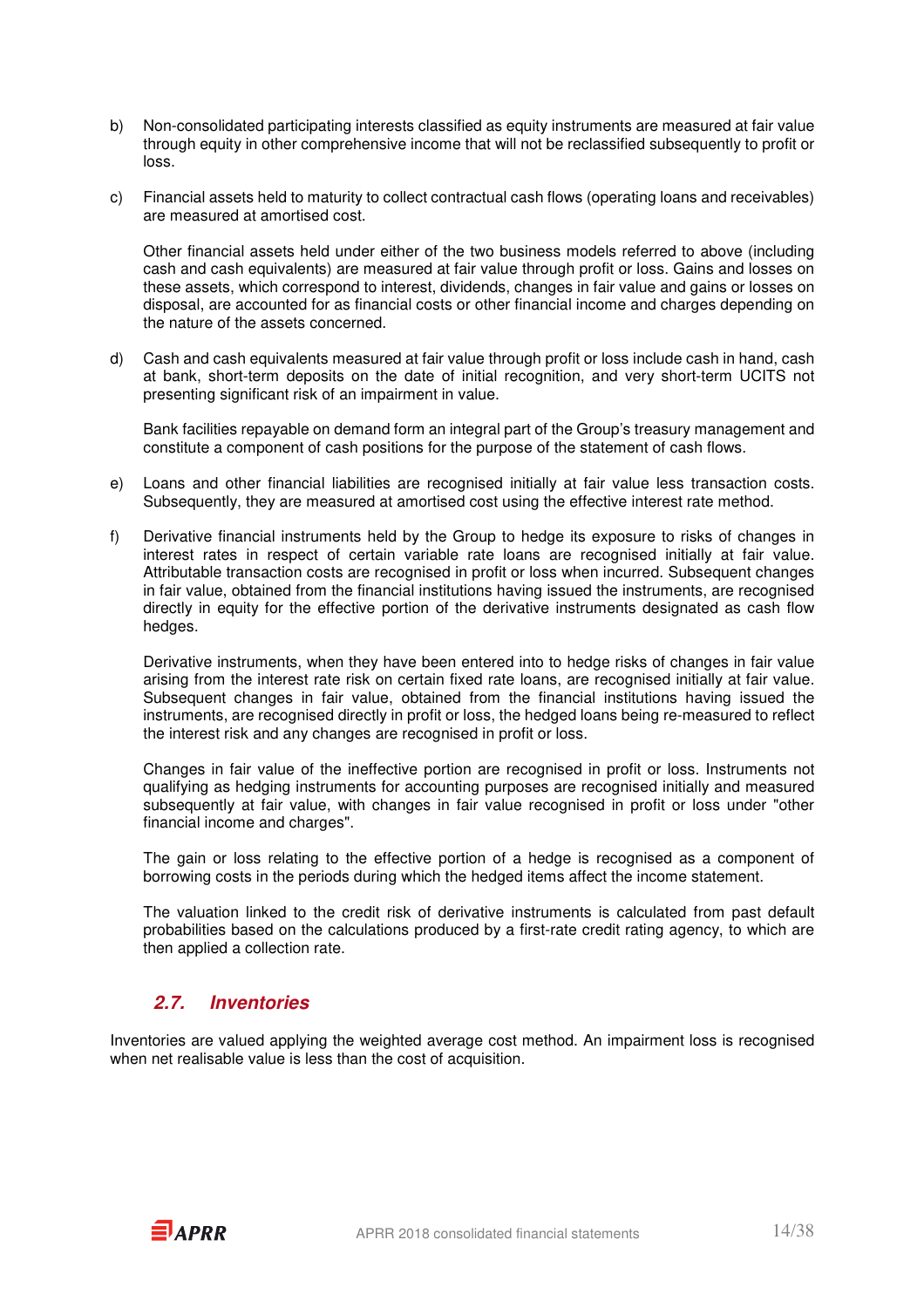### **2.8. Trade and other receivables**

Trade and other receivables have due dates under six months. They are measured at face value. Appropriate allowances for estimated irrecoverable amounts are recognised when it is uncertain whether these amounts can be collected.

### **2.9. Retirement indemnities**

Employee benefits under defined benefit plans concern retirement indemnities. The actuarial method used to measure these obligations is the projected unit credit method.

Assets allocated to cover these obligations are measured at fair value and deducted from the actuarial obligation reported on the balance sheet.

Actuarial gains and losses result from the effects of changes in actuarial assumptions and from experience adjustments (differences between the previous actuarial assumptions and what has actually occurred). These actuarial differences are now recognised directly in other comprehensive income.

Past service cost corresponds to benefits vested when the company introduces a new defined benefit plan or when it modifies the level of benefits for an existing plan. Past service cost is now recognised directly in profit or loss.

### **2.10. Provisions**

#### **2.10.1 Non-current provisions**

Non-current provisions comprise provisions for retirement indemnities and for long service medals (see Note 2.9 above) as well as provisions for maintaining infrastructures in condition.

Contractual obligations for maintaining infrastructures in condition require provisions to be recognised. These provisions cover mainly the cost of heavy repairs to the surface courses. They are determined based on a multi-year spending programme, which is revised each year. This spending is re-measured by applying appropriate indexes (mainly the TP09 index).

Provisions are also recognised when it is established that repairs must be carried out to specific engineering works to remedy problems.

These provisions are recognised at their present value. The cost of discounting provisions is recognised under other finance costs.

The current portion of these provisions is classified as current provisions.

#### **2.10.2 Current provisions**

Current provisions comprise mainly:

- the current portion of provisions for maintaining infrastructures in condition,
- the current portion of provisions for retirement indemnities and for long service medals, and
- other provisions for liabilities and charges, for staff disputes and for disputes related to the activities (i.e. disputes with customers, sub-contractors and suppliers).

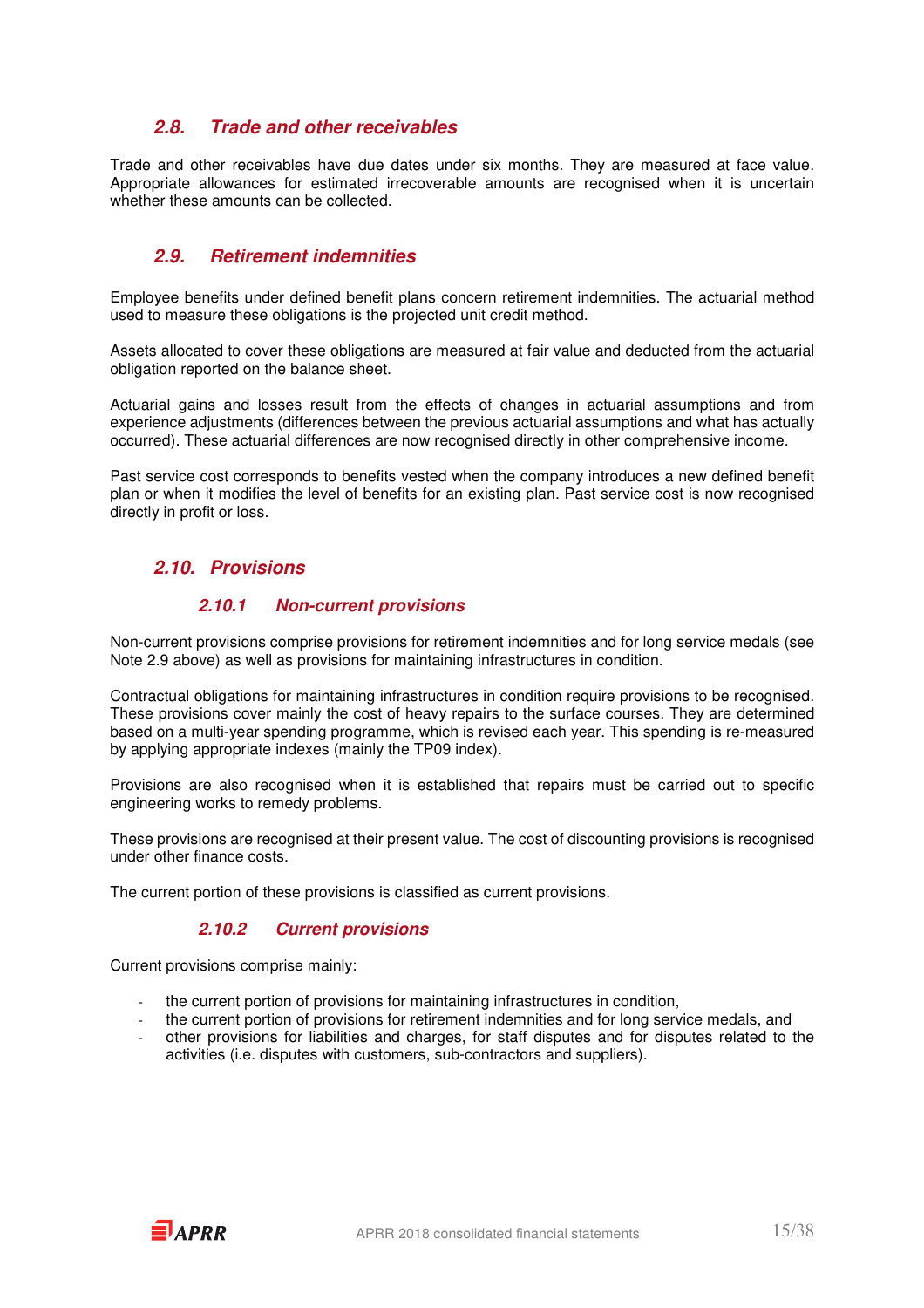### **2.11. Leasing agreements**

#### **2.11.1 Operating leases**

When assets are made available to the Group under operating leases (equipment, offices, buildings and parking lots), lease payments are recognised by spreading all expenses related to these leases, including set-up costs, over the term of the lease agreement using the straight line method.

When assets built by the Group are made available under operating leases (fibre optic cables leased to telecommunication operators, commercial facilities leased to operators at rest areas), these assets are recognised as assets in the balance sheet and are accounted for in the same way as other items of property, plant and equipment. Income guaranteed under these lease agreements is recognised over the term of the lease agreements using the straight line method. Conditional rents are recognised when earned.

#### **2.11.2 Finance leases**

Assets made available under finance leasing agreements are recognised as non-current assets when the lease agreement transfers substantially all the risks and rewards incident to ownership to the Group, the other side of the entry being to recognise the corresponding liability.

Assets made available under finance leases are depreciated over their estimated useful life.

### **2.12. Revenue and other income**

Revenue from the operation of infrastructures is generated mainly by the tolls collected for the use of these infrastructures. It is recognised as and when the corresponding services are provided.

As required by IFRIC 12, revenue from the construction of infrastructures held under concessions includes the income relating to construction services subcontracted by the Group (determined using the percentage of completion method in accordance with IFRS 15). Related costs are included under purchases and external charges.

### **2.13. Income tax**

Income tax includes current tax and deferred tax.

Income tax is calculated in accordance with tax regulations applicable in France.

As a rule, deferred tax is recognised on temporary differences between the carrying amounts of assets and liabilities in the financial statements and the corresponding tax bases used in the computation of taxable profit. Deferred tax is calculated at the rates that are expected to apply in the period when the liability is settled or the asset realised insofar as these rates are known at the balance sheet date.

Deferred tax assets are recognised to the extent that it is probable that future taxable profits will be available against which to obtain relief.

Deferred tax assets and liabilities are offset, regardless of the period when they are expected to reverse, given the existence of a tax group, provided these assets and liabilities relate to transactions entered into since the election to be assessed on a group basis.

Since 1 January 2011, APRR Group has been a member of the tax consolidation group of which the parent company is Financière Eiffarie and which includes Eiffarie, APRR, AREA Participation, AREA and SIRA. The agreement signed by the companies belonging to this tax group was drawn up on the basis of fiscal neutrality for the various group companies.

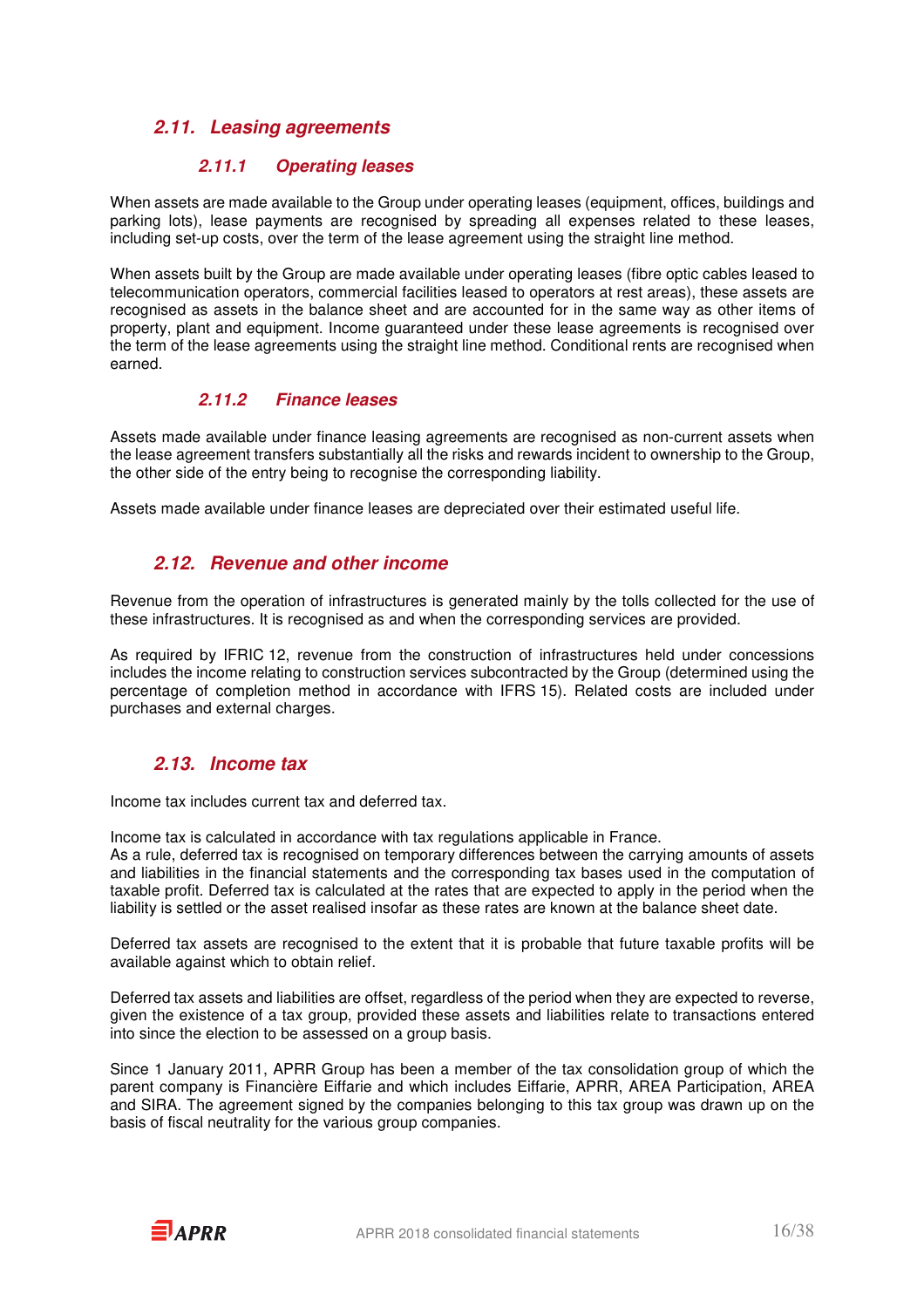### **2.14. Dividends**

Dividends distributed to the Company's shareholders are recognised as a liability in the consolidated financial statements in the period when these dividends have been approved by the Shareholders' General Meeting.

### **2.15. Segment reporting**

The Group has a single activity consisting of the operation of motorway networks under concession agreements. In the case of the two main concessions consolidated under the full method, the agreements expire on 30 November 2035 and 30 September 2036 respectively. These networks are located exclusively in France. All key indicators for the Group and its performances are analysed by management at consolidated level. Furthermore, the Toll activity accounts for 97% of revenue (excluding revenue from the construction of infrastructures held under concessions), so that ancillary activities are not material as regards the Group's performances. Consequently, no information broken down by business segment or by geographic region is provided in the consolidated financial statements.

### **2.16. Basis of presentation**

In the balance sheet, assets and liabilities are analysed and reported as either current or non-current items.

In the income statement, operating expenses are analysed and reported according to their nature.

Operating profit on ordinary activities, operating profit, finance costs and net finance costs reported in the income statement and in the statement of comprehensive income are presented in accordance with recommendation no. 2013-03 of 7 November 2013.

Net finance costs represent total finance cost on borrowings less financial income generated by cash and cash equivalents.

### **2.17. Tax credit for competitiveness and employment**

The third Additional Budget Act for 2012 introduced a tax credit for competitiveness and employment (Crédit d'Impôt pour la Compétitivité et l'Emploi - CICE) effective from 1 January 2013.

The income receivable in respect of this tax credit is recognised to match the pace at which corresponding payroll costs are committed.

Income relating to this tax credit is offset against employee benefit expense in the income statement.

This tax credit was applied mainly to the acquisition of production software and equipment along with investments in research and innovation, training and accident prevention, customer services, and sustainable development.

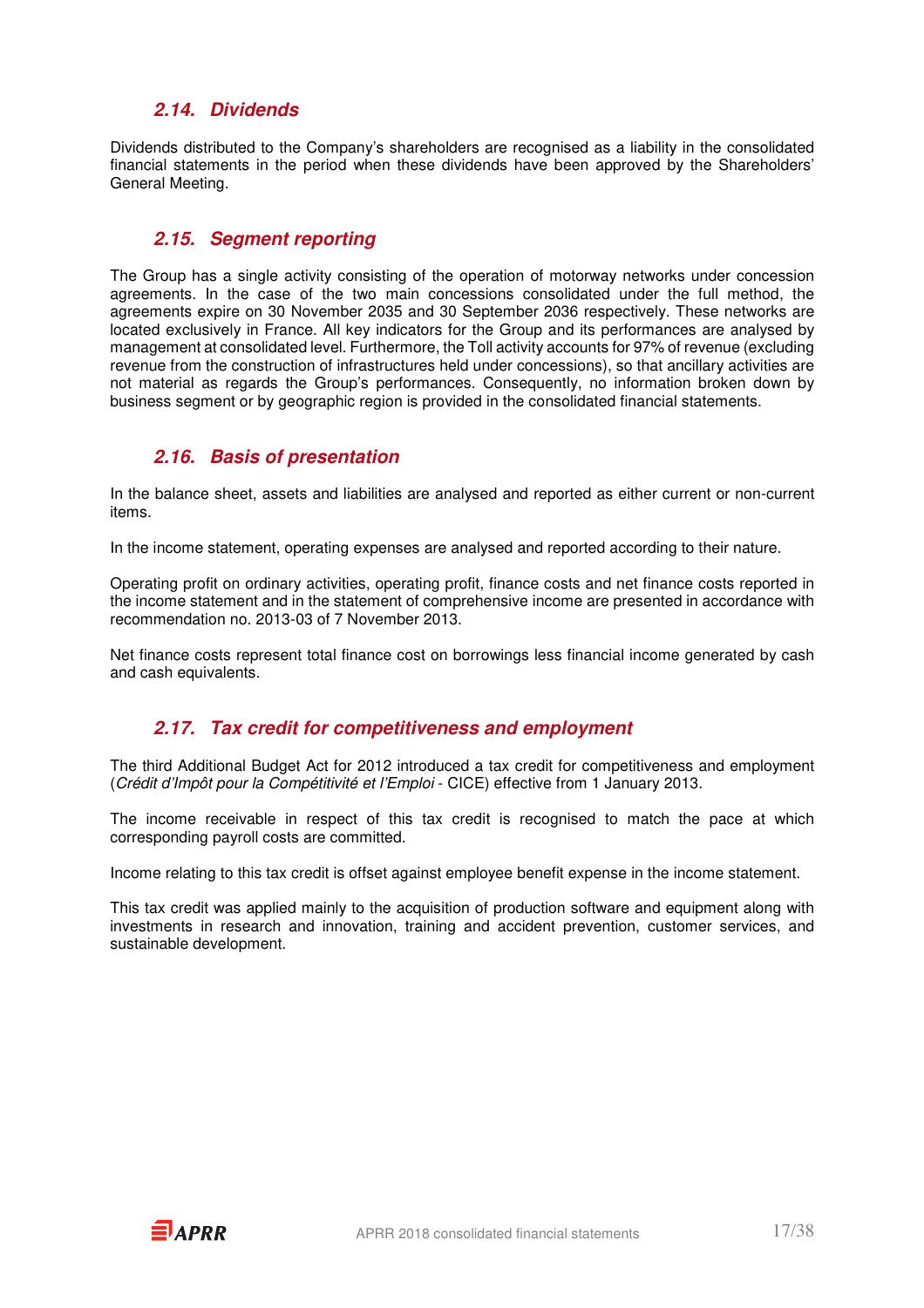## **3. FINANCIAL RISK MANAGEMENT**

#### **Currency risk**

The Group operates principally in the countries of the euro zone, essentially in France. It is therefore exposed to a limited currency risk on the transactions to which it is party.

All of the Group's borrowings are denominated in euros.

#### **Liquidity risk**

The liquidity risk is mitigated by the recurring nature of the cash flow and debt repayments.

To finance its day-to-day operations, the Group has negotiated a  $\epsilon$ 1,800 million syndicated loan bearing a variable interest rate. At 31 December 2018, no amount had been drawn down against this loan.

One bond issue was completed in 2018:

in November, an issue of €500 million of fixed-rate bonds maturing in January 2030.

Under these conditions, the amount remaining available under the EMTN programme came to  $€1.55$ billion at 31 December 2018 taking into account notes issued and redeemed since the programme's inception.

The Group has given undertakings to Caisse Nationale des Autoroutes (CNA) and the members of the banking pool to comply with the following ratios:

- Net debt will be less than 7 times EBITDA
- EBITDA will be more than 2.2 times net financial charges.

These two ratios were 3.8 times and 13.2 times, respectively, at 31 December 2018.

Non-compliance with either of these ratios would be regarded as a default event, triggering the early repayment of APRR's entire debt.

The Group's long-term debt is rated A- (Stable Outlook) by Standard & Poor's and Fitch.

Were these ratings to be downgraded, this would push up spreads and interest rates on the bank loans and on the bonds issued in connection with the EMTN programme.

An analysis of financial liabilities is provided in Note 10.

#### **Interest rate risk**

At 31 December 2018, 82% of the Group's gross borrowings bore fixed rates, 2% fixed rates on a nominal amount indexed to inflation, and 16% variable rates.

Based on borrowing at the year-end, the Group does not have significant exposure in terms of interest expenses to a rise in interest rates.

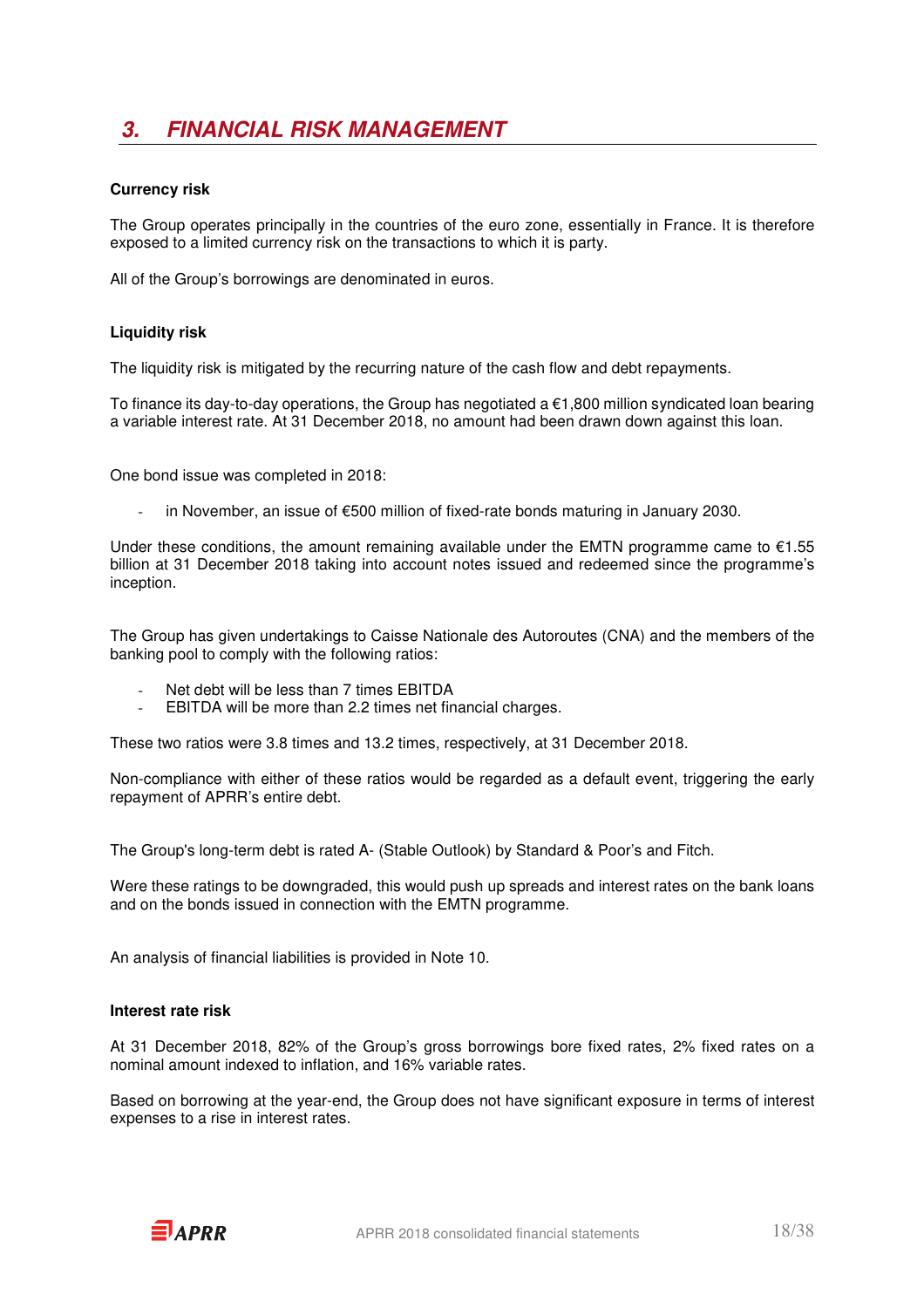A sensitivity analysis was performed, which indicates that:

- Based on borrowings at 31 December 2017, a 100 basis point change in variable rates (Euribor) would impact finance costs by €14.4 million and net profit by €9.4 million.
- Based on borrowings at 31 December 2018, a 100 basis point change in variable rates (Euribor) would impact finance costs by €12.9 million and net profit by €8.5 million.

#### **Inflation risk**

As toll fares are indexed to the annual retail price index, excluding tobacco, the Group is exposed to the risk of a fall in inflation.

This exposure is partly mitigated to the extent that a portion of the Group's borrowing bears a rate fixed on a nominal indexed to inflation.

The portion of the borrowings in question amounted to around 2% at 31 December 2018 (it was also 2% at 31 December 2017).

In this way, the Group benefits from a partial hedge of the risk attendant to weaker inflation. If inflation is weaker, this will lead to a lower increase in toll fares but it will also reduce finance costs in the portion of the borrowings indexed to inflation, as a result reducing the overall negative impact of weaker inflation on the Group's earnings.

#### **Credit risk**

| $(\epsilon$ millions)             | 2018 | 2017 |
|-----------------------------------|------|------|
| Past dues: between 0 and 3 months | 5.0  | 3.5  |
| Past dues: between 3 and 6 months | 3.4  | 2.7  |
| Past dues: over 6 months          | 5.4  | 4.8  |
| Total past dues                   | 13.8 | 11.0 |

Past dues concern a very large number of customers given the activities carried on by the Group. It is therefore impossible to assess the overall financial solidity of these customers.

The provisioning rate in respect of past dues is around 30% of the total amount receivable.

For the purpose of managing its cash position and hedging transactions, the Group enters into relations only with the most reputable financial institutions.

#### **Risk management**

Risk management is aimed at identifying, assessing, processing and monitoring the risks to which the Group is exposed. These risks are of a diverse nature: operational, financial, strategic, human, regulatory and reputational.

Risk management is based on a structured, documented process and on the risk management policy as defined by top management.

The mapping of the risks to which the Group is exposed was updated in 2018.

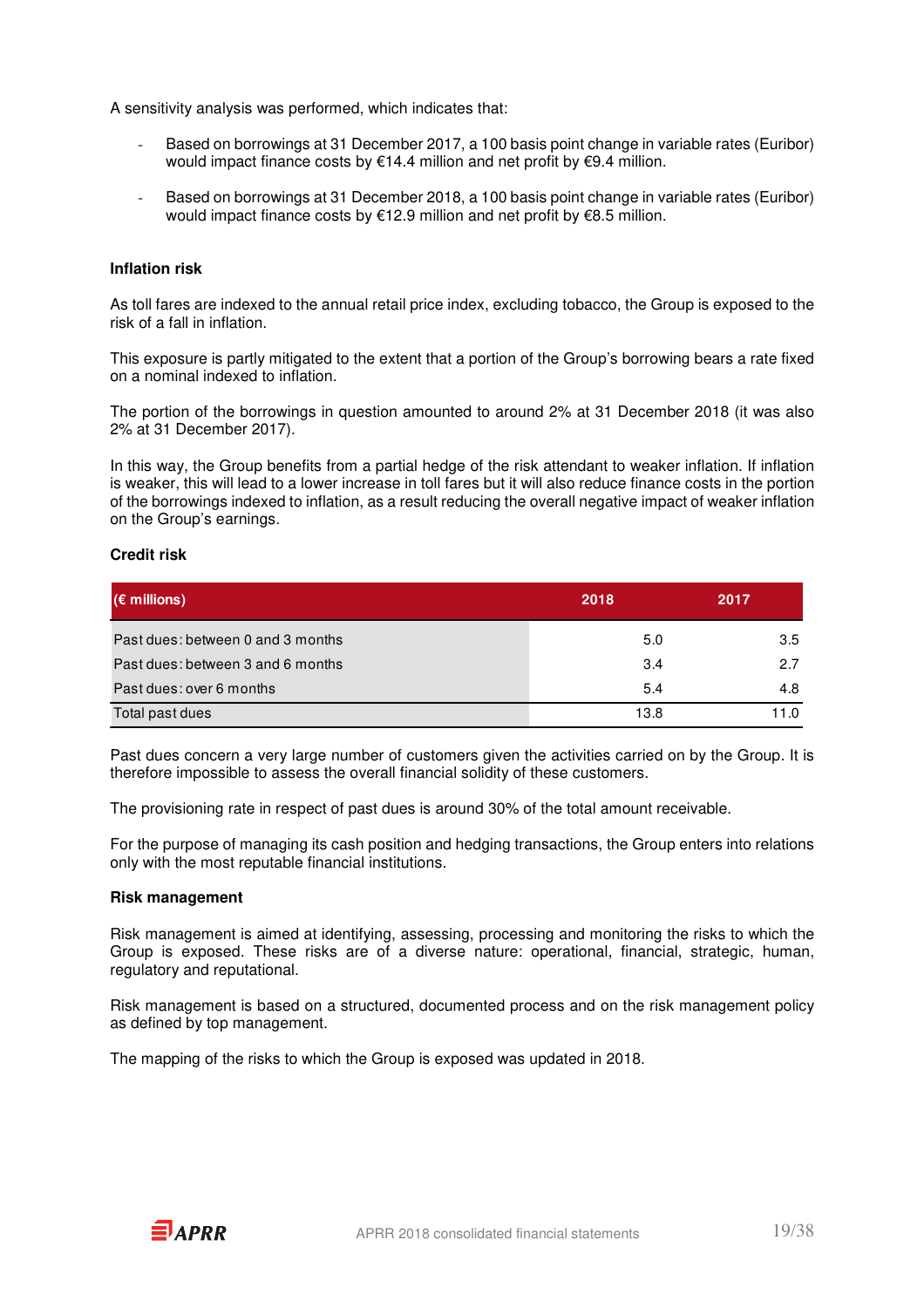## **4. SIGNIFICANT ACCOUNTING ESTIMATES AND JUDGEMENTS**

When preparing the consolidated financial statements, reliance is placed on estimates and assumptions that could affect the amounts of the assets and liabilities at the balance sheet date and income and charges for the period.

These estimates take into account economic data as well as assumptions that may vary over time, and contain elements of uncertainty.

The estimates refer to the determination of recoverable amounts of the assets, retirement obligations, the fair value of derivative instruments, and current and non-current provisions.

## **5. NON-CURRENT ASSETS**

| 2018                                       |                |                  |                  |                   |
|--------------------------------------------|----------------|------------------|------------------|-------------------|
|                                            | At 1 January   | <b>Increases</b> | <b>Decreases</b> | At 31<br>December |
| a) Cost or valuation                       |                |                  |                  |                   |
| Property, plant and equipment              | 756            | 50               | (46)             | 759               |
| Intangible assets arising from concessions | 13848          | 371              | (14)             | 14 204            |
| Other intangible assets                    | 230            | 17               |                  | 248               |
| Investments in associates                  | 21             | 0                | (0)              | 21                |
| Unlisted participating interests           | 4              | 0                |                  | 5                 |
| Other investments                          | $\overline{c}$ |                  | (0)              | 3                 |
| Loans                                      | 7              |                  | (1)              | 7                 |
| Other financial assets                     | 54             | 3                | (21)             | 36                |
| Total other financial assets               | 68             | 5                | (21)             | 52                |
| Total                                      | 14923          | 443              | (82)             | 15 2 84           |

|                                                  | At 1 January | <b>Increases</b> | <b>Decreases</b> | At 31<br>December |
|--------------------------------------------------|--------------|------------------|------------------|-------------------|
| b) Accumulated depreciation and impairment $(1)$ |              |                  |                  |                   |
| Property, plant and equipment                    | (590)        | (51)             | 46               | (595)             |
| Intangible assets arising from concessions       | (7,293)      | (363)            | 11               | (7,644)           |
| Other intangible assets                          | (175)        | (11)             |                  | (186)             |
| Investments in associates                        |              |                  |                  |                   |
| Unlisted participating interests                 | (2)          |                  | $\Omega$         | (2)               |
| Other investments                                |              |                  |                  |                   |
| Loans                                            |              |                  |                  |                   |
| Other financial assets                           |              |                  |                  |                   |
| Total other financial assets                     | (2)          |                  | $\Omega$         | (2)               |
| Total                                            | (8,060)      | (425)            | 58               | (8, 426)          |
| Carrying value (a-b)                             | 6,862        | 19               | (24)             | 6,857             |

(1) No impairment loss was recognised in 2018.

The increase in intangible assets from concessions in 2018 was due notably to new constructions (the connection between the A6 and the A89, the Sévenans interchange on the A36, the Mâcon interchange on the A406 and the Montmarault interchange on the A71) and work aimed at widening motorway sections (A6, A75 and A480 motorways).

Borrowing costs amounting to €3.2 million were capitalised in 2018 (2017: €2.5 million).

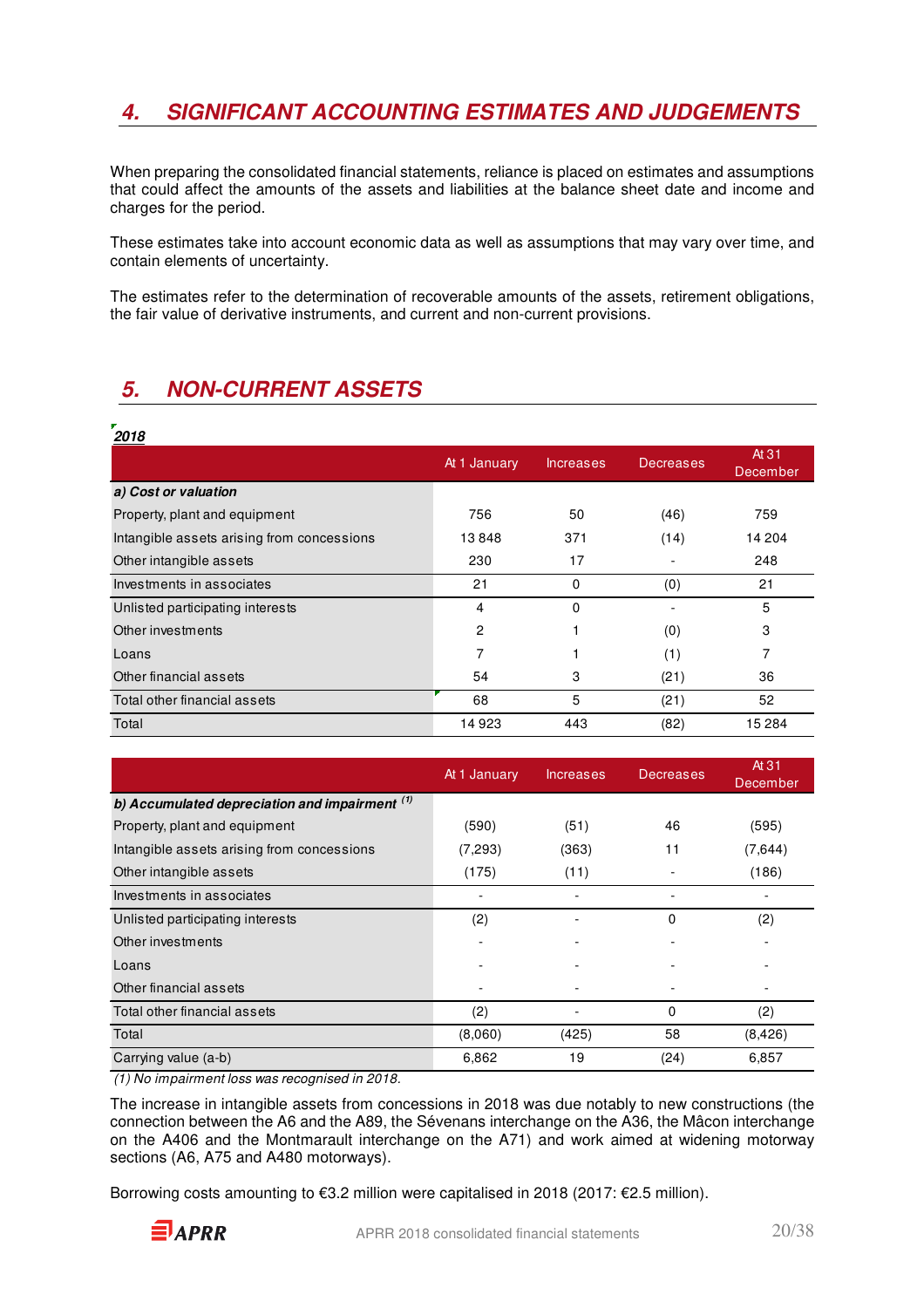#### **2017**

|                                            | At 1 January | <b>Increases</b> | Decreases | At 31<br>December |
|--------------------------------------------|--------------|------------------|-----------|-------------------|
| a) Cost or valuation                       |              |                  |           |                   |
| Property, plant and equipment              | 750          | 51               | (45)      | 756               |
| Intangible assets arising from concessions | 13,544       | 312              | (8)       | 13,848            |
| Other intangible assets                    | 215          | 16               | (1)       | 230               |
| Investments in associates                  | 7            | 14               |           | 21                |
| Unlisted participating interests           | 4            |                  |           | 4                 |
| Other investments                          |              |                  |           |                   |
| Loans                                      | 6            |                  | (0)       |                   |
| Other financial assets                     | 88           | 5                | (38)      | 54                |
| Total other financial assets               | 99           | 6                | (38)      | 67                |
| Total                                      | 14,615       | 399              | (92)      | 14,923            |

|                                                  | At 1 January | <b>Increases</b> | <b>Decreases</b> | At 31<br>December |
|--------------------------------------------------|--------------|------------------|------------------|-------------------|
| b) Accumulated depreciation and impairment $(1)$ |              |                  |                  |                   |
| Property, plant and equipment                    | (587)        | (48)             | 45               | (590)             |
| Intangible assets arising from concessions       | (6,953)      | (346)            | 6                | (7,293)           |
| Other intangible assets                          | (164)        | (12)             |                  | (175)             |
| Investments in associates                        |              | -                |                  |                   |
| Unlisted participating interests                 | (2)          |                  | $\Omega$         | (2)               |
| Other investments                                |              |                  |                  |                   |
| Loans                                            |              |                  |                  |                   |
| Other financial assets                           |              |                  |                  |                   |
| Total other financial assets                     | (2)          |                  | 0                | (2)               |
| Total                                            | (7,707)      | (405)            | 52               | (8,060)           |
| Carrying value (a-b)                             | 6,908        | (6)              | (40)             | 6,862             |
| (1) No impairment loss was recognised in 2017.   |              |                  |                  |                   |
| $(\epsilon$ millions)                            |              |                  | 31/12/2018       | 31/12/2017        |

Works contracts signed but not executed 263.6 191.9

Furthermore, from 2019 to 2023, the Group is committed to undertaking work to build and widen motorways and to create new exchanges that are expected to cost €698 million in total.

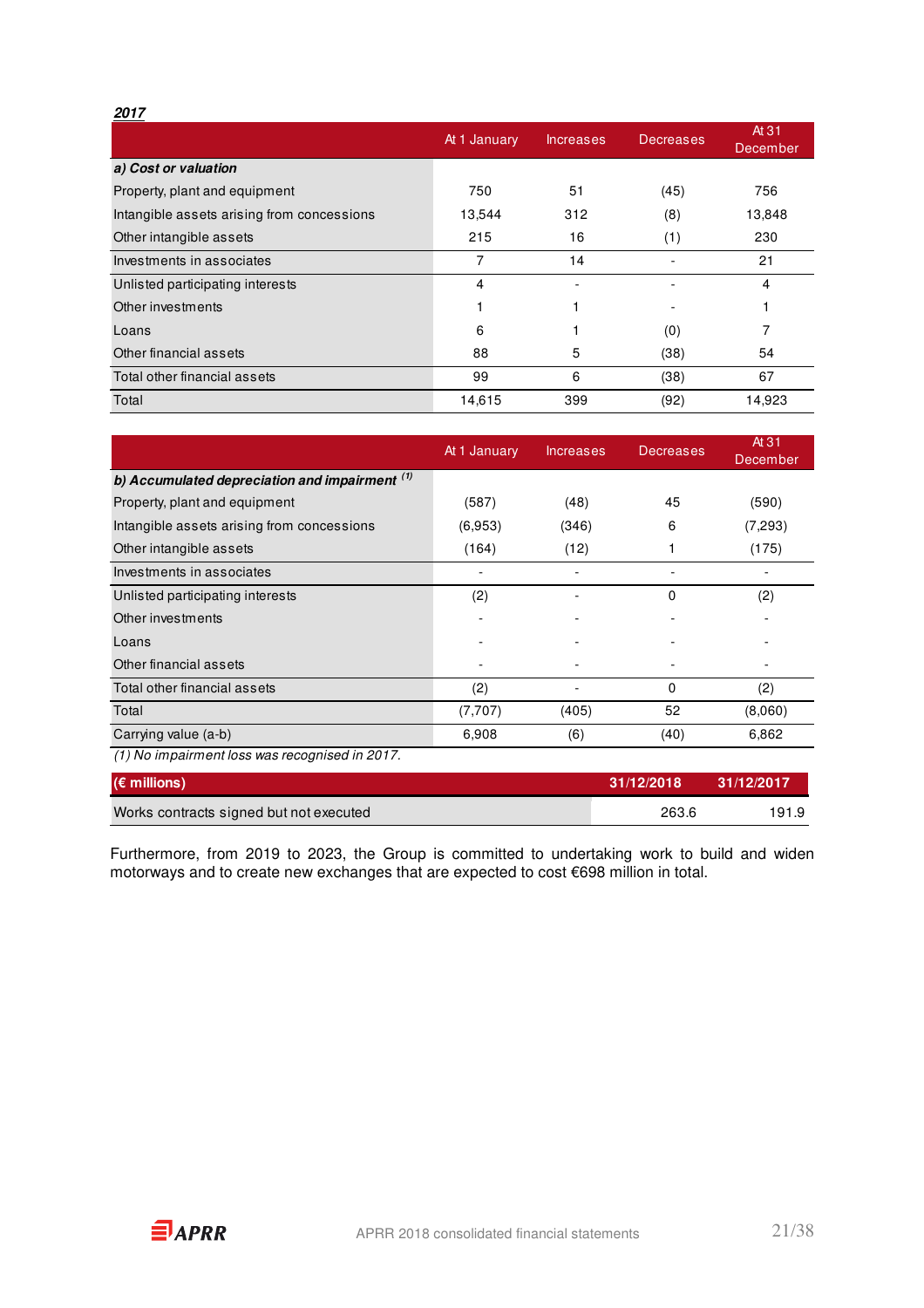## **6. INVESTMENTS IN ASSOCIATES**

Investments in associates consist of the Group's shareholding in Adelac, the concession holder for a 19-kilometre section of the A41 motorway between Villy-le-Pelloux - Saint-Martin-Bellevue and Saint-Julien-en-Genevois, and Axxès, which markets and manages toll subscriptions for heavy goods vehicles.

Key financial data for associates are summarised in the table below:

| $(\epsilon$ millions)                                                        | <b>ADELAC</b> | <b>AXXES</b> |
|------------------------------------------------------------------------------|---------------|--------------|
| Country                                                                      | France        | France       |
| Percentage owned                                                             | 49.90%        | 34.01%       |
| Dividends paid to the Group                                                  | 0.0           | 0.0          |
| <b>Current assets</b>                                                        | 62.4          | 196.8        |
| Non-current assets                                                           | 723.4         | 27.2         |
| <b>Total assets</b>                                                          | 785.8         | 224.0        |
| Capital and reserves                                                         | 16.8          | 38.1         |
| <b>Current liabilities</b>                                                   | 4.0           | 164.1        |
| Non-current liabilities                                                      | 765.0         | 21.8         |
| Total equity and liabilities                                                 | 785.8         | 224.0        |
| Revenue                                                                      | 56.1          | 983.7        |
| Net loss for the year                                                        | 8.4           | (0.0)        |
| Other comprehensive income                                                   | (7.9)         | 0.0          |
| Comprehensive income                                                         | 0.4           | (0.0)        |
| Share of profit (losses) of associates recognised                            | 0.0           | (0.0)        |
| Share of items of other comprehensive income of associates<br>recognised     | 0.2           | 0.0          |
| Group's share of the capital and reserves of associates                      | 8.4           | 13.0         |
| Share of losses of associates not recognised                                 | 17.6          | 0.0          |
| Share of items of other comprehensive income of associates not<br>recognised | (17.6)        | 0.0          |
| Carrying amount of investment                                                | 8.4           | 13.0         |
| Market capitalisation                                                        | N/A           | N/A          |
| Headcount                                                                    | $\mathbf 0$   | 54           |

Other items of comprehensive income are related to changes in the fair value of interest-rate hedging instruments, which are treated in a similar way as the APRR group (See Note 2.6.2).

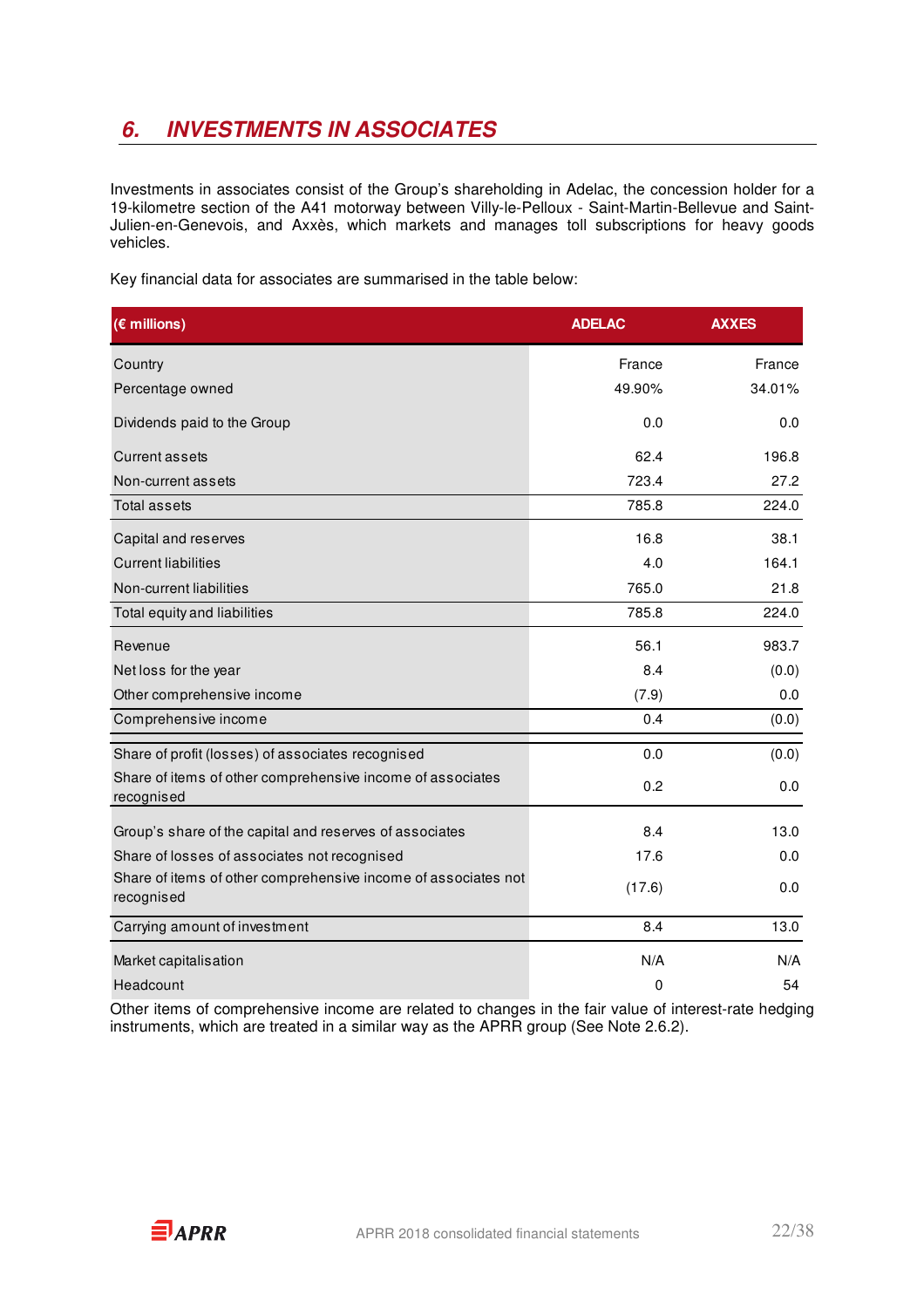## **7. TRADE AND OTHER RECEIVABLES**

| $(\epsilon$ millions)                | 31/12/2018 | 31/12/2017 |
|--------------------------------------|------------|------------|
| Trade receivables - Tolls            | 97.6       | 99.5       |
| Trade receivables - Other activities | 59.6       | 54.6       |
| Impairment losses                    | (4.2)      | (4.4)      |
| Trade and other receivables          | 153.0      | 149.7      |

Trade receivables arising from other activities include mainly amounts billed to sub-concession operators in respect of commercial establishments at motorway rest areas.

## **8. OTHER CURRENT ASSETS**

| $(\epsilon$ millions)   | 31/12/2018 | 31/12/2017 |
|-------------------------|------------|------------|
| State - Value added tax | 54.6       | 53.6       |
| Sundry receivables      | 176.0      | 159.6      |
| Prepayments             | 1.1        | 1.2        |
| Other                   | 1.6        | 1.4        |
| Other current assets    | 233.4      | 215.9      |

Sundry receivables comprise mainly receivables linked to inter-company toll payments.

## **9. CASH AND CASH EQUIVALENTS**

| $(\epsilon$ millions)     | 31/12/2018 | 31/12/2017 |
|---------------------------|------------|------------|
| Cash at bank and in hand  | 327.5      | 1.174.1    |
| Cash equivalents          | 607.4      | 626.8      |
| Cash and cash equivalents | 934.9      | 1,800.9    |

Cash and cash equivalents are short-term, highly liquid investments that are readily convertible to known amounts of cash and that present negligible risk of changes in value.

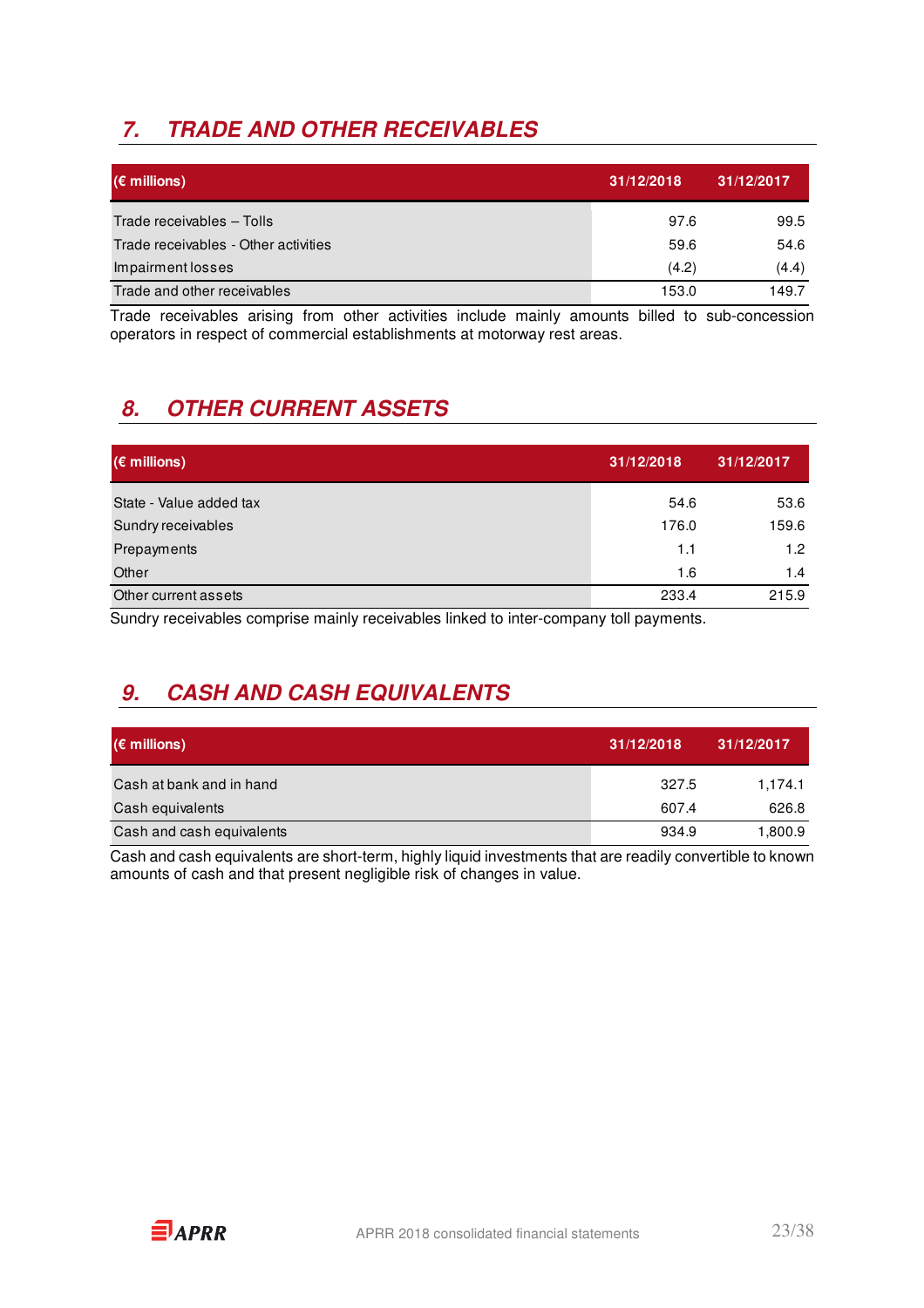## **10. FINANCIAL ASSETS AND FINANCIAL LIABILITIES**

In 2018, one new bond issue amounting to €500 million was completed in connection with the EMTN programme.

During the year, loans totalling €714 million (excluding indexation) were repaid to Caisse Nationale des Autoroutes (CNA) along with debenture loans totalling €500 million in respect of the EMTN programme and two EIB loans totalling €150 million.

As regards the syndicated loan which totalled €1,800 million, no amounts were drawn down nor were any repayments made during the year under review.

The outstanding commercial paper totalled €92 million at 31 December 2018, compared with €95 million at 31 December 2017.

#### **Net debt analysed by maturity and related interest receivable and payable:**

| At 31 December 2018                                                      | <b>Carrying</b><br>value | <b>Capital and</b><br>interest<br>movements | Less<br>than 1<br>year | $1$ to $2$<br>years | $2$ to $3$<br>years | $3$ to $4$<br>years | 4 to 5<br>vears | After <sub>5</sub><br>years |
|--------------------------------------------------------------------------|--------------------------|---------------------------------------------|------------------------|---------------------|---------------------|---------------------|-----------------|-----------------------------|
| Cash and cash equivalents                                                |                          |                                             |                        |                     |                     |                     |                 |                             |
| Marketable securities                                                    | 327.5                    |                                             |                        |                     |                     |                     |                 |                             |
| Cash at bank and in hand                                                 | 607.4                    |                                             |                        |                     |                     |                     |                 |                             |
| Sub-total                                                                | 934.9                    |                                             |                        |                     |                     |                     |                 |                             |
|                                                                          |                          |                                             |                        |                     |                     |                     |                 |                             |
| <b>Financial liabilities: current and non-current</b>                    |                          |                                             |                        |                     |                     |                     |                 |                             |
| Long-term borrow ings                                                    | 6,839.9                  | 6,895.9                                     | 0.0                    | 1,005.1             | 759.4               | 400.5               |                 | 5.2 4,725.7                 |
| Derivative instruments - liabilities                                     | 8.7                      |                                             |                        |                     |                     |                     |                 |                             |
| Interest payable in respect of non-current<br>financial liabilities      |                          | 856.3                                       | 99.1                   | 101.2               | 89.2                | 78.0                | 72.0            | 416.9                       |
| Non-current borrowings                                                   | 6,848.6                  | 7,752.3                                     |                        | 99.1 1,106.3        | 848.6               | 478.5               |                 | 77.2 5,142.6                |
|                                                                          |                          |                                             |                        |                     |                     |                     |                 |                             |
| Long-term borrow ings due within 1 year                                  | 1.002.2                  |                                             | 1,006.7 1,006.7        |                     |                     |                     |                 |                             |
| Interest payable in respect of long-term<br>borrowings due within 1 year |                          | 25.3                                        | 25.3                   |                     |                     |                     |                 |                             |
| Non-current borrowings due within one<br>year                            | 1.002.2                  | 1,032.0                                     | 1,032.0                | 0.0                 | 0.0                 | 0.0                 | 0.0             | 0.0                         |
| Current borrowings and other debts                                       | 203.3                    | 92.0                                        | 92.0                   |                     |                     |                     |                 |                             |
| <b>Total borrowings</b>                                                  | 8.054.2                  |                                             | 8,876.3 1,223.1        | 1,106.3             | 848.6               | 478.5               |                 | 77.2 5,142.6                |
| Net debt                                                                 | $-7,119.3$               |                                             |                        |                     |                     |                     |                 |                             |

Capital and interest movements in the above table concern the debt as reported on the balance sheet at 31 December 2018. They do not reflect any early repayments or new loans that may occur in the future. Capital and interest movements exclude loan issuance costs, issuance premiums and other items not involving the movement of funds.

Interest movements include movements relating to derivative instruments (i.e. interest rate swaps). They were not discounted to their present value.

Interest movements for variable rate loans are based on interest rates prevailing on 31 December 2018. Movements for loans with fixed rates on an indexed nominal are based on projected annual inflation of 1.50%.

€111 million of the movements in respect of current borrowings and other debts concerned accrued interest payable, which is included in the above interest movement. The remainder, amounting to €92 million, corresponds to outstanding commercial paper that has been issued.

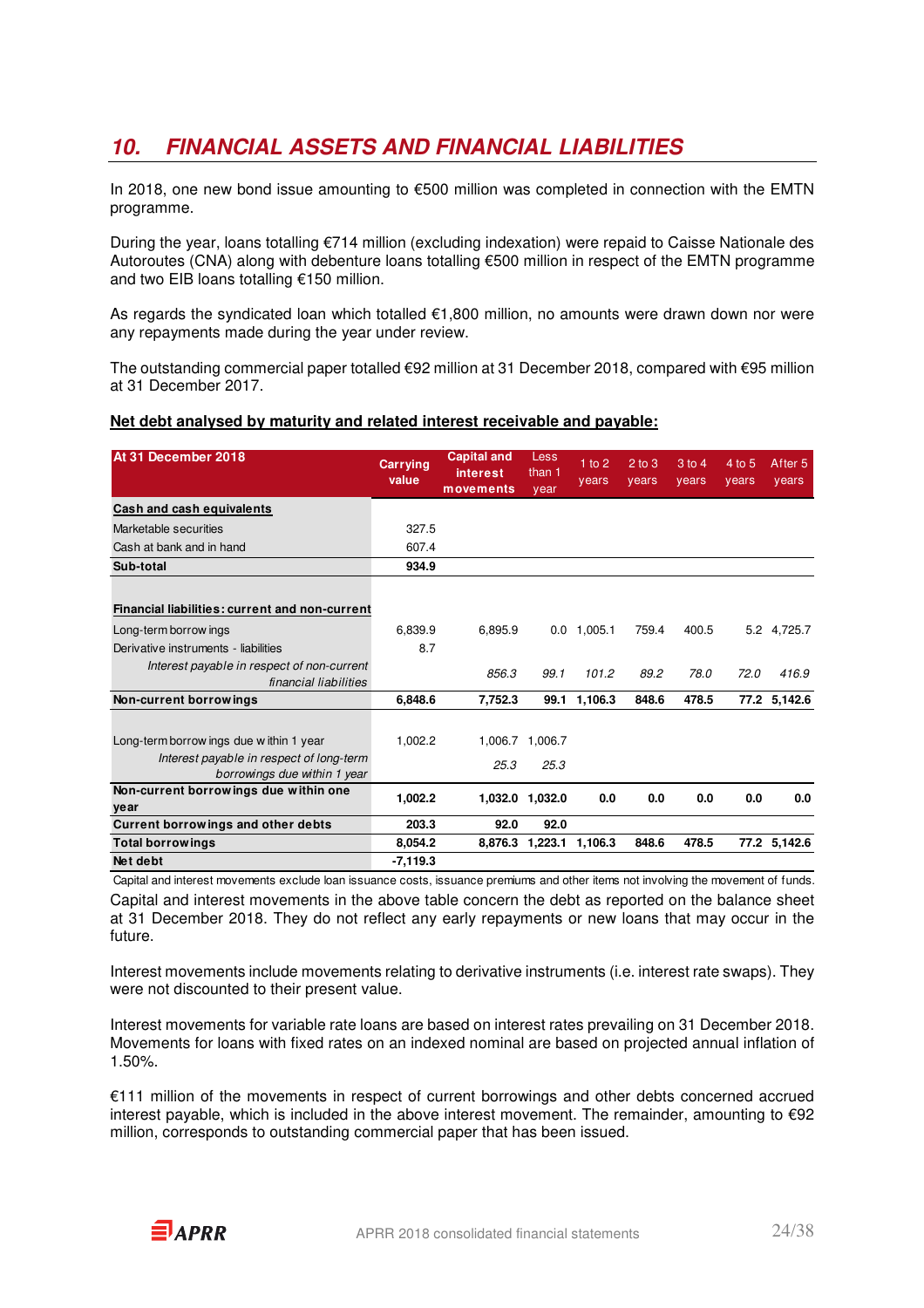| At 31 December 2017                                                      | Carrying<br>value | <b>Capital and</b><br><b>interest</b><br>movements | Less<br>than 1<br>year | 1 to 2<br>years       | $2$ to $3$<br>years | 3 to 4<br>years | 4 to 5<br>years | After <sub>5</sub><br>years |
|--------------------------------------------------------------------------|-------------------|----------------------------------------------------|------------------------|-----------------------|---------------------|-----------------|-----------------|-----------------------------|
| Cash and cash equivalents                                                |                   |                                                    |                        |                       |                     |                 |                 |                             |
| Marketable securities                                                    | 626.8             |                                                    |                        |                       |                     |                 |                 |                             |
| Cash at bank and in hand                                                 | 1,174.1           |                                                    |                        |                       |                     |                 |                 |                             |
| Sub-total                                                                | 1,800.9           |                                                    |                        |                       |                     |                 |                 |                             |
|                                                                          |                   |                                                    |                        |                       |                     |                 |                 |                             |
| Financial liabilities: current and non-current                           |                   |                                                    |                        |                       |                     |                 |                 |                             |
| Long-term borrow ings                                                    | 7.489.6           | 7.547.3                                            | 0.0                    | 1.080.2 1.080.2       |                     | 758.3           | 399.8           | 4,228.8                     |
| Derivative instruments - liabilities                                     | 13.5              |                                                    |                        |                       |                     |                 |                 |                             |
| Interest payable in respect of non-current<br>financial liabilities      |                   | 924.3                                              | 123.4                  | 123.9                 | 93.8                | 82.4            | 70.5            | 430.3                       |
| Non-current borrowings                                                   | 7,503.1           | 8,471.6                                            |                        | 123.4 1,204.2 1,174.0 |                     | 840.7           |                 | 470.3 4,659.1               |
|                                                                          |                   |                                                    |                        |                       |                     |                 |                 |                             |
| Long-term borrow ings due within 1 year                                  | 1,211.8           |                                                    | 1,216.6 1,216.6        |                       |                     |                 |                 |                             |
| Interest payable in respect of long-term<br>borrowings due within 1 year |                   | 57.9                                               | 57.9                   |                       |                     |                 |                 |                             |
| Non-current borrowings due within one<br>year                            | 1,211.8           |                                                    | 1,274.5 1,274.5        | 0.0                   | 0.0                 | 0.0             | 0.0             | 0.0                         |
| Current borrowings and other debts                                       | 242.2             | 95.0                                               | 95.0                   |                       |                     |                 |                 |                             |
| <b>Total borrowings</b>                                                  | 8,957.1           | 9.841.1                                            | 1,492.9                |                       | 1,204.2 1,174.0     | 840.7           | 470.3           | 4,659.1                     |
| Net debt                                                                 | $-7.156.2$        |                                                    |                        |                       |                     |                 |                 |                             |

Capital and interest movements exclude loan issuance costs, issuance premiums and other items not involving the movement of funds.

| $(\epsilon$ millions)                    | <b>Carrying value</b><br>31/12/2018 | <b>Fair value</b><br>31/12/2018 | <b>Carrying value</b><br>31/12/2017 | <b>Fair value</b><br>31/12/2017 |
|------------------------------------------|-------------------------------------|---------------------------------|-------------------------------------|---------------------------------|
|                                          |                                     |                                 |                                     |                                 |
| <b>Financial assets:</b>                 |                                     |                                 |                                     |                                 |
| Cash and cash equivalents and marketable | 934.9                               | 934.9                           | 1,800.9                             | 1,800.9                         |
| securities                               |                                     |                                 |                                     |                                 |
| Loans                                    | 6.8                                 | 6.8                             | 6.7                                 | 6.7                             |
| Interest rate swaps                      | 0.0                                 | 0.0                             | 2.6                                 | 2.6                             |
| Other financial assets                   | 42.4                                | 42.4                            | 55.7                                | 55.7                            |
| Trade and other receivables              | 153.0                               | 153.0                           | 149.7                               | 149.7                           |
| Other current assets                     | 233.4                               | 233.4                           | 215.9                               | 215.9                           |
| Other non-current assets                 | 0.0                                 | 0.0                             | 0.0                                 | 0.0                             |
| <b>Financial liabilities:</b>            |                                     |                                 |                                     |                                 |
| Variable rate loans                      | 1,271.2                             | 1,279.9                         | 1,627.6                             | 1,657.5                         |
| Fixed rate loans with indexed nominal    | 157.2                               | 166.9                           | 154.2                               | 173.3                           |
| Fixed rate loans                         | 6,389.0                             | 6,521.7                         | 6,894.6                             | 7,242.9                         |
| Interest rate swaps                      | 8.7                                 | 8.7                             | 13.5                                | 13.5                            |
| Other financial liabilities              | 228.1                               | 228.1                           | 267.2                               | 267.2                           |
| Trade and other payables                 | 135.9                               | 135.9                           | 128.6                               | 128.6                           |
| Other non-current liabilities            | 75.9                                | 75.9                            | 84.2                                | 84.2                            |
| Other liabilities                        | 278.4                               | 278.4                           | 280.7                               | 280.7                           |

The fair value of derivative instruments corresponds to the mark-to-market value communicated by the various counterparties.

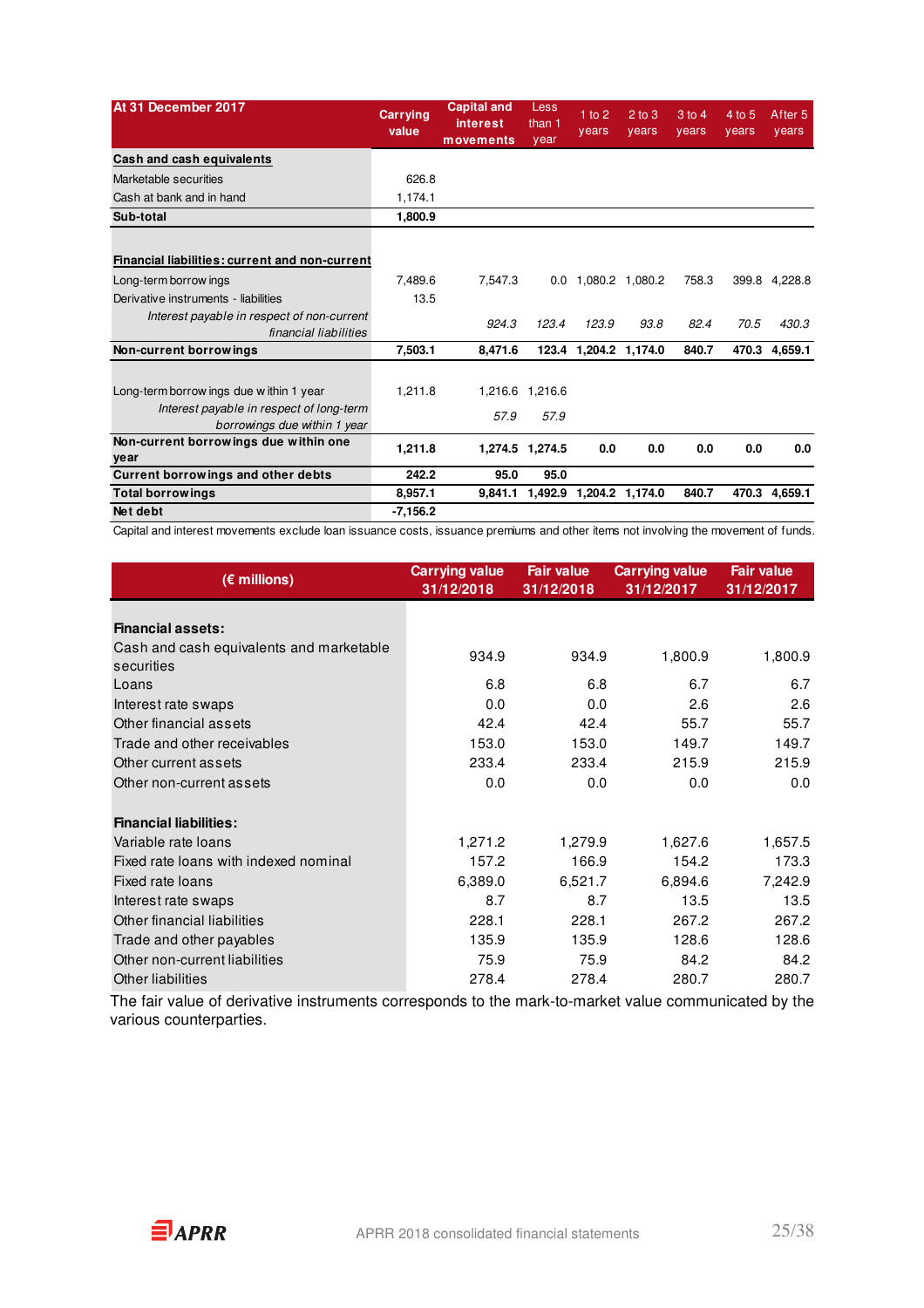|                                                                                                                                                              | 2018                        |                |          | 2017                              |                     |          |  |
|--------------------------------------------------------------------------------------------------------------------------------------------------------------|-----------------------------|----------------|----------|-----------------------------------|---------------------|----------|--|
| $(\epsilon$ millions)                                                                                                                                        | Fair value hierarchy level: |                |          | <b>Fair value hierarchy level</b> |                     |          |  |
|                                                                                                                                                              | level 1:                    | level 2:       | level 3: | level 1:                          | level 2:            | level 3: |  |
| Financial assets measured at fair value<br>Cash and cash equivalents and marketable<br>securities<br>Interest rate swaps<br>Unlisted participating interests | 934.9                       | 0.0            | 3.2      | 1,800.9                           | 2.6                 | 2.5      |  |
| Total financial assets measured at fair value                                                                                                                | 934.9                       | $\blacksquare$ | 3.2      | 1,800.9                           | 2.6                 | 2.5      |  |
| <b>Financial liabilities:</b><br>Fixed-rate loans measured at fair value<br>Notional<br>Revalued<br>Interest rate swaps                                      |                             | 8.7            |          |                                   | 75.0<br>0.4<br>13.5 |          |  |
| Total financial liabilities measured at fair value                                                                                                           |                             | 8.7            |          |                                   | 88.8                |          |  |

Level 1: quoted prices in an active market

Level 2: internal model using observable inputs

Level 3: internal model using unobservable inputs

|                                                                         | <b>Notional amounts</b><br>analysed by maturity<br>date at 31 December<br>2018 |                   |                 | o/w derivatives<br>qualifying as fair value<br>hedges | o/w derivatives<br>qualifying as<br>autonomous |                   |
|-------------------------------------------------------------------------|--------------------------------------------------------------------------------|-------------------|-----------------|-------------------------------------------------------|------------------------------------------------|-------------------|
| $(E$ millions)                                                          | 2,020                                                                          | <b>Fair value</b> | <b>Notional</b> | <b>Fair value</b>                                     | <b>Notional</b>                                | <b>Fair value</b> |
| Interest rate swaps<br>Interest rate swap, pay<br>4.5%/receive variable | 91.6                                                                           | (8.7)             |                 |                                                       | 91.6                                           | (8.7)             |
| <b>Total financial assets</b><br>measured at fair value                 | 91.6                                                                           | (8.7)             | 0.0             | 0.0                                                   | 91.6                                           | (8.7)             |

At 31 December 2018, the APRR Group's derivatives portfolio consisted of a swap paying a fixed rate and receiving a variable rate resulting from the exercise of a swaption maturing in April 2010, treated as a stand-alone instrument with a nominal value of €91.6 million and a maturity of 2020.

Four other derivative contracts entered into in 2005, with a nominal amount of €208.4 million backed by the CNA 4.50% line maturing on 28 March 2018 (including one swap receiving a fixed rate and paying a variable rate, which was designated as a fair value hedge, and three options entered into partly to mitigate exposure to higher interest rates treated as stand-alone instruments) matured in the first half of 2018.

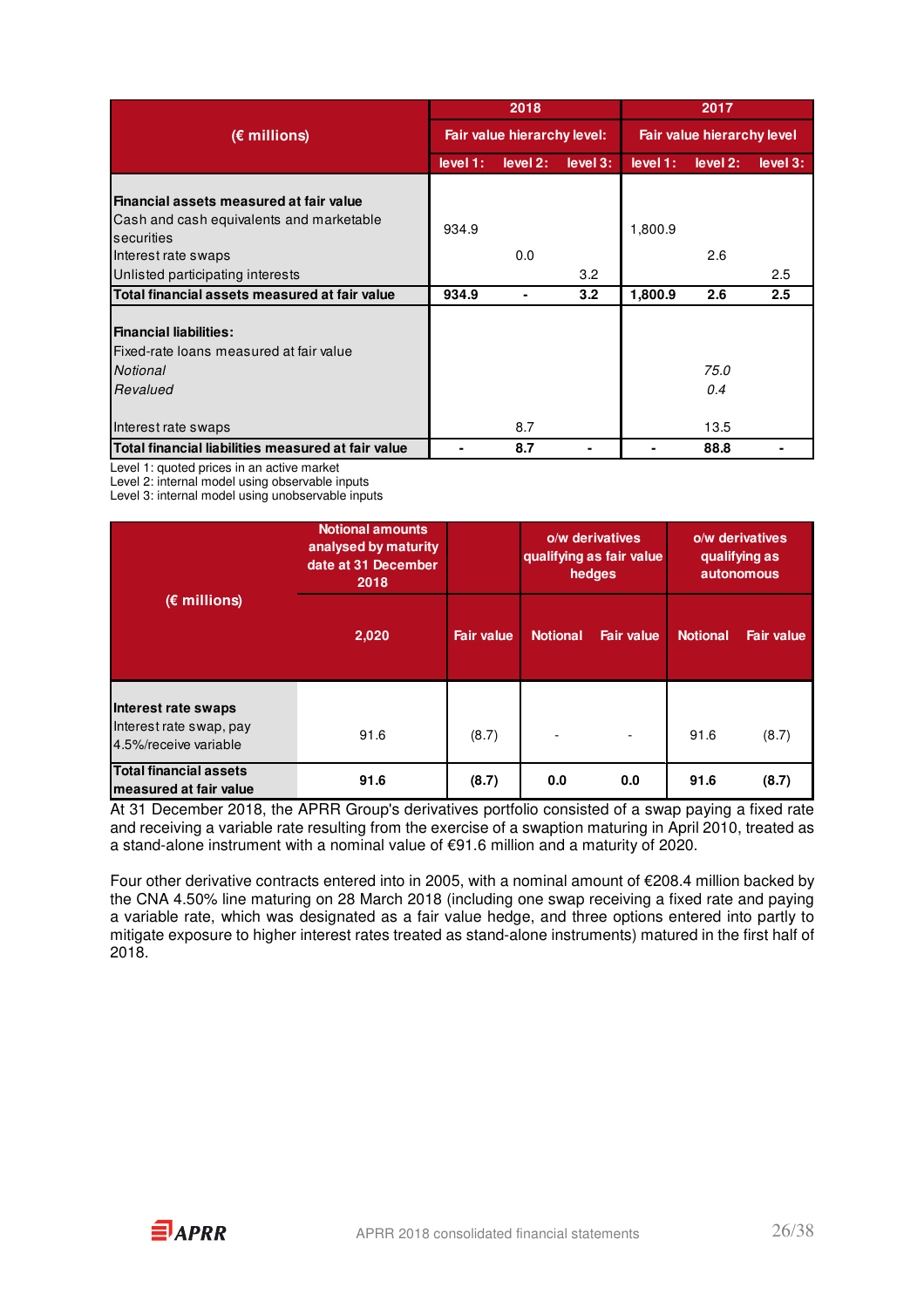#### **Financial assets and financial liabilities analysed by category**

#### **At 31 December 2018**

| Financial asset category (*)                                           |                   |                                                            |                                                                |                          |                                     |             |                  |  |  |
|------------------------------------------------------------------------|-------------------|------------------------------------------------------------|----------------------------------------------------------------|--------------------------|-------------------------------------|-------------|------------------|--|--|
| <b>Financial assets</b>                                                | Carrying<br>value | <b>Financial assets</b><br>at fair value<br>through equity | Financial<br>assets at fair<br>value through<br>profit or loss | Loans and<br>receivables | Financial<br>hedging<br>instruments | Fair value. |                  |  |  |
| Other non-current financial<br>assets and investments in<br>associates | 70.6              | 3.2                                                        | 21.4                                                           | 46.0                     | 0.0                                 | 70.6        | $(2)$ and<br>(3) |  |  |
| Trade and other receivables                                            | 153.0             | 0.0                                                        | 0.0                                                            | 153.0                    | 0.0                                 | 153.0       | (2)              |  |  |
| Other current assets                                                   | 233.4             | 0.0                                                        | 0.0                                                            | 233.4                    | 0.0                                 | 233.4       | (2)              |  |  |
| Cash and cash equivalents                                              | 934.9             | 0.0                                                        | 934.9                                                          | 0.0                      | 0.0                                 | 934.9       | (1)              |  |  |
| <b>Total</b>                                                           | 1,391.9           | 3.2                                                        | 956.3                                                          | 432.5                    | 0.0                                 | 1,391.9     |                  |  |  |

(\*) "Financial assets available for sale" have been reclassified as "Equity instruments" follow ing the application of IFRS 9. "Equity instruments" are recognised in "Financial assets at fair value through equity" in accordance w ith the chosen accounting model for first-time application of IFRS 9.

| <b>Financial liabilities</b>              | <b>Carrying value</b> | Liability at<br>amortised cost | <b>Financial hedging</b><br><i>instruments</i> | <b>Fair value</b> |
|-------------------------------------------|-----------------------|--------------------------------|------------------------------------------------|-------------------|
| Borrow ings and other debts               | 8.054.2               | 8.045.4                        | 8.7                                            | 8,205.4(2)        |
| Trade payables                            | 135.8                 | 135.8                          | 0.0                                            | 135.8(2)          |
| Other current and non-current liabilities | 354.3                 | 354.3                          | 0.0                                            | 354.3(2)          |
| <b>Total</b>                              | 8,544.3               | 8,535.6                        | 8.7                                            | 8,695.5           |

Fair value determined by reference to:

(1): Level 1: quoted prices in an active market

(2): Level 2: internal model with observable inputs

(3): Level 3: internal model with unobservable inputs

#### **At 31 December 2017**

| , ., <del>.</del> ,                                                    | Financial asset category (*) |                                                            |                                                                |                          |                                     |             |                  |
|------------------------------------------------------------------------|------------------------------|------------------------------------------------------------|----------------------------------------------------------------|--------------------------|-------------------------------------|-------------|------------------|
| <b>Financial assets</b>                                                | Carrying<br>value            | <b>Financial assets</b><br>at fair value<br>through equity | Financial<br>assets at fair<br>value through<br>profit or loss | Loans and<br>receivables | Financial<br>hedging<br>instruments | Fair value  |                  |
| Other non-current financial<br>assets and investments in<br>associates | 86.2                         | 2.5                                                        | 21.2                                                           | 59.9                     | 2.6                                 | 86.2        | $(2)$ and<br>(3) |
| Trade and other receivables                                            | 149.7                        | 0.0                                                        | 0.0                                                            | 149.7                    | 0.0                                 | 149.7       | (2)              |
| Other current assets                                                   | 215.9                        | 0.0                                                        | 0.0                                                            | 215.9                    | 0.0                                 | 215.9       | (2)              |
| Cash and cash equivalents                                              | 1.800.9                      | 0.0                                                        | 1.800.9                                                        | 0.0                      | 0.0                                 | 1,800.9     | (1)              |
| <b>Total</b>                                                           | 2,252.7                      | 2.5                                                        | 1.822.1                                                        | 425.5                    |                                     | 2.6 2,252.7 |                  |

(\*) "Financial assets available for sale" have been reclassified as "Equity instruments" follow ing the application of IFRS 9. "Equity instruments" are recognised in "Financial assets at fair value through equity" in accordance w ith the chosen accounting model for first-time application of IFRS 9.

| <b>Financial liabilities</b>              | <b>Carrying value</b> | Liability at<br>amortised cost | Financial hedging<br><i>instruments</i> | <b>Fair value</b> |
|-------------------------------------------|-----------------------|--------------------------------|-----------------------------------------|-------------------|
| Borrow ings and other debts               | 8,957.1               | 8.943.6                        | 13.5                                    | $9,354.4$ (2)     |
| Trade payables                            | 128.6                 | 128.6                          | 0.0                                     | $128.6$ (2)       |
| Other current and non-current liabilities | 364.9                 | 364.9                          | 0.0                                     | 364.9(2)          |
| <b>Total</b>                              | 9,450.5               | 9,437.1                        | 13.5                                    | 9.847.8           |

Fair value determined by reference to:

(1): Level 1: quoted prices in an active market

(2): Level 2: internal model with observable inputs

(3): Level 3: internal model with unobservable inputs

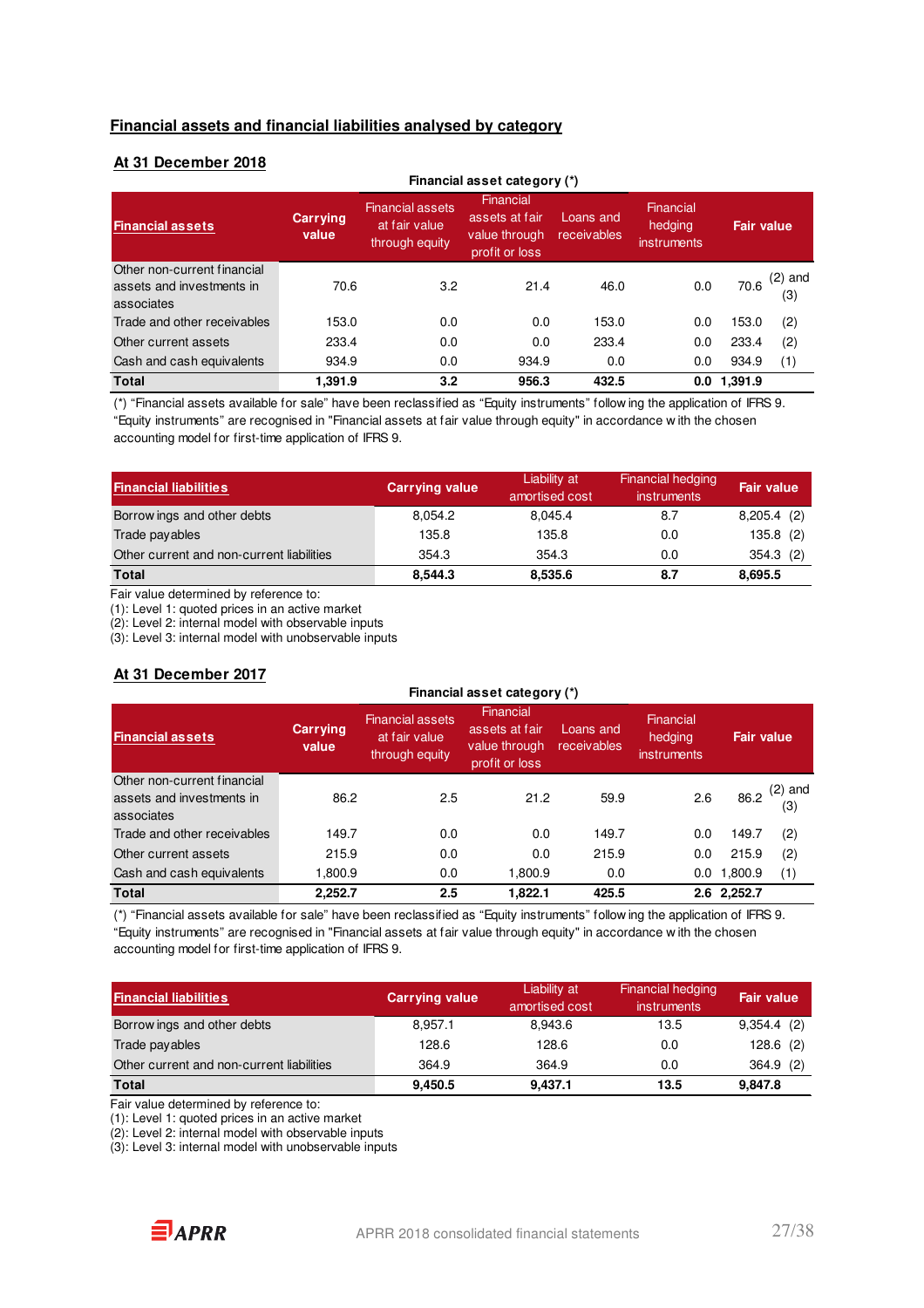## **11. SHARE CAPITAL**

|                                                                                | Number of<br>shares | <b>Euros</b>              |
|--------------------------------------------------------------------------------|---------------------|---------------------------|
| Ordinary shares issued and fully paid at 31/12/2018                            |                     | 113,038,156 33,911,446.80 |
| The share capital consists of shares with a par value of $\epsilon$ 0.30 each. |                     |                           |

The number of shares in issue and their par value have not changed since 1 January 2018.

The company does not hold any of its shares in treasury. No particular right, preference or restriction is attached to the shares.

## **12. PROVISIONS**

|                                                           | At<br>01/01/2018 | Additional<br>in the<br>period | provisions Provisions Provisions<br>utilised | reversed | Other | At<br>31/12/2018 |
|-----------------------------------------------------------|------------------|--------------------------------|----------------------------------------------|----------|-------|------------------|
| Provision for retirement indemnities                      | 45.1             | 3.1                            | (2.3)                                        |          | 0.1   | 46.0             |
| Provision for long-service medals                         | 1.1              | 0.1                            | (0.2)                                        |          | 0.0   | 1.0              |
| Provision for maintaining infrastructures in<br>condition | 233.2            | 56.4                           | (40.9)                                       |          | 1.2   | 249.9            |
| <b>Non-current provisions</b>                             | 279.4            | 59.6                           | (43.4)                                       | 0.0      | 1.3   | 296.9            |
| Provision for retirement indemnities                      | 1.4              |                                |                                              |          | 0.4   | 1.8              |
| Provision for long-service medals                         | 0.2              |                                |                                              |          | (0.0) | 0.1              |
| Provision for maintaining infrastructures in<br>condition | 39.2             |                                |                                              |          | (1.2) | 38.0             |
| Other provisions for liabilities and charges              | 1.0              | 0.5                            | (0.4)                                        | (0.1)    |       | 0.9              |
| <b>Current provisions</b>                                 | 41.7             | 0.5                            | (0.4)                                        | (0.1)    | (0.8) | 40.9             |

Items in the "Other" column correspond mainly to actuarial gains and losses on retirement indemnities recognised in other comprehensive income.

|                                                           | At<br>01/01/2017 | Additional<br>in the<br>period | provisions Provisions Provisions<br>utilised | reversed | Other | At<br>31/12/2017 |
|-----------------------------------------------------------|------------------|--------------------------------|----------------------------------------------|----------|-------|------------------|
| Provision for retirement indemnities                      | 45.5             | 3.2                            | (2.6)                                        |          | (0.9) | 45.1             |
| Provision for long-service medals                         | 0.8              | 0.4                            | (0.2)                                        |          | 0.0   | 1.1              |
| Provision for maintaining infrastructures in<br>condition | 215.9            | 52.9                           | (33.8)                                       |          | (1.8) | 233.2            |
| <b>Non-current provisions</b>                             | 262.2            | 56.5                           | (36.6)                                       | 0.0      | (2.6) | 279.4            |
| Provision for retirement indemnities                      | 1.0              |                                |                                              |          | 0.4   | 1.4              |
| Provision for long-service medals                         | 0.2              |                                |                                              |          | (0.0) | 0.2              |
| Provision for maintaining infrastructures in<br>condition | 37.4             |                                |                                              |          | 1.8   | 39.2             |
| Other provisions for liabilities and charges              | 1.4              | 0.3                            | (0.4)                                        | (0.2)    |       | 1.0              |
| <b>Current provisions</b>                                 | 40.0             | 0.3                            | (0.4)                                        | (0.2)    | 2.1   | 41.7             |

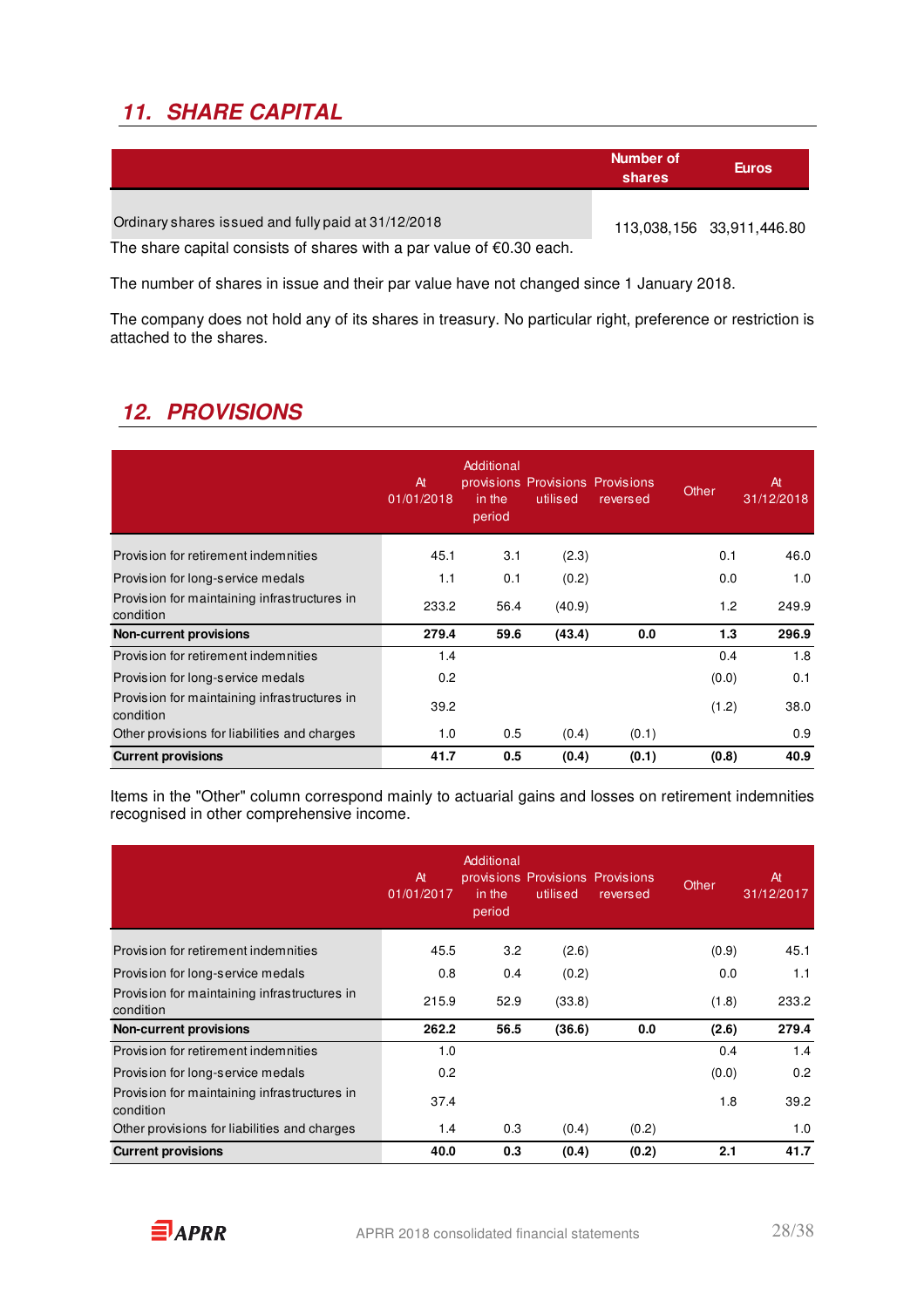### **13. EMPLOYEE BENEFITS PROVIDED UNDER DEFINED BENEFIT PLANS AND LONG-TERM BENEFITS**

These benefits consist of retirement indemnities and long service medals.

#### **Changes during the year**

|                                   | <b>Retirement indemnities</b> |          |          | Long service medals |
|-----------------------------------|-------------------------------|----------|----------|---------------------|
|                                   | 2018                          | 2017     | 2018     | 2017                |
| Discount rate                     | 1.50%                         | 1.50%    | 1.50%    | 1.50%               |
| Expected rate of inflation        | 1.75%                         | 1.75%    | 1.75%    | 1.75%               |
| Expected rate of salary increases | 2.75%                         | 2.75%    | 2.75%    | 2.75%               |
| Mortality tables for men          | TH 12-14                      | TH 12-14 | TH 12-14 | TH 12-14            |
| Mortality tables for women        | TH 12-14                      | TH 12-14 | TH 12-14 | TH 12-14            |
| Retirement age for managers       |                               |          |          |                     |
| Retirement age for non-managers   | 63 years                      | 63 years | 63 years | 63 years            |
| Social security charges           | 63 years                      | 63 years | 63 years | 63 years            |

#### **Charge for the year**

|                                                            | <b>Retirement indemnities</b> |            | Long service medals |            |
|------------------------------------------------------------|-------------------------------|------------|---------------------|------------|
| $(\epsilon$ millions)                                      | 2018                          | 2017       | 2018                | 2017       |
| Cost of past services<br>Net interest on provision (asset) | 2.4<br>0.7                    | 2.5<br>0.7 | 0.1<br>0.0          | 0.1<br>0.0 |
| Cost of benefits recognised in income<br>statement         | 3.1                           | 3.2        | 0.1                 | 0.1        |
| Immediate recognition of (gains)<br>losses                 | 0.0                           | 0.0        | (0.0)               | 0.3        |
| Charge recognised for accounting<br>purposes               | 3.1                           | 3.2        | 0.1                 | 0.4        |

The corresponding charge is included under employee benefit expenses in the income statement.

#### **Other comprehensive income (OCI)**

|                                                                     | <b>Retirement indemnities</b> |       |      |      | <b>Long service medals</b> |  |
|---------------------------------------------------------------------|-------------------------------|-------|------|------|----------------------------|--|
| $(\epsilon$ millions)                                               | 2018                          | 2017  | 2018 | 2017 |                            |  |
| Actuarial losses (gains) due to<br>experience adjustments           | 0.5                           | (0.6) |      |      |                            |  |
| Actuarial losses (gains) due to<br>changes in actuarial assumptions | 0.0                           | 0.1   |      |      |                            |  |
| Actuarial losses (gains) recognised in<br>OCI in the period         | 0.5                           | (0.5) |      |      |                            |  |
| (Higher) lower return on plan assets<br>than based on discounting   | (0.0)                         | 0.0   |      |      |                            |  |
| Total (gain) loss recognised in OCI for<br>the period               | 0.5                           | (0.5) |      |      |                            |  |

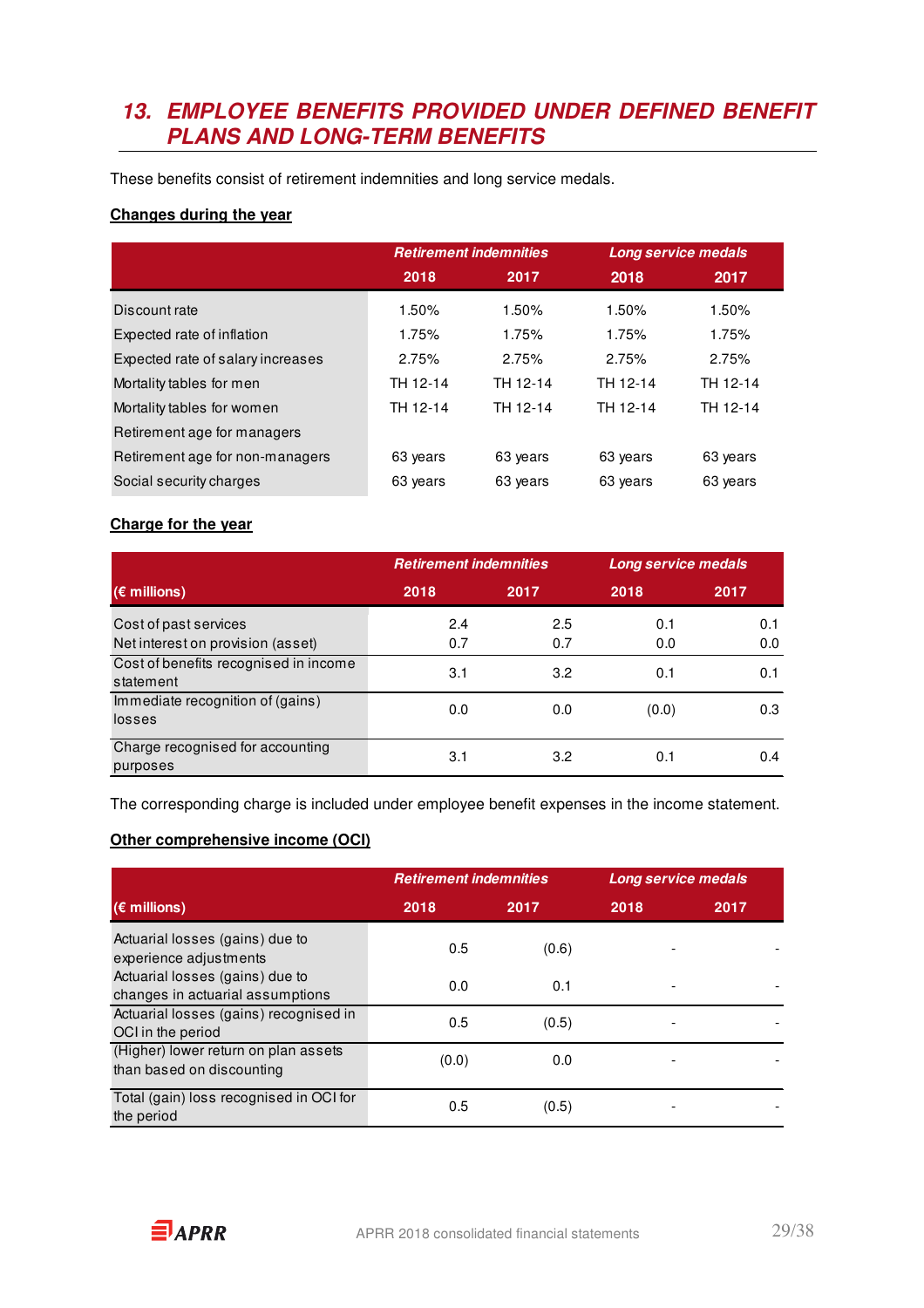#### **Cost of defined benefits**

|                                                       | <b>Retirement indemnities</b> |       | Long service medals |               |
|-------------------------------------------------------|-------------------------------|-------|---------------------|---------------|
| $(\epsilon$ millions)                                 | 2018                          | 2017  | 2018                | 2017          |
| Cost of service                                       | 2.4                           | 2.5   | 0.1                 | 0.1           |
| Net interest on provision (asset)                     | 0.7                           | 0.7   | 0.0                 | 0.0           |
| Immediate recognition of (gains)<br>losses            | 0.0                           | 0.0   | (0.0)               | 0.3           |
| Total (gain) loss recognised in OCI for<br>the period | 0.5                           | (0.5) | 0.0                 | 0.0           |
| Total cost of defined benefits                        | 3.6                           | 2.7   | 0.1                 | $0.4^{\circ}$ |

### **Analysis of provision recognised for accounting purposes**

|                                     | <b>Retirement indemnities</b> |        | Long service medals |       |  |
|-------------------------------------|-------------------------------|--------|---------------------|-------|--|
| $(\epsilon$ millions)               | 2018                          | 2017   | 2018                | 2017  |  |
| Actuarial obligation at 1 January   | (47.8)                        | (46.5) | (1.1)               | (1.2) |  |
| Fair value of plan assets           | 0.0                           | 0.0    | 0.0                 | 0.0   |  |
| Assets (provision) at end of period | (47.8)                        | (46.5) | (1.1)               | (1.2) |  |

### **Reconciliation of provision recognised for accounting purposes**

|                                                         | <b>Retirement indemnities</b> |        | Long service medals |       |
|---------------------------------------------------------|-------------------------------|--------|---------------------|-------|
| $(\epsilon$ millions)                                   | 2018                          | 2017   | 2018                | 2017  |
| Asset (provision) at the start of the<br>period         | (46.5)                        | (46.5) | (1.2)               | (1.0) |
| Charge for period recognised for<br>accounting purposes | (3.1)                         | (3.2)  | (0.1)               | (0.4) |
| Gain (loss) recognised in OCI                           | (0.5)                         | 0.5    | 0.0                 | 0.0   |
| Benefits paid directly by the company                   | 2.3                           | 2.6    | 0.2                 | 0.2   |
| Assets (provision) at end of period                     | (47.8)                        | (46.5) | (1.1)               | (1.2) |

#### **Reconciliation of actuarial obligation**

|                                                    | <b>Retirement indemnities</b> |        | Long service medals |       |
|----------------------------------------------------|-------------------------------|--------|---------------------|-------|
| $(\epsilon$ millions)                              | 2018                          | 2017   | 2018                | 2017  |
| Obligation at the start of the period              | (46.5)                        | (46.8) | (1.2)               | (1.0) |
| Cost of past services                              | (2.4)                         | (2.5)  | (0.1)               | (0.1) |
| Interest on actuarial obligation                   | (0.7)                         | (0.7)  | (0.0)               | (0.0) |
| Actuarial (gain) loss - experience                 | (0.5)                         | 0.6    | 0.0                 | (0.3) |
| Actuarial (gain) loss - demographic<br>assumptions | 0.0                           | 0.0    | 0.0                 | 0.0   |
| Actuarial (gain) loss - financial<br>assumptions   | 0.0                           | (0.1)  | 0.0                 | 0.0   |
| Benefits paid out of assets                        | 0.0                           | 0.3    | 0.0                 | 0.0   |
| Benefits paid by the company                       | 2.3                           | 2.6    | 0.2                 | 0.2   |
| Obligation at the end of the period                | (47.8)                        | (46.5) | (1.1)               | (1.2) |

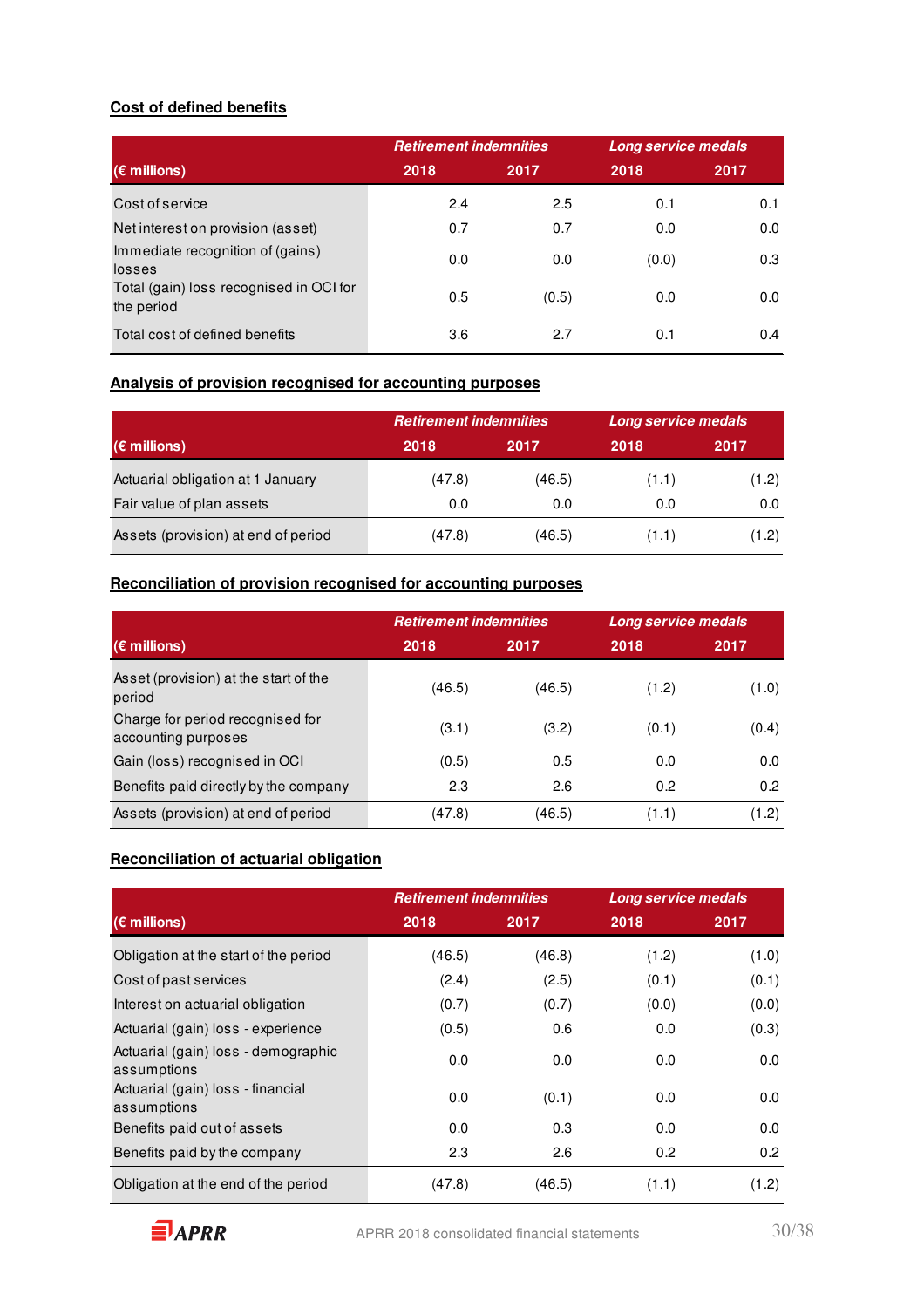#### **Reconciliation of plan assets**

|                                                                   | <b>Retirement indemnities</b> |       | <b>Long service medals</b> |      |
|-------------------------------------------------------------------|-------------------------------|-------|----------------------------|------|
| $(\epsilon$ millions)                                             | 2018                          | 2017  | 2018                       | 2017 |
| Fair value at the start of the period                             | 0.0                           | 0.3   |                            |      |
| Net interest on plan assets                                       | 0.0                           | 0.0   | $\overline{\phantom{a}}$   |      |
| (Higher) lower return on plan assets<br>than based on discounting | 0.0                           | (0.0) | ٠                          |      |
| Benefits paid                                                     | 0.0                           | (0.3) |                            |      |
| Fair value at the end of the period                               | 0.0                           | 0.0   |                            |      |

Benefits in respect of retirement indemnities and long service medals totalling €2.0 million are expected to be paid in 2019.

#### **Sensitivity analysis**

A 0.5 point change in the discount rate has an impact of around 5% on the actuarial obligation in respect of retirement indemnities.

### **14. OTHER CURRENT AND NON-CURRENT LIABILITIES**

| $(\epsilon$ millions)         | 31/12/2018 | 31/12/2017 |
|-------------------------------|------------|------------|
| Payments on account           | 23.0       | 18.5       |
| Tax and social security       | 177.1      | 183.6      |
| Deferred income               | 10.7       | 11.1       |
| Other debts                   | 67.6       | 67.5       |
| Other current liabilities     | 278.4      | 280.7      |
| Deferred income               | 75.9       | 84.2       |
| Other non-current liabilities | 75.9       | 84.2       |

### **15. REVENUE**

| $(\epsilon$ millions)                                | 2018    | 2017    |
|------------------------------------------------------|---------|---------|
| Toll revenue                                         | 2,463.0 | 2,353.1 |
| Rental income from commercial facilities             | 43.8    | 41.9    |
| Revenue from leasing telecommunication installations | 9.8     | 9.6     |
| Other                                                | 21.0    | 20.0    |
| Revenue excluding construction services              | 2,537.6 | 2,424.7 |
| Construction services (IFRIC 12)                     | 362.2   | 304.1   |
| Total                                                | 2,899.9 | 2,728.8 |

Rental income from commercial facilities is collected from third parties that operate the commercial establishments located at the rest areas.

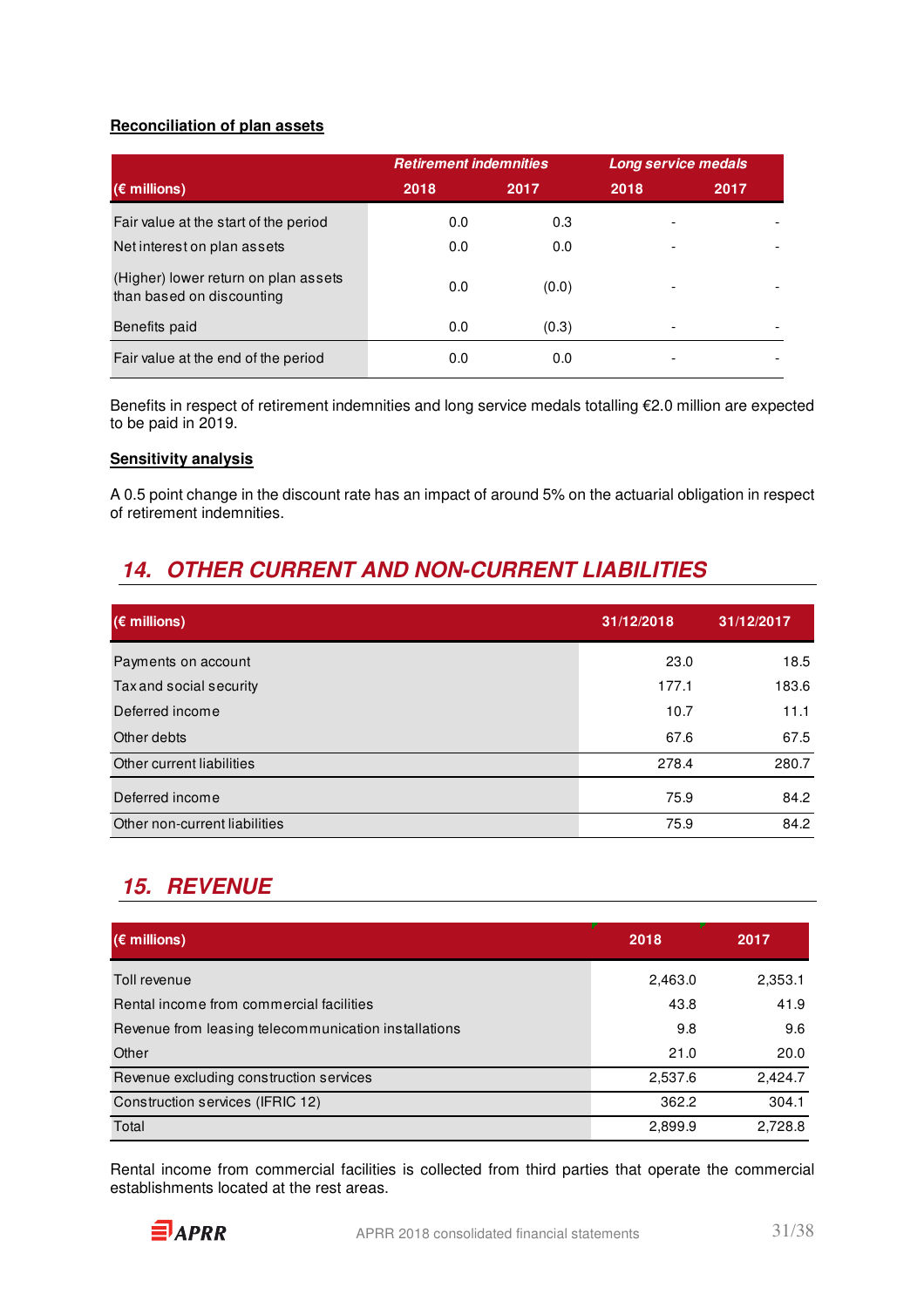Revenue from leasing telecommunication installations corresponds essentially to leases entered into with telecommunication operators for the use of fibre optic cables and towers.

## **16. PURCHASES AND EXTERNAL CHARGES**

| $(\epsilon$ millions)            | 2018    | 2017    |
|----------------------------------|---------|---------|
| Energy                           | (14.0)  | (14.4)  |
| Supplies                         | (7.4)   | (8.7)   |
| Spare parts                      | (5.2)   | (5.0)   |
| Infrastructure maintenance       | (19.0)  | (16.4)  |
| Routine maintenance              | (17.9)  | (17.9)  |
| Construction services (IFRIC 12) | (362.2) | (304.1) |
| Other external charges           | (52.7)  | (51.9)  |
| Purchases and external charges   | (478.4) | (418.3) |

## **17. EMPLOYEE BENEFIT EXPENSES AND HEADCOUNT**

| $(\epsilon$ millions)                               | 2018    | 2017    |
|-----------------------------------------------------|---------|---------|
| Wages and salaries                                  | (105.6) | (102,9) |
| Social security contributions and deferred benefits | (69,7)  | (69, 6) |
| Discretionary employee profit sharing               | (7,1)   | (8,1)   |
| Mandatory employee profit sharing                   | (23,1)  | (22,5)  |
| Employee benefit expenses                           | (205.5) | (203,1) |

| Headcount:               | 2018  | 2017  |
|--------------------------|-------|-------|
| Management grade         | 499   | 511   |
| Supervisor grade         | 1,649 | 1,671 |
| Workers and office staff | 1,107 | 1,155 |
| <b>Total</b>             | 3,255 | 3,336 |

## **18. TAXES (OTHER THAN INCOME TAX)**

| $(\epsilon$ millions)                                                    | 2018    | 2017    |
|--------------------------------------------------------------------------|---------|---------|
| Regional development tax                                                 | (166.4) | (162.5) |
| Territorial economic contribution                                        | (69.9)  | (66.4)  |
| Fee for the use of public property                                       | (85.2)  | (83.1)  |
| Contribution to AFITF (French Transport Infrastructure Financing Agency) | (16.1)  | (15.9)  |
| Other taxes and duties                                                   | (8.8)   | (8.7)   |
| Taxes (other than income tax)                                            | (346.4) | (336.6) |

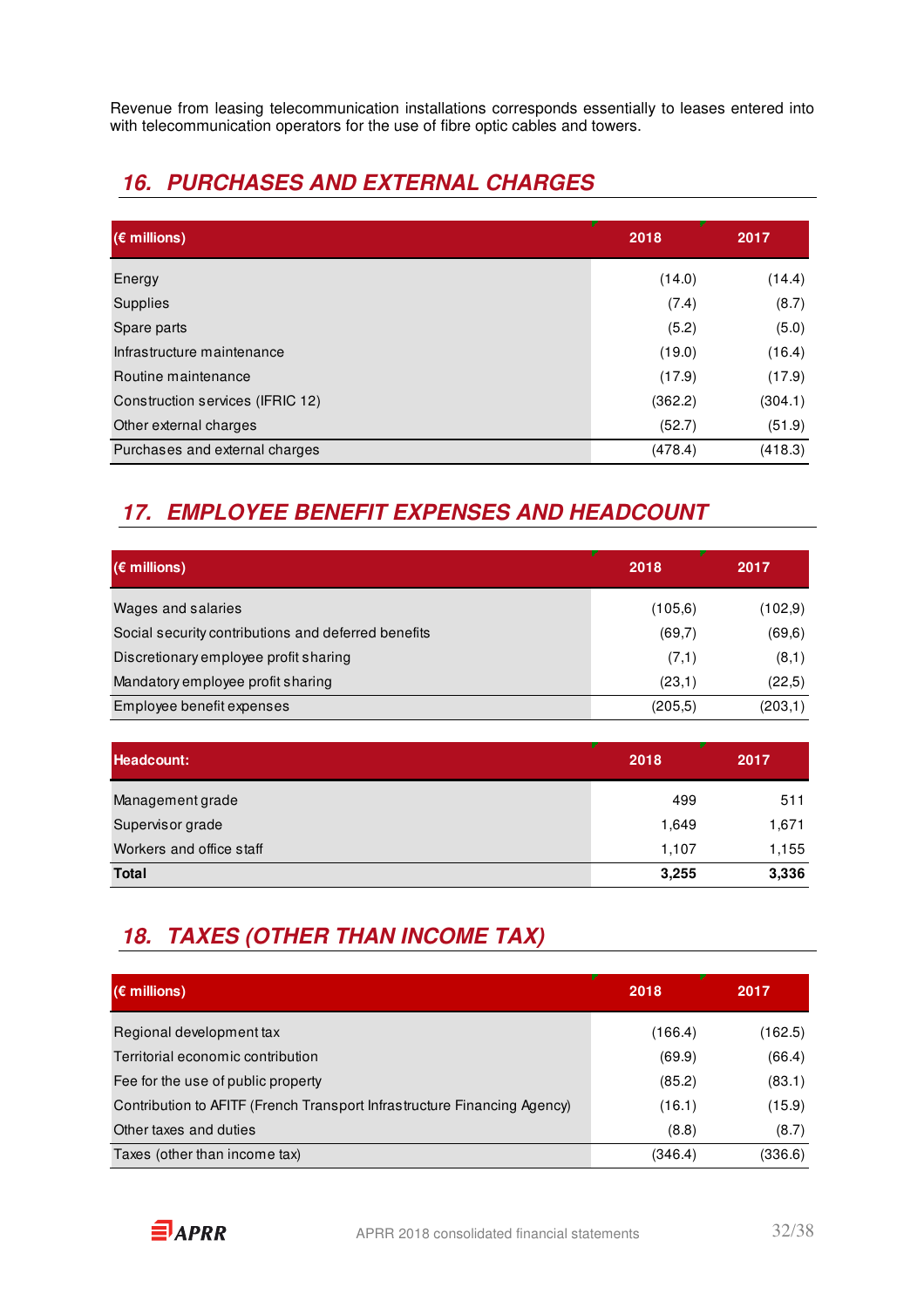The fee for the use of public property is based on the revenue, the rental value and the length of the motorway network in kilometres, and is therefore treated as an operating expense.

The regional development tax is based on the number of kilometres travelled and is therefore treated as an operating expense.

## **19. DEPRECIATION AND AMORTISATION EXPENSE**

| $(\epsilon$ millions)                                                                                                                                                                                             | 2018                        | 2017                        |
|-------------------------------------------------------------------------------------------------------------------------------------------------------------------------------------------------------------------|-----------------------------|-----------------------------|
| Amortisation of other intangible assets<br>Amortisation of intangible assets arising from concessions<br>Depreciation of property, plant and equipment (other than assets made<br>available under finance leases) | (10.9)<br>(356.1)<br>(47.9) | (11.6)<br>(339.1)<br>(44.7) |
| Depreciation of property, plant and equipment made available under<br>finance leases                                                                                                                              | (3.1)                       | (3.1)                       |
| Total                                                                                                                                                                                                             | (418.1)                     | (398.4)                     |

## **20. OTHER OPERATING INCOME AND EXPENSES**

| $(\epsilon$ millions)                                     | 2018  | 2017  |
|-----------------------------------------------------------|-------|-------|
| Impairment losses recognised in respect of current assets | 0.2   | (0.4) |
| Gains (losses) on disposals                               | 1.5   | 2.1   |
| Other income                                              | 8.7   | 7.2   |
| Other expenses                                            | (5.9) | (5.0) |
| Other operating income (expenses)                         | 4.5   | 3.9   |

## **21. INCOME FROM CASH AND CASH EQUIVALENTS**

| $(\epsilon$ millions)                                   | 2018 | 2017 |
|---------------------------------------------------------|------|------|
| Net proceeds from the disposal of marketable securities | 0.0  | 0.0  |
| Income from debt-related derivative instruments         | 0.0  | 0.0  |
| Other financial income                                  | 4.9  | 9.6  |
| Total                                                   | 4.9  | 9.6  |

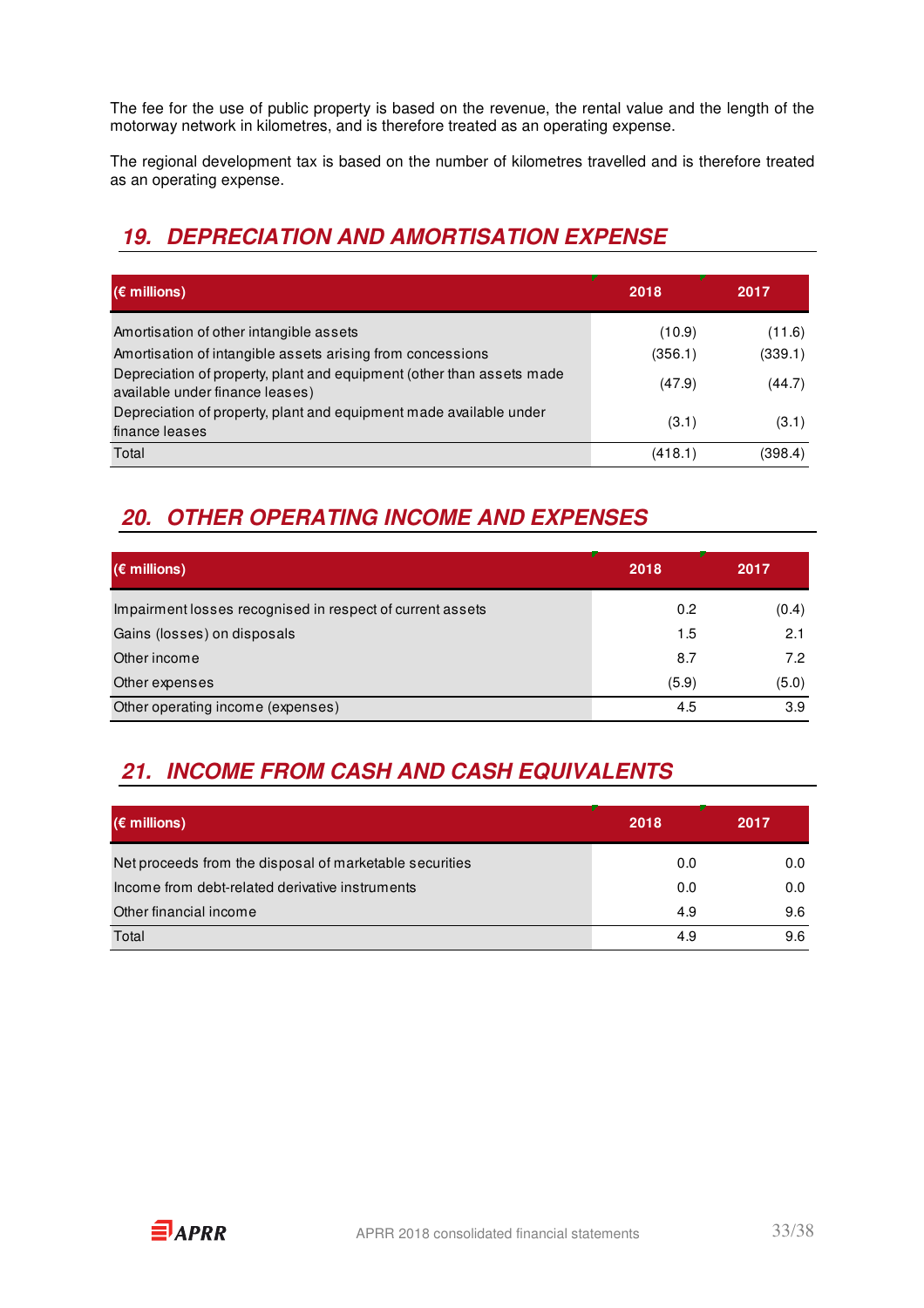## **22. FINANCE COSTS**

| $(\epsilon$ millions)                | 2018    | 2017    |
|--------------------------------------|---------|---------|
| Interest and other financial charges | (151.3) | (192.7) |
| Financial charges transferred        | 3.2     | 2.5     |
| Gross finance costs                  | (148.1) | (190.2) |
| Other financial income               | 5.2     | 7.0     |
| Other financial charges              | (8.9)   | (7.9)   |
| Other financial income and charges   | (3.7)   | (0.9)   |

Fees in respect of unutilised credit lines came to €2.3 million in 2018 (2017: €2.5 million).

In 2018, derivative financial instruments (interest rate swaps) generated:

- additional gross finance cost amounting to €4.4 million (2017: €4.0 million),
- additional other financial income of  $€4.7$  million (2017:  $€6.7$  million).

## **23. INCOME TAX EXPENSE**

#### **Tax charge for the year**

| $(\epsilon$ millions)        | 2018    | 2017    |  |
|------------------------------|---------|---------|--|
| Current tax                  | (436.7) | (457.6) |  |
| Deferred tax credit (charge) | 5.2     | 14.3    |  |
| Total                        | (431.5) | (443.3) |  |

#### **Reconciliation of theoretical tax charge to effective tax charge**

| $(\epsilon$ millions)                                     | 2018    | 2017    |
|-----------------------------------------------------------|---------|---------|
| Net profit for the year                                   | 829.2   | 706.3   |
| Income tax expense                                        | 431.5   | 443.3   |
| Share of profit of associates                             | 0.0     | (0.1)   |
| Profit before tax                                         | 1,260.7 | 1,149.4 |
| Applicable tax rate                                       | 34.43%  | 34.43%  |
| Theoretical tax on the profit before tax determined above | 434.1   | 395.7   |
| Permanent differences                                     | (2.8)   | (3.4)   |
| Other differences                                         | 0.2     | 51.0    |
| Income tax expense recognised                             | 431.5   | 443.3   |

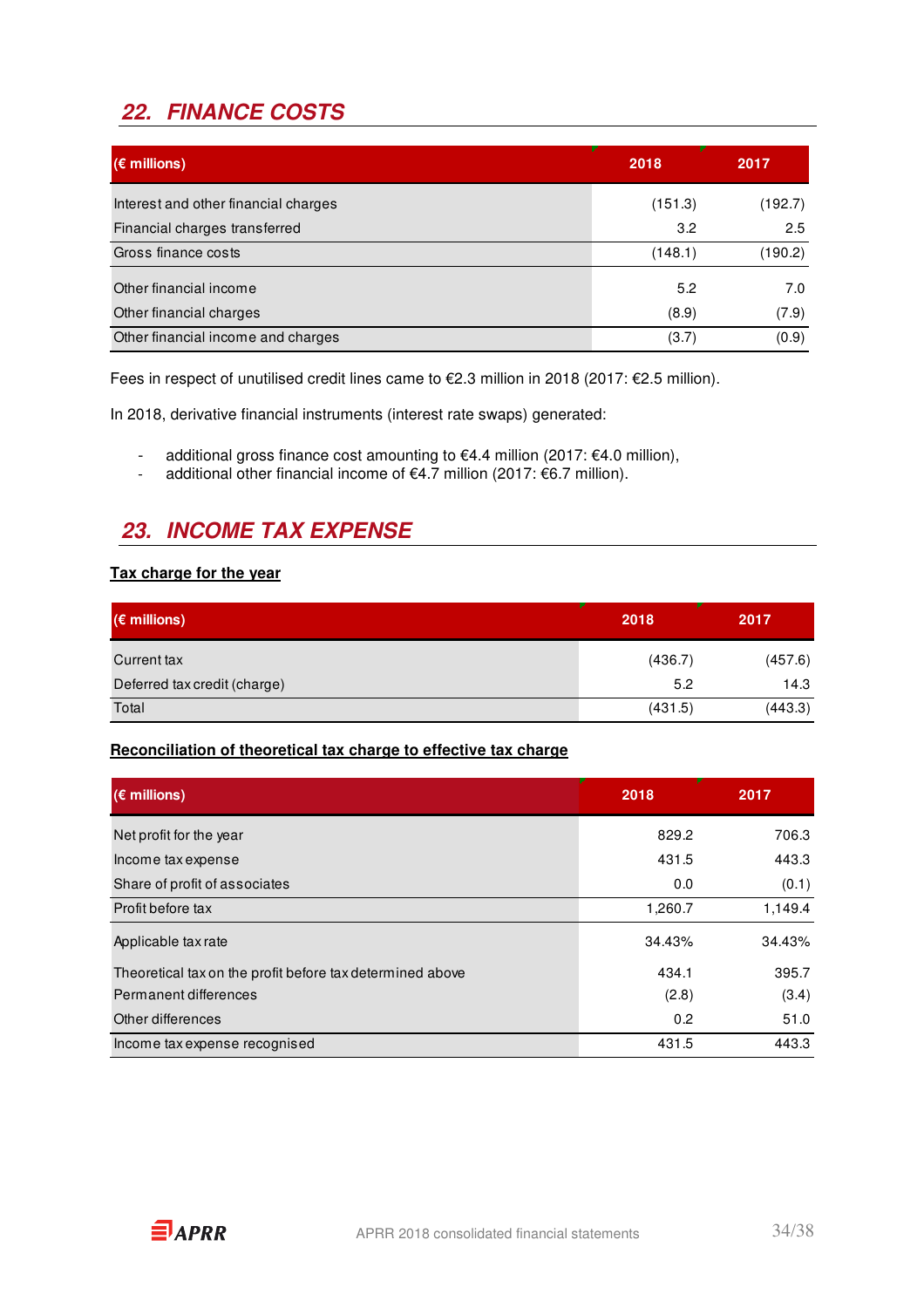Other differences mainly comprise the effects of:

- applicable tax regimes resulting in the taxation of a share of certain transactions within the Group,
- tax credits (including the tax credit for competitiveness and employment (Crédit d'Impôt pour la Compétitivité et l'Emploi - CICE)),
- in 2017, the 15% exceptional contribution (€43 million) and the taxation of the gain arising from the transfer of Adelac shares from AREA to APRR (€3 million).

In accordance with the methods described in Note 2.13 on income tax, the Group's deferred tax principles have resulted in a revaluation on the basis of the rates that will apply at the time of reversal, namely 32.02% in 2019, 28.92% in 2020, 27.37% in 2021, and 25.83% from 2022.

#### **Analysis of deferred tax assets and liabilities**

| (€ millions)                             | 2018    | 2017    |
|------------------------------------------|---------|---------|
| Deferred tax assets resulting from       |         |         |
| IFRIC 12                                 | (115.0) | (109.7) |
| Provisions for retirement indemnities    | (10.3)  | (12.3)  |
| Provisions for holiday pay               | (5.4)   | (5.8)   |
| Employee profit sharing                  | (7.4)   | (7.8)   |
| Swap reversals                           |         |         |
| Other                                    | (20.5)  | (18.9)  |
| Deferred tax assets                      | (158.5) | (154.5) |
| Deferred tax liabilities arising from    |         |         |
| Charges capitalised, net of depreciation | 84.6    | 91.1    |
| Depreciation of renewable fixed assets   | 31.7    | 31.6    |
| Regulated provisions                     | 20.8    | 20.4    |
| Provisions for replacement               | 6.8     | 2.7     |
| Other                                    | 1.4     | 1.0     |
| Deferred tax liabilities                 | 145.3   | 146.7   |
|                                          |         |         |
| Net deferred tax liabilities             | (13.2)  | (7.8)   |

## **24. EARNINGS PER SHARE**

The average number of shares was calculated taking into account the number of days elapsed since the dates of the last transactions having affected the capital.

Earnings per share are calculated by dividing profit or loss attributable to ordinary equity holders of the parent entity by the weighted average number of ordinary shares outstanding during the year.

| $(\epsilon$ million)                                                                 | 2018        | 2017        |
|--------------------------------------------------------------------------------------|-------------|-------------|
| Net profit for the year attributable to ordinary equity holders of the parent entity | 829.2       | 706.3       |
| Weighted average number of ordinary shares outstanding during the year               | 113,038,156 | 113,038,156 |
| Basic earnings per share                                                             | 7.34        | 6.25        |
| Net profit for the year attributable to ordinary equity holders of the parent entity | 829.2       | 706.3       |
| Weighted average number of ordinary shares outstanding during the year               | 113,038,156 | 113,038,156 |
| Diluted earnings per share                                                           | 7.34        | 6.25        |

There are no potentially dilutive instruments in issue.

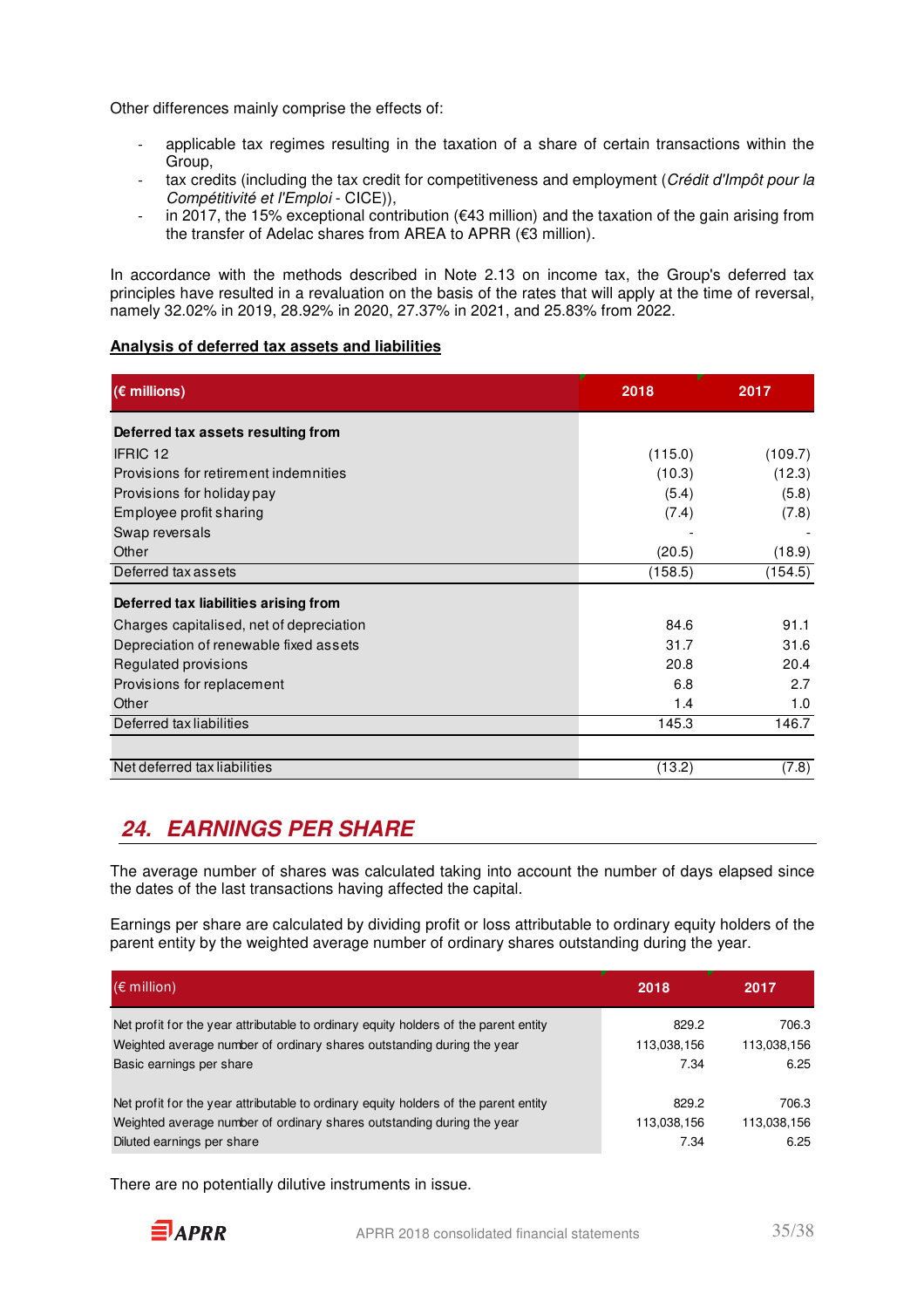## **25. DIVIDEND**

In 2018, a dividend of €6.11 per share was distributed in respect of the year ended 31 December 2017.

### **26. COMMITMENTS**

| $(\epsilon$ millions)               | 31/12/2018 | 31/12/2017 |
|-------------------------------------|------------|------------|
| Sundry guarantees                   | 0.0        |            |
| Work to be performed (1% landscape) | 0.0        | 0.0        |
| Total                               | 0.0        |            |

| $(\epsilon$ millions) | 31/12/2018 | 31/12/2017 |
|-----------------------|------------|------------|
| Bank guarantees       | 47.6       | 38.7       |
| Other                 | 0.0        | 0.0        |
| Total                 | 47.6       | 38.7       |

| $(\epsilon$ millions)                   | 31/12/2018 | 31/12/2017 |
|-----------------------------------------|------------|------------|
| Works contracts signed but not executed | 263.6      | 191.9      |

| $(\epsilon$ millions) | 31/12/2018 | 31/12/2017 |
|-----------------------|------------|------------|
| Within 1 year         | 2.7        | 2.8        |
| Between 1 and 5 years | 2.0        | 2.9        |
| After 5 years         | 0.0        | 0.0        |
| Total                 | 4.7        | 5.6        |

Amounts payable in the future relate to long-term vehicle leases.

| $(\epsilon$ millions) | 31/12/2018 | 31/12/2017 |
|-----------------------|------------|------------|
| Within 1 year         | 38.7       | 37.2       |
| Between 1 and 5 years | 126.1      | 130.3      |
| After 5 years         | 145.9      | 138.4      |
| Total                 | 310.7      | 305.9      |

Amounts receivable in the future correspond to lease payments in respect of commercial establishments.

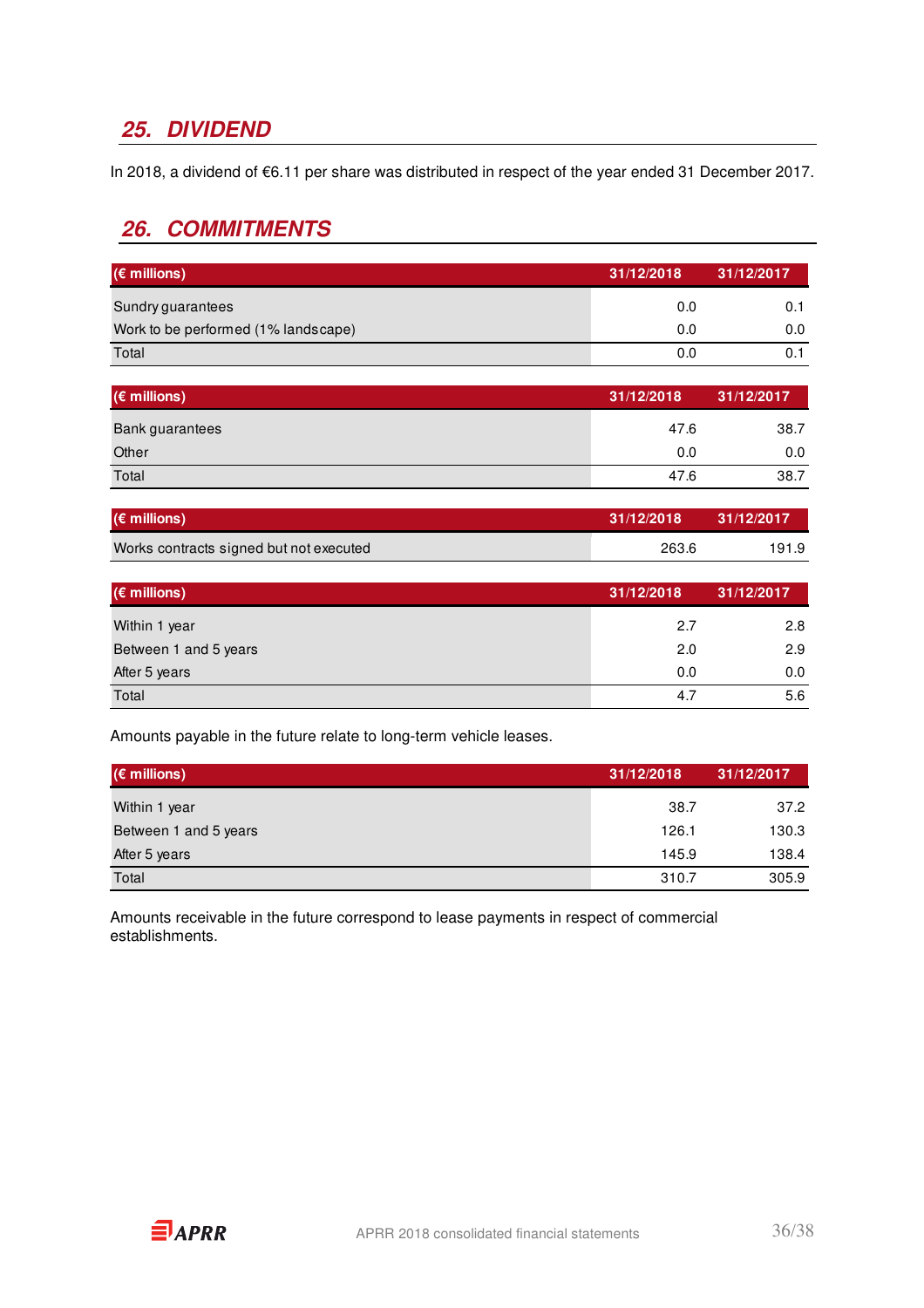## **27. RELATED PARTY TRANSACTIONS**

Related parties include: (i) entities over which the Group exercises exclusive control, joint control or significant influence (i.e. joint ventures and associates); (ii) shareholders exercising joint control over group joint ventures; (iii) non-controlling shareholders exercising significant influence over the group subsidiaries; and finally (iv) the directors, officers and managers of the Group and the companies over which they exercise exclusive control, joint control or significant influence or in which they hold significant voting rights.

Material transactions with related parties are summarised in the table below:

Work carried out by Eiffage group is negotiated on an arm's length basis and after inviting tenders from other construction and civil engineering groups.

| <b>Company</b>          | <b>Nature</b>                                  | <b>Type</b> | <b>Amount</b> | <b>Payable</b><br>(Receivable) | <b>Type</b> |
|-------------------------|------------------------------------------------|-------------|---------------|--------------------------------|-------------|
| Eiffage Group           | Sundry services                                | Income      | 1.1           | (0.0)                          | Income      |
|                         | Work                                           | Charges     | 62.3          | 12.0                           | Charges     |
|                         | Financière Eiffarie Staff made available       | Charges     | 1.1           | 0.7                            | Charges     |
|                         | Tax consolidation current account              |             |               | 52.9                           |             |
| Axxès                   | Heavy goods vehicles remote toll<br>collection | Charges     | 1.3           | (28.9)                         | Charges     |
|                         | Cash advance                                   | Income      | 0.0           |                                | Income      |
| Sira                    | Radio services (Autoroute Info)                | Charges     | 1.7           | 0.2                            | Charges     |
|                         | Sundry services                                | Income      | 0.2           | (0.7)                          | Income      |
|                         | Cash advance                                   | Income      | 0.0           |                                | Income      |
|                         | Cash advance                                   | Charges     | (0.0)         | 0.7                            | Charges     |
| Park $+$                | Cash advance                                   | Income      | 0.0           | (0.1)                          | Income      |
|                         | Sundry services                                | Income      | 0.1           |                                | Income      |
|                         | Sundry services                                | Charges     | 0.0           | 0.0                            | Charges     |
| Adelac                  | Sundry services                                | Income      | 5.5           | (1.0)                          | Income      |
|                         | Staff made available                           | Income      | 0.2           | (0.0)                          | Income      |
|                         | Cash advance                                   | Income      | 2.8           | (36.4)                         | Income      |
|                         | Toll                                           |             |               | 5.0                            |             |
| <b>Autoroute Trafic</b> | Financial income                               | Income      | 0.1           |                                | Income      |
| Altech                  | Financial income                               | Income      | 0.0           |                                | Income      |

## **28. MANAGEMENT INDICATORS**

| $(\epsilon$ millions) | 2018  | 2017  |
|-----------------------|-------|-------|
| Operating cash flow   | 1,294 | 1,148 |
| <b>EBITDA</b>         | 1,874 | 1,775 |
| EBITDA margin         | 73.8% | 73.2% |

EBITDA (earnings before interest, tax, depreciation and amortisation) corresponds to the operating profit on ordinary activities adjusted for employee profit sharing and before amortisation, depreciation and provisions.

Operating cash flow corresponds to the net profit adjusted by adding back depreciation and amortisation expense and provisions and deducting profits on disposals and the share of profit of associates.